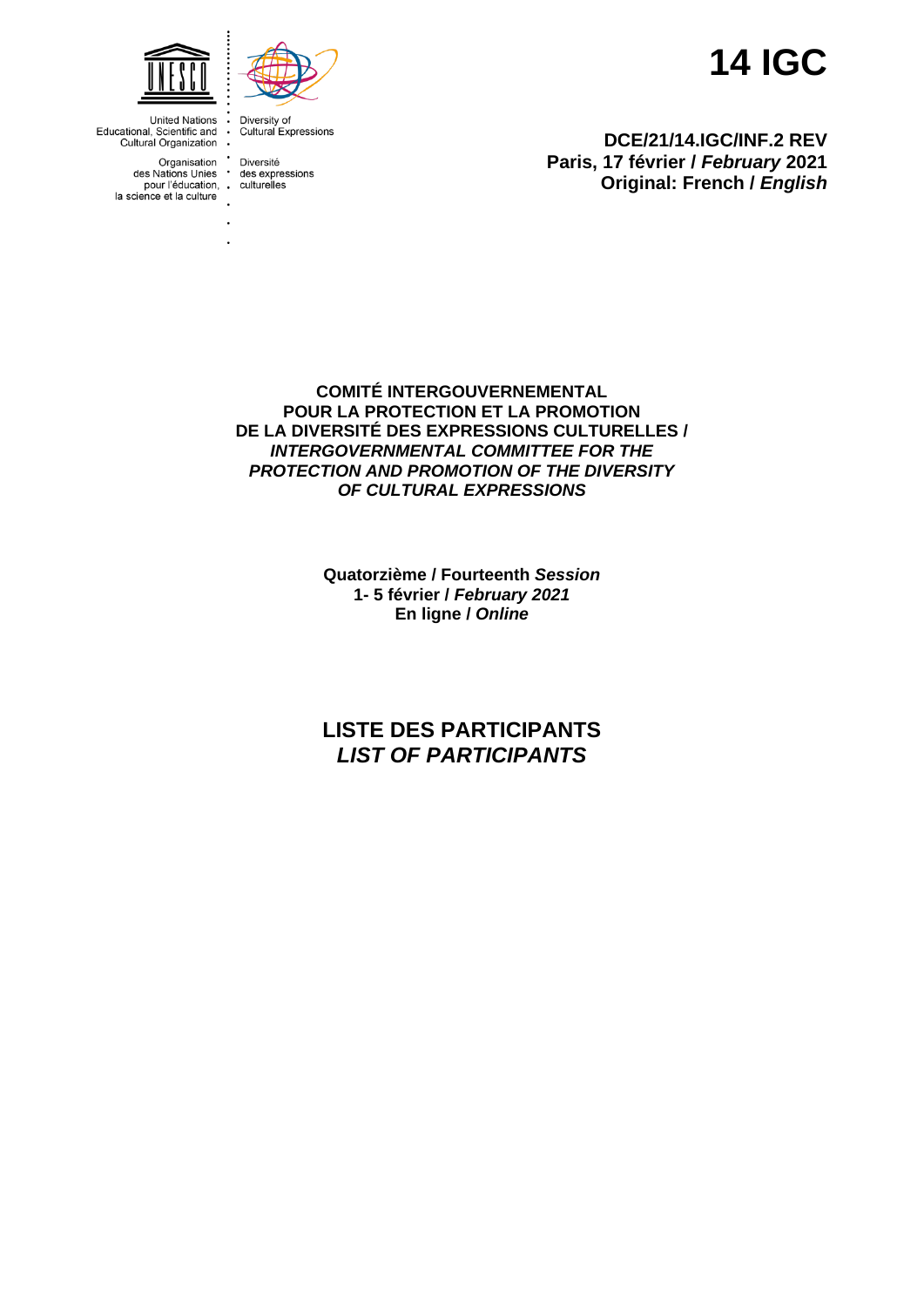# **I. ÉTATS MEMBRES DU COMITÉ /** *MEMBER STATES OF THE COMMITTEE*

|                                    | Ms DODDS Magdalena                        | Advisor                                                                                | Ministerio de Cultura de la Nación<br>Laprida 2044<br>1425 Buenos Aires                                                                                                                                                  |
|------------------------------------|-------------------------------------------|----------------------------------------------------------------------------------------|--------------------------------------------------------------------------------------------------------------------------------------------------------------------------------------------------------------------------|
|                                    | Mr HILDMANN Miguel<br>Angel               | Chargé d'Affaires a.i.                                                                 | Permanent Delegation of Argentina to<br><b>UNESCO</b><br>1, rue Miollis 75015 Paris                                                                                                                                      |
| Argentine /<br><b>Argentina</b>    | Ms PERETTI Ariela                         | National Director of<br>Federal Integration<br>and International<br>Cooperation        | Secretaría de Desarrollo Cultural<br>Ministerio de Cultura de la Nación<br>Alsina 465 C1087AAE                                                                                                                           |
|                                    | Mr TAIANA Francisco                       | Director of<br>International<br>Cooperation                                            | Ministerio de Cultura de la Nación<br>Alsina 465 C1087AAE                                                                                                                                                                |
|                                    | H.E. Mr TER<br><b>STEPANIAN Christian</b> | Ambassador                                                                             | Permanent Delegation of Armenia to<br><b>UNESCO</b><br>Ambassade d'Arménie<br>9, rue Viète, 75017 Paris                                                                                                                  |
| Arménie /<br><b>Armenia</b>        | Ms ARAKELYAN Lilia                        | <b>Third Secretary</b>                                                                 | Permanent Delegation of Armenia to<br><b>UNESCO</b><br>Ambassade d'Arménie<br>9, rue Viète, 75017 Paris                                                                                                                  |
|                                    | Mr ARAKELYAN<br>Artashes                  | Senior Specialist                                                                      | Ministry of Education, Science, Culture<br>and Sport<br>Government House 2, Vazgen<br>Sargsyan Str. 3, Yerevan 10, Armenia                                                                                               |
|                                    | H.E. Ms REINPRECHT<br>Claudia             | Ambassador                                                                             | Permanent Delegation of Austria to<br><b>UNESCO</b><br>1 rue Miollis, 75015 Paris, France                                                                                                                                |
|                                    | <b>Ms BAUMGARTNER</b><br>Anna Maria       | Attachée                                                                               | Permanent Delegation of Austria to<br><b>UNESCO</b><br>1 rue Miollis, 75015 Paris, France                                                                                                                                |
| Autriche /<br><b>Austria</b>       | Ms KOSTAL Klara                           | National point of<br>contact                                                           | <b>Austrian Commission for UNESCO</b><br>Universitaets strasse<br>5/12, 1010 Vienna, Austria                                                                                                                             |
|                                    | Ms STEINER Anna                           | Rapporteur of the<br>14 <sup>th</sup> session of the<br>Intergovernmental<br>Committee | Federal Ministry for Arts, Culture, Civil<br>Service and Sport<br>European and International Affairs<br>1010 Vienna, Austria                                                                                             |
|                                    | H.E. Mr ABDULLAYEV<br>Elman               | Ambassador                                                                             | Permanent Delegation of Azerbaijan to<br><b>UNESCO</b><br>1 rue Miollis, 75015 Paris, France                                                                                                                             |
| Azerbaïdjan /<br><b>Azerbaijan</b> | Mr ABBAKIROV Ramil                        | Head                                                                                   | Division for International projects and<br>innovations<br>International Cooperation and<br>Innovative Development Department<br>Ministry of Culture<br>Government House 84, Uzeyir<br>Hajibeyov, AZ1000 Baku, Azerbaijan |
|                                    | Ms GURBANOVA<br>Nigar                     | <b>Third Secretary</b>                                                                 | Permanent Delegation of Azerbaijan to<br><b>UNESCO</b><br>1 rue Miollis 75015 Paris, France                                                                                                                              |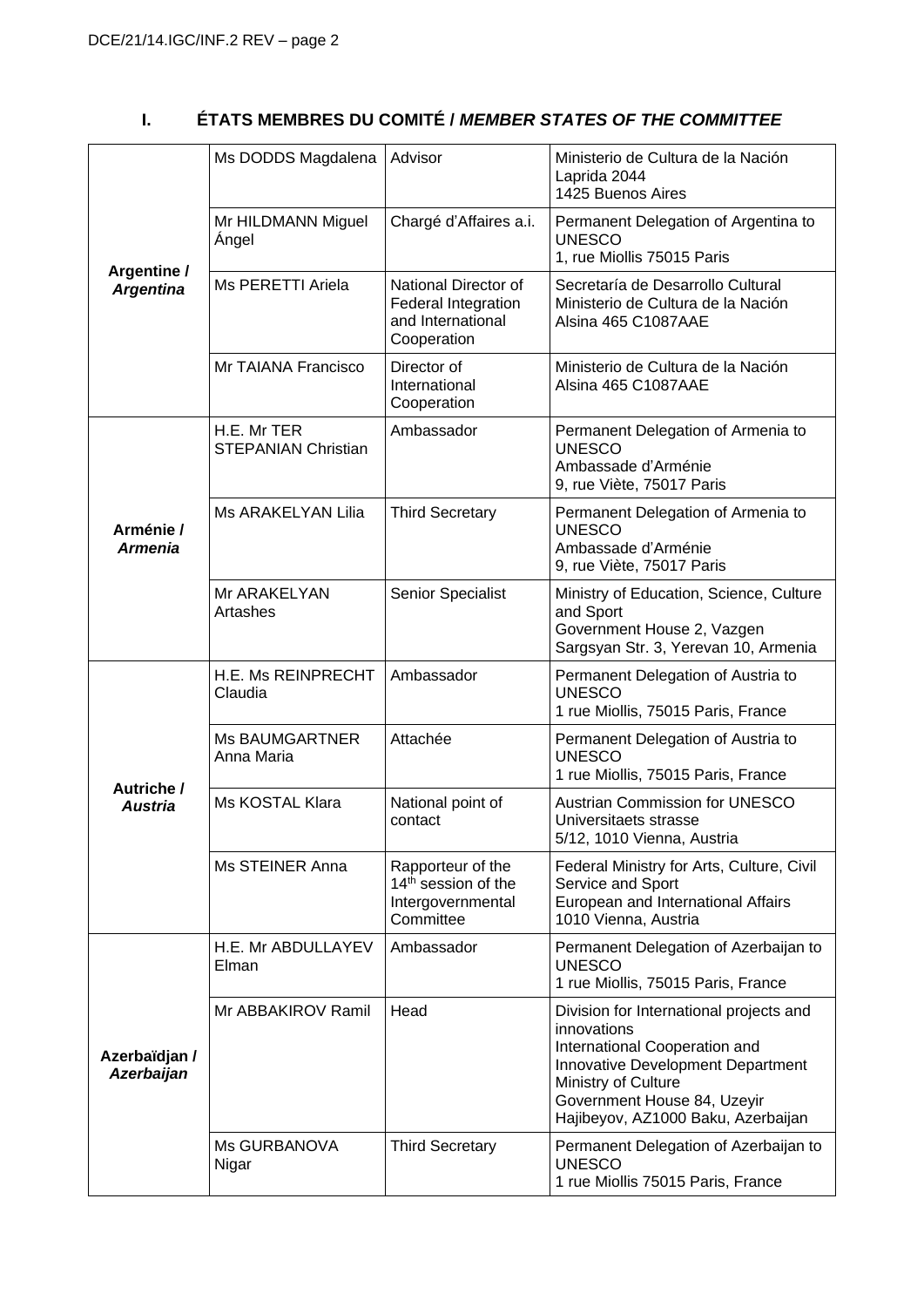|                           | S. Exc. Mr IRAZABAL<br>MOURÃO Santiago              | Ambassadeur,<br>Délégué permanent                                                                                      | Délégation permanente du Brésil<br>auprès de l'UNESCO<br>1 rue Miollis, 75015 Paris, France                                |
|---------------------------|-----------------------------------------------------|------------------------------------------------------------------------------------------------------------------------|----------------------------------------------------------------------------------------------------------------------------|
|                           | Mr BARRIO César                                     | Conseiller                                                                                                             | Délégation permanente du Brésil<br>auprès de l'UNESCO<br>1 rue Miollis 75015 Paris, France                                 |
|                           | Mr CHERMONT DE<br>LIMA André                        | Délégué permanent<br>adjoint, Ministre<br>Conseiller                                                                   | Délégation permanente du Brésil<br>auprès de l'UNESCO<br>1 rue Miollis 75015 Paris, France                                 |
|                           | <b>Ms DUPIN Giselle</b>                             | Coordinatrice<br>générale à la culture,<br>éducation,<br>accessibilité et<br>inclusion<br>National point of<br>Contact | Secretaria Especial de Cultura<br>SQN 412 Bloco N, apt 204<br><b>Brasilia 70867140</b>                                     |
|                           | <b>Ms FALLEIROS</b><br>Raihana                      | Coordinatrice<br>générale adjointe à<br>l'entreprenariat et à<br>l'innovation                                          | Secretaria Especial da<br>Cultura/Ministério do Turismo<br>AOS 01 Bloco D Ap 406<br>Brasília 70660014                      |
| Brésil /<br><b>Brazil</b> | Mr FERREIRA Sérgio                                  | Secrétaire adjoint à<br>l'économie créative et<br>à la diversité culturelle                                            | Ministério do Turismo<br>Esplanada dos Ministerios, Bloco "U" -<br>3 Andar 70065-900<br>Brasilia, Distrito Federal, Brazil |
|                           | Mr DE FIGUEIREDO<br><b>COUTINHO FILHO</b><br>Milton | Conseiller                                                                                                             | Délégation permanente du Brésil<br>auprès de l'UNESCO<br>1 rue Miollis 75015 Paris, France                                 |
|                           | Mr VALENTIM Aldo                                    | Secrétaire national à<br>l'économie créative et<br>à la diversité culturelle                                           | Ministério do Turismo<br>Esplanada dos Ministerios, Bloco "U" -<br>3 Andar 70065-900<br>Brasilia, Distrito Federal, Brazil |
|                           | Mr RICARTE Antonio                                  | Chef du département<br>des relations<br>internationales                                                                | Ministério do Turismo<br>Esplanada dos Ministérios, Bloco U,<br>sala 231, Brasilia 70297400                                |
|                           | Ms ROSIN Priscila                                   | Assistante de<br>l'Ambassadeur                                                                                         | Délégation permanente du Brésil<br>auprès de l'UNESCO<br>1 rue Miollis 75015 Paris, France                                 |
|                           | Mr TORRES Gustavo                                   | Assistant du<br>département des<br>relations<br>internationales                                                        | Ministério do Turismo<br>Esplanada dos Ministérios, Bloco U,<br>sala 231<br><b>Brasilia 70297400</b>                       |
|                           | Mr KOUSSOUBE<br>Drissa                              | Attaché                                                                                                                | Délégation permanente du Burkina<br>Faso auprès de l'UNESCO<br>1 rue Miollis 75015 Paris                                   |
| <b>Burkina Faso</b>       | Mr OUEDRAOGO<br>Désiré                              | Inspecteur technique<br>des services                                                                                   | Ministère de la Culture, des Arts et du<br>Tourisme<br>06 BP 9116, Ouagadougou 3                                           |
|                           | Mr OUEDRAOGO Salfo                                  | Point de contact<br>national / Direction<br>Générale des Études<br>et des Statistiques<br>Sectorielles                 | Ministère de la Culture, des Arts et du<br>Tourisme<br>03 Bp 7007, Ouagadougou 3                                           |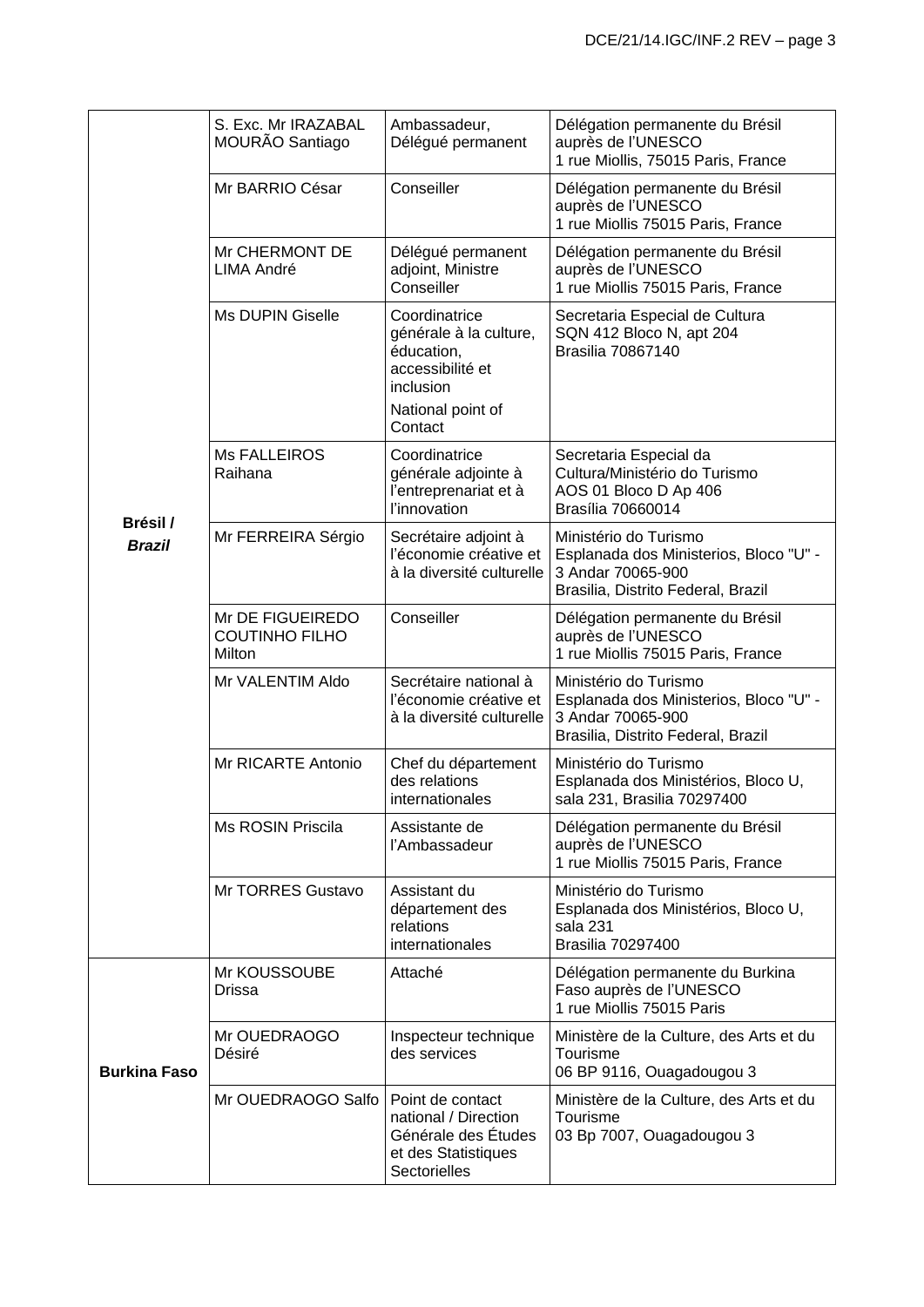|                         | Mr T. TELESPHORE<br><b>Bationo</b>             | Président                                                                              | Confédération nationale de la culture<br>Zone 1 Ouagadougou 1543                                                                               |
|-------------------------|------------------------------------------------|----------------------------------------------------------------------------------------|------------------------------------------------------------------------------------------------------------------------------------------------|
|                         | <b>Ms DAULT Nathalie</b>                       | Deputy Permanent<br>Delegate                                                           | Permanent Delegation of Canada to<br><b>UNESCO</b><br>1 rue Miollis 75015 Paris                                                                |
|                         | Ms MUNEZERO Annick                             | <b>Senior Policy Analyst</b>                                                           | Patrimoine Canadien<br>25 Eddy Street, K1A 0M5 Gatineau,<br>Canada                                                                             |
|                         | Ms RIVEST Mélanie                              | Gestionnaire de la<br>diversité des<br>contenus en ligne                               | Patrimoine Canadien<br>Commerce International<br>25 Eddy Street, K1A 0M5 Gatineau,<br>Canada                                                   |
| Canada                  | Mr SABBAGH Michel                              | Directeur général p.i.,<br>Politique du<br>commerce<br>international                   | Patrimoine Canadien<br>Commerce International<br>25 Eddy Street, K1A 0M5 Gatineau,<br>Canada                                                   |
|                         | Mr BONSAINT Michel                             | Représentant du<br>Gouvernement du<br>Québec                                           | Délégation permanente du Canada<br>auprès de l'UNESCO<br>1 rue Miollis 75015 Paris                                                             |
|                         | Mr HEBERT Philippe                             | Conseiller à la<br>diversité des<br>expressions<br>culturelles et au<br>pupitre UNESCO | Ministère des relations internationales<br>et de la francophonie, Gouvernement<br>du Québec<br>525, Boul. René-Lévesque Est, G1R<br>5R9 Québec |
|                         | Ms SAVARD Marie-<br>France                     | Conseillère en<br>affaires<br>internationales                                          | Ministère de la culture et des<br>communications, Gouvernement du<br>Québec<br>225 Grande-allée Est, G1R5G5<br>Québec, Canada                  |
|                         | Mr JIAO Ying                                   | <b>First Secretary</b>                                                                 | Permanent Delegation of the People's<br>Republic of China to UNESCO<br>Boulevard Pasteur 75015 Paris                                           |
| Chine /<br><b>China</b> | Ms LI Yaying                                   | Director-General                                                                       | Ministry of Culture and Tourism<br>No. 10 Chaoyangmen North Street,<br>Dongcheng District<br><b>Beijing 100020</b>                             |
|                         | Ms ZHANG Ling                                  | Director                                                                               | Ministry of Culture and Tourism<br>No. 10 Chaoyangmen North Street,<br>Dongcheng District<br><b>Beijing 100020</b>                             |
| Colombie /<br>Colombia  | Mr BUITRAGO<br><b>RESTREPO Pedro</b><br>Felipe | <b>Minister of Culture</b>                                                             | Ministry of Culture<br>Carrera 8 # 8 - 55, 111711 Bogotá,<br>Colombia                                                                          |
|                         | H.E. Ms MORALES<br><b>HOYOS Viviane</b>        | Ambassador of<br>Colombia to France<br>and to UNESCO                                   | Embassy of Colombia in France<br>22 rue de l'Elysée<br>75008 Paris                                                                             |
|                         | Ms GONZÁLEZ<br><b>HASSIG Adriana</b>           | Coordinator<br>Integration, Access<br>and Movement Group                               | Ministry of Culture<br>Carrera 8 No. 8 - 55, 1117111 Bogotá,<br>Colombia                                                                       |
|                         | Ms HENAO Verónica                              | Advisor on<br><b>International Affairs</b><br>and Cooperation                          | Ministry of Culture<br>Carrera 8 No. 8 - 55, 1117111 Bogotá,<br>Colombia                                                                       |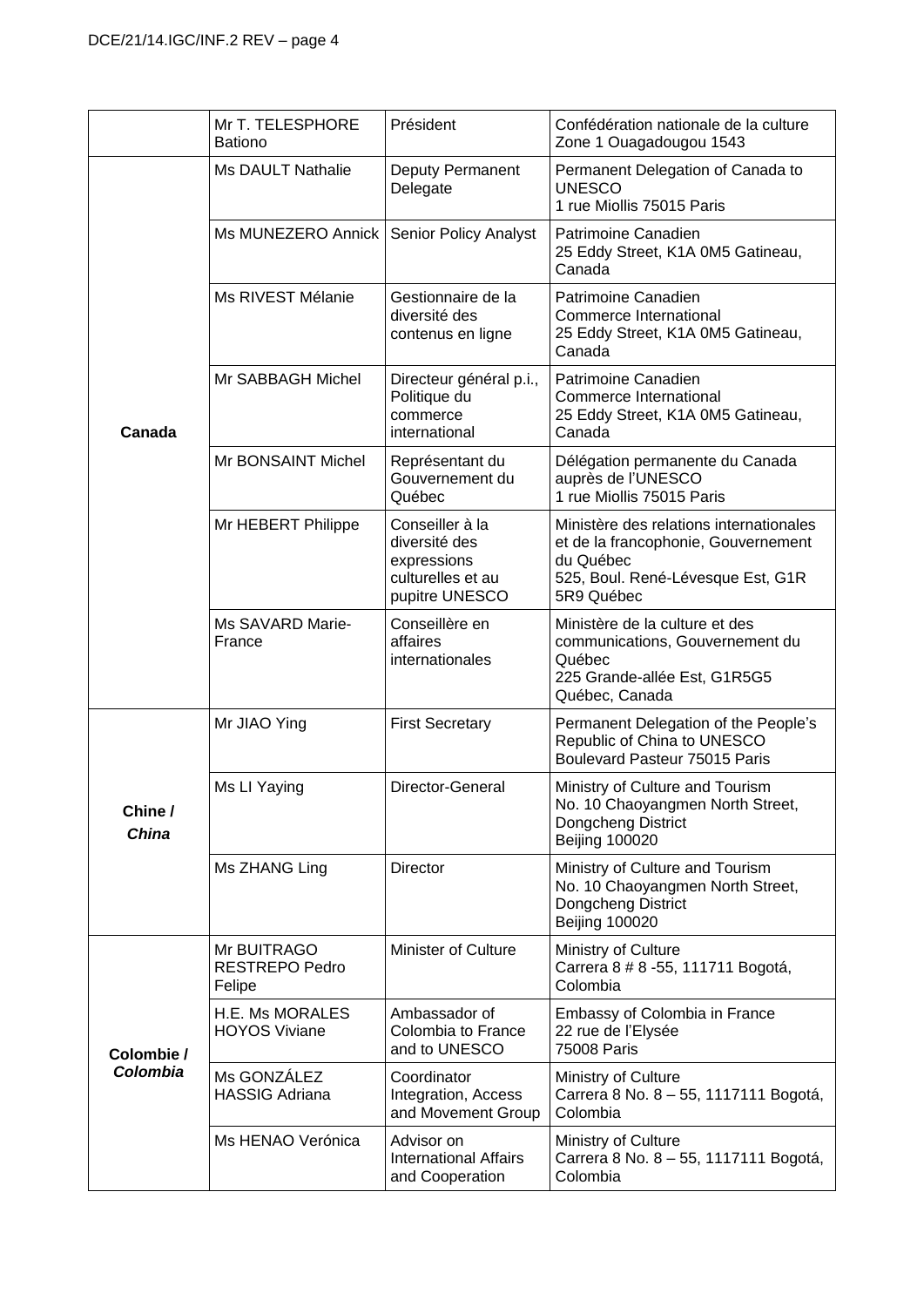|                              | Ms LOTERO<br><b>TANGARIFE Victoria</b>                | Advisor Integration,<br>Access and<br><b>Movement Group</b> | Ministry of Culture<br>Carrera 8 No. 8 - 55, 1117111 Bogotá,<br>Colombia                                                                                                                    |
|------------------------------|-------------------------------------------------------|-------------------------------------------------------------|---------------------------------------------------------------------------------------------------------------------------------------------------------------------------------------------|
|                              | <b>Ms MARTINEZ</b><br>Catalina                        | Coordinator of the<br><b>UNESCO Working</b><br>Group        | Colombian National Commission for<br><b>UNESCO</b><br>Carrera 6 # 9 - 46, 111711 Bogotá,<br>Colombia                                                                                        |
|                              | Ms DE POMBO<br><b>ESPECHE Amalia</b><br>Isabel Lazara | Director of Arts                                            | Ministry of Culture<br>Carrera 8 No. 8 - 55, 1117111 Bogotá,<br>Colombia                                                                                                                    |
|                              | Ms RAMÍREZ<br><b>CONTRERAS Yully</b>                  | Advisor                                                     | Ministry of Culture<br>Carrera 8 No. 8 - 55, 1117111 Bogotá,<br>Colombia                                                                                                                    |
|                              | Ms RODRIGUEZ<br>Daniela                               | <b>First Secretary</b>                                      | Permanent Delegation of Colombia to<br><b>UNESCO</b><br>1 rue Miollis, 75015 Paris, France                                                                                                  |
|                              | Ms SEFAIR Natalia                                     | Head, International<br>Affairs and<br>Cooperation           | Ministry of Culture<br>Carrera 8 # 8 - 55, 1117111 Bogotá,<br>Colombia                                                                                                                      |
|                              | Mr SOTO BOUTIN Luis<br>Armando                        | Deputy Permanent<br>Delegate                                | Permanent Delegation of Colombia to<br><b>UNESCO</b><br>1 rue Miollis, 75015 Paris, France                                                                                                  |
|                              | Ms CAREK Rut                                          | Secretary-General                                           | Croatian National Commission for<br><b>UNESCO</b><br>Ministry of Culture<br>Runjaninova 2<br>10000 Zagreb                                                                                   |
| Croatie /<br>Croatia         | Ms GENC Gordana                                       | Deputy Permanent<br>Delegate                                | Permanent Delegation of Croatia to<br><b>UNESCO</b><br>1, rue Miollis 75015 Paris                                                                                                           |
|                              | Ms PRIMORAC Jaka                                      | Senior Research<br>Associate                                | Institute for Development and<br><b>International Relations</b><br>Department for Culture and<br>Communication<br>Ljudevita Farkasa Vukotinovića 2, PO<br>Box 303<br>10 001 Zagreb, Croatia |
|                              | Ms HOLM Katja                                         | Member of the 2005<br>Convention<br>Commission              | The Danish National Commission to<br><b>UNESCO</b><br>dr. priemes vej 6 Frederiksberg C<br>1854 Copenhagen, Denmark                                                                         |
| Danemark /<br><b>Denmark</b> | Mr LAKHSASSI Ayoub                                    | Senior Advisor<br><b>International Affairs</b>              | Permanent Delegation of the Kingdom<br>of Denmark to UNESCO<br>1 Rue Miollis, 75015 Paris, France                                                                                           |
|                              | Ms NIELSEN Malene                                     | Deputy Permanent<br>Delegate                                | Permanent Delegation of the Kingdom<br>of Denmark to UNESCO<br>1 Rue Miollis, 75015 Paris, France                                                                                           |
| Égypte /                     | Mr ABDELWAHAB<br>Wael                                 | Deputy Permanent<br>Delegate                                | Permanent Delegation of the Arab<br>Republic of Egypt to UNESCO<br>1 Rue Miollis, 75015 Paris, France                                                                                       |
| <b>Egypt</b>                 | Mr ALAKWAR Chérif<br>Salah                            | <b>Culture Programme</b><br>Specialist                      | <b>National Commission</b><br>31722 Cairo                                                                                                                                                   |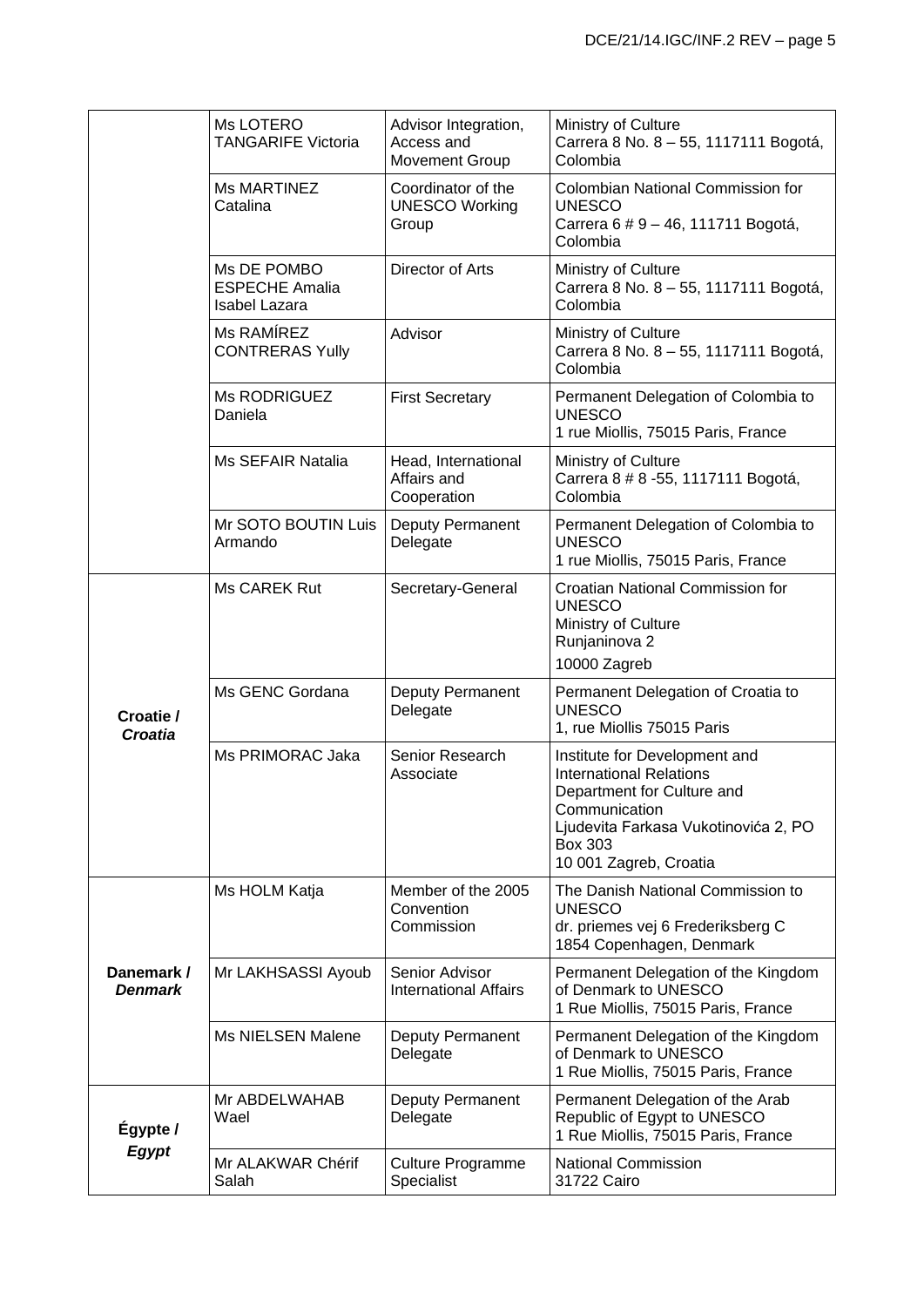|                              | Ms EMAM Nahla                          | Head of Folk Habits,<br><b>Beliefs &amp; Traditional</b><br>Knowledge                                        | High Institute of Folklore, Ministry of<br>Culture<br>Gamal El Dine El Afghani st., Al Haram<br>Giza, Giza 12511                      |
|------------------------------|----------------------------------------|--------------------------------------------------------------------------------------------------------------|---------------------------------------------------------------------------------------------------------------------------------------|
|                              | Mr MORSY Amr                           | Counsellor                                                                                                   | Permanent Delegation of the Arab<br>Republic of Egypt to UNESCO<br>1 rue Miollis, 75015 Paris, France                                 |
|                              | H.E. Mr KHALIFÉ<br>Eduardo             | Ambassadeur,<br>Délégué permanent                                                                            | Délégation permanente de l'Équateur<br>auprès de l'UNESCO<br>1 rue Miollis, 75015 Paris, France                                       |
|                              | M. GUAYASAMIN<br>Pablo                 | Délégué permanent<br>adjoint                                                                                 | Délégation permanente de l'Équateur<br>auprès de l'UNESCO<br>1 rue Miollis, 75015 Paris, France                                       |
| Équateur /                   | <b>Ms NAVARRETE</b><br>NÚÑEZ Carla     | Spécialiste en gestion<br>administrative                                                                     | Ministerio de Cultura y Patrimonio del<br>Ecuador<br>Av. Lola Quintana Lote 23 y 29 de<br>mayo<br>170156 Quito                        |
| <b>Ecuador</b>               | Ms PAZMIÑO Alex                        | Analyste                                                                                                     | Ministerio de Cultura y Patrimonio<br>Briceño N11 - 79 y Valparaiso<br>Quito                                                          |
|                              | Ms SABATÉS VERA<br>Ana Romy            | Analyste des relations<br>internationales et de<br>la coopération<br>culturelle                              | Ministerio de Cultura y Patrimonio de<br>Ecuador<br>Av. Colón y Juan León Mera<br>593 Quito                                           |
|                              | Ms ZALDUMBIDE<br><b>ZAMORA Daniela</b> | Spécialiste des<br>politiques publiques<br>en faveur de<br>l'entrepreneuriat, des<br>arts et de l'innovation | Ministerio de Cultura y Patrimonio de<br>Ecuador<br>Av. Colón y Juan León Mera<br>593 Quito                                           |
| Éthiopie /                   | Mr SAHILU Mesfin<br>Mersha             | Counsellor                                                                                                   | Permanent Delegation of Ethiopia to<br><b>UNESCO</b><br>1, rue Miollis 75015 Paris, France                                            |
| <b>Ethiopia</b>              | Mr WOLDEMEDHIN<br>Teferi Teklu         | <b>Director</b><br>National point of<br>contact                                                              | Ministry of Culture and Tourism<br>1907 Addis Ababa, Ethiopia                                                                         |
|                              | Mr AULAKE Kimmo                        | Senior Ministerial<br>Adviser                                                                                | Ministry of Education and Culture<br>Department for Art and Cultural Policy<br>P.O. Box 29 FI - 00023 Government<br>Helsinki, Finland |
| Finlande /<br><b>Finland</b> | Ms HOLMSTRÖM<br>Zabrina                | Deputy Director,<br><b>Senior Ministerial</b><br>Adviser                                                     | Ministry of Education and Culture,<br><b>International Relations</b><br>P.O. Box 29                                                   |
|                              | Ms IMMONEN-<br><b>SEUGUENOT Piia</b>   | Deputy Permanent<br>Delegate                                                                                 | Permanent Delegation of Finland to<br><b>UNESCO</b><br>1 rue Miollis, 75015 Paris, France                                             |
|                              | Ms MÄKELÄ Laura                        | <b>Senior Ministerial</b><br>Adviser                                                                         | Ministry of Education and Culture<br>Meritullinkatu 10, 170 Helsinki, Finland                                                         |
| Iraq                         | Mr ABED Abubakir                       |                                                                                                              | <b>Cultural Relations Directorate</b>                                                                                                 |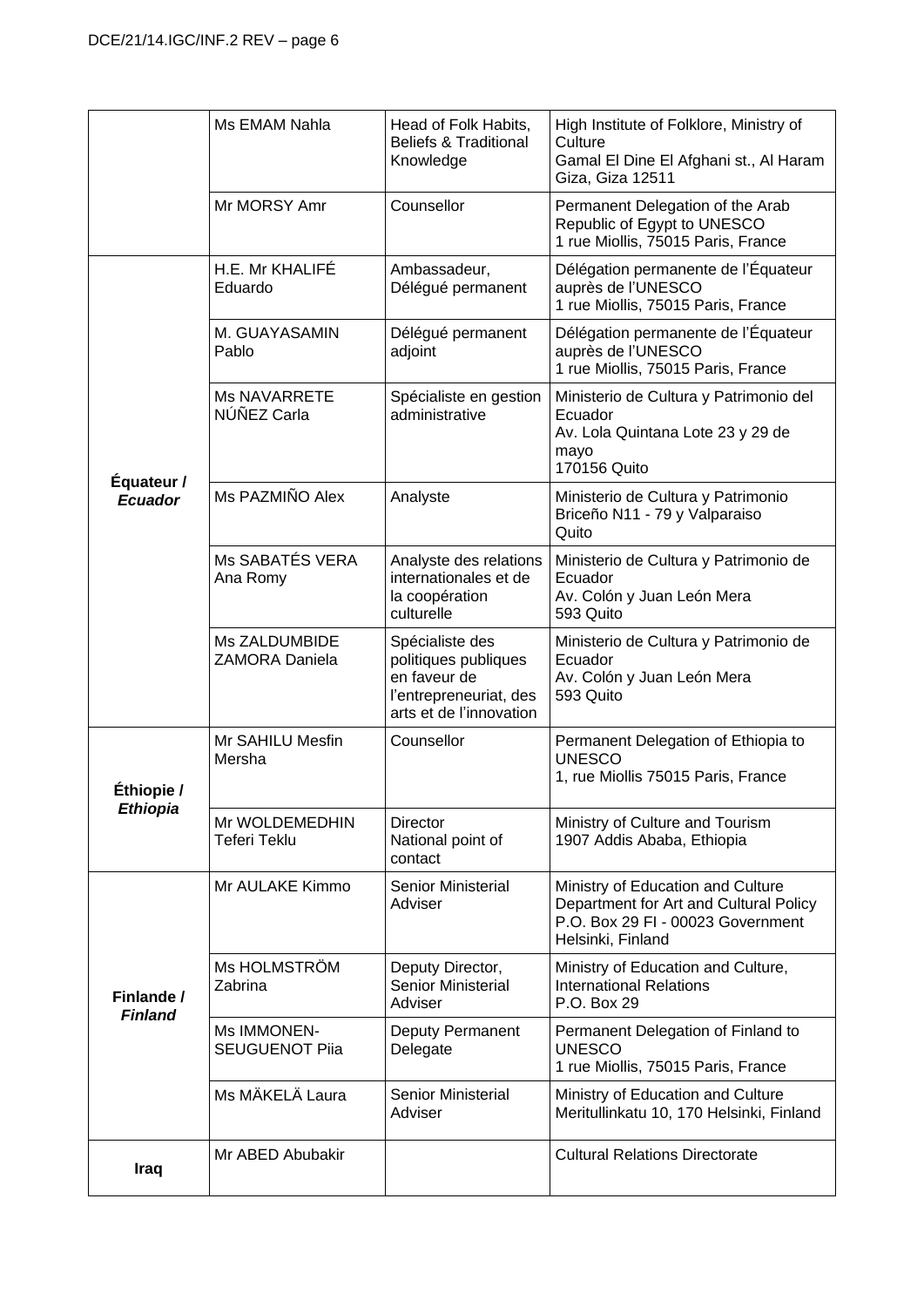|                      | Mr ALI Hasan                   | National point of<br>contact                                      | Ministry of Culture, Tourism and<br>Antiquities - Cultural Relations<br>Directorate<br>Bagdad, 964                                               |
|----------------------|--------------------------------|-------------------------------------------------------------------|--------------------------------------------------------------------------------------------------------------------------------------------------|
|                      | Ms AL-MUKH Areej               | <b>Third Secretary</b>                                            | Permanent Delegation of Iraq to<br><b>UNESCO</b><br>1 rue Miollis, 75015 Paris, France                                                           |
|                      | H.E. Ms GICHUHI<br>Helen       | Ambassador                                                        | Permanent Delegation of the Republic<br>of Kenya to UNESCO<br>1 rue Miollis, 75015 Paris, France                                                 |
|                      | Mr LAGAT Kiprop                | Director                                                          | Ministry of Sports, Culture and Heritage<br>Box 67374, 200 Nairobi, Kenya                                                                        |
| Kenya                | Mr MANZI Julius                | Assistant Director of<br>Culture<br>National point of<br>contact  | Ministry of Sports, Culture and Heritage<br>Box 67374, 200 Nairobi, Kenya                                                                        |
|                      | Ms NJERU Emily                 | Deputy Director<br><b>Cultural Expressions</b><br>& Creative Arts | Kenya National Commission For<br>Unesco<br>P.O BOX 72107<br>Nairobi                                                                              |
|                      | <b>Ms BRANTA Sabine</b>        | Senior Officer<br>National point of<br>contact                    | Ministry of Culture<br>K.valdemāra 11a, LV-1364 Rīga, Latvia                                                                                     |
| Lettonie /<br>Latvia | Ms GRAUZE Zanda                | Deputy Permanent<br>Delegate                                      | Permanent Delegation of the Republic<br>of Latvia to UNESCO and OECD<br>6 Villa Said, 75116 Paris                                                |
|                      | Ms MUKTUPĀVELA<br>Rūta         | Professor                                                         | Latvian Academy of Culture<br>24 Ludzas Street LV, 1003 Rīga                                                                                     |
| <b>Mali</b>          | Mr KONATE<br>Souleymane        | Chargé de Culture et<br>Patrimoine                                | Délégation permanente du Mali auprès<br>de l'UNESCO<br>1, rue Miollis<br>75015 Paris                                                             |
|                      | Ms BAT-ERDENE<br>Bilegzaya     | Chargée d'affaires                                                | Permanent Delegation of Mongolia to<br><b>UNESCO</b><br>5, avenue Robert Schumann<br>92100 Boulogne-Billancourt, France                          |
| Mongolie /           | <b>Ms NAMCHIN</b><br>Munkhzul  |                                                                   | Ministry of Culture<br>Division of Cultural Industry and<br>Innovation Policy Development<br><b>Denver Street</b><br>Ulaanbaatar, Mongolia       |
| <b>Mongolia</b>      | Mr SEREEJAV Satai              | Head                                                              | Foreign Affairs and Cooperation<br><b>Division</b><br>Ministry of Culture<br><b>Denver Street</b><br>Ulaanbaatar, Mongolia                       |
|                      | <b>Ms SUKHBAATAR</b><br>Uyanga | Secretary-General                                                 | Mongolian National Commission for<br><b>UNESCO</b><br>UN House, United Nations Street 14,<br>Sukhbaatar District, 14201<br>Ulaanbaatar, Mongolia |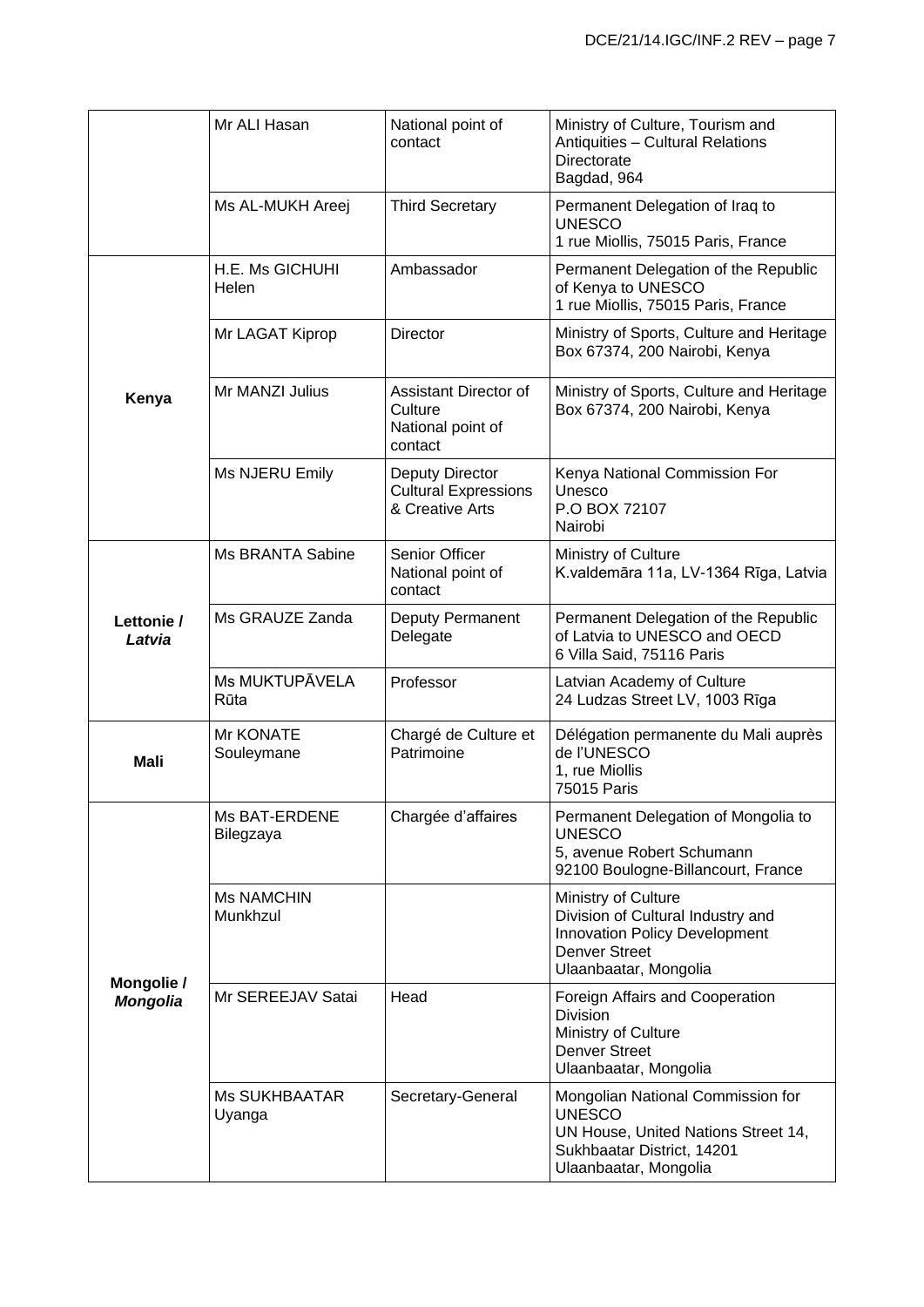| Qatar                                                                                                   | H.E. Dr. HINZAB<br>Nasser                    | Ambassador<br><b>Permanent Delegate</b>                                                             | Permanent Delegation of the State of<br>Qatar to UNESCO<br>1 Rue Miollis, 75015, Paris, France                                                                           |
|---------------------------------------------------------------------------------------------------------|----------------------------------------------|-----------------------------------------------------------------------------------------------------|--------------------------------------------------------------------------------------------------------------------------------------------------------------------------|
|                                                                                                         | Ms AAZIZ Amal                                |                                                                                                     | Permanent Delegation of the State of<br>Qatar to UNESCO<br>1 Rue Miollis, 75015, Paris, France                                                                           |
|                                                                                                         | Ms AL BLOUSHI Reem                           | Ministry of Culture<br>and Sport                                                                    | Ministry of Culture and Sport<br>Al Waab Street, 200909 Doha, Qatar                                                                                                      |
|                                                                                                         | Ms AL SULAITI<br>Shaikha                     | Counsellor                                                                                          | Permanent Delegation of the State of<br>Qatar to UNESCO<br>1 Rue Miollis, 75015, Paris, France                                                                           |
|                                                                                                         | Mr PARK Yang-woo                             | Minister<br>Chairperson of the<br>14 <sup>th</sup> session of the<br>Intergovernmental<br>Committee | Ministry of Culture, Sports and Tourism<br>Government Complex-Sejong<br>388 Galmae-ro<br>Sejong-si 30119<br>Republic of Korea                                            |
|                                                                                                         | H.E. Mr KIM Dong Gi                          | Ambassador                                                                                          | Permanent Delegation of the Republic<br>of Korea to UNESCO<br>33 Avenue du Maine, 75015 Paris,<br>France                                                                 |
| République de<br>Corée /<br><b>Republic of</b><br><b>Korea</b>                                          | Mr HEO Jin-Woong                             | Deputy Director                                                                                     | Ministry of Culture, Sports and Tourism<br>Building 15, Government Complex<br>Sejong, 388, Galmae-ro<br>30119 Sejong Special Self-Governing<br>City<br>Republic of Korea |
|                                                                                                         | Mr KIM Kwang-jae                             | Minister-counsellor                                                                                 | Permanent Delegation of the Republic<br>of Korea to UNESCO<br>33 Avenue du Maine, 75015 Paris,<br>France                                                                 |
|                                                                                                         | Ms KIM Won Young                             | <b>Second Secretary</b>                                                                             | Permanent Delegation of the Republic<br>of Korea to UNESCO<br>33 Avenue du Maine, 75015 Paris,<br>France                                                                 |
|                                                                                                         | Ms KO Jihyeon                                | <b>Assistant Director</b>                                                                           | Ministry of Culture, Sports and Tourism<br>Building 15, Government Complex<br>Sejong, 388, Galmae-ro<br>30119 Sejong Special Self-Governing<br>City<br>Republic of Korea |
| <b>Saint-Vincent-</b><br>et-les<br>Grenadines /<br><b>Saint Vincent</b><br>and the<br><b>Grenadines</b> | Ms LE MARANT DE<br><b>KERDANIEL Claudine</b> | Deputy Permanent<br>Delegate                                                                        | Permanent Delegation of Saint Vincent<br>and the Grenadines to UNESCO<br>1 rue Miollis, 75015, Paris                                                                     |
| Sénégal /                                                                                               | Ms DIAGNE Khoudia                            | Directrice des Arts                                                                                 | Ministère de la Culture<br>Sicap liberté 6<br>Dakar Fann 3111<br>Dakar                                                                                                   |
| <b>Senegal</b>                                                                                          | Ms DIALLO Khadija                            | Point focal du rapport<br>périodique<br>quadriennal                                                 | Ministère de la Culture<br>Sicap liberté 7<br>Dakar Fann 3112<br>Dakar                                                                                                   |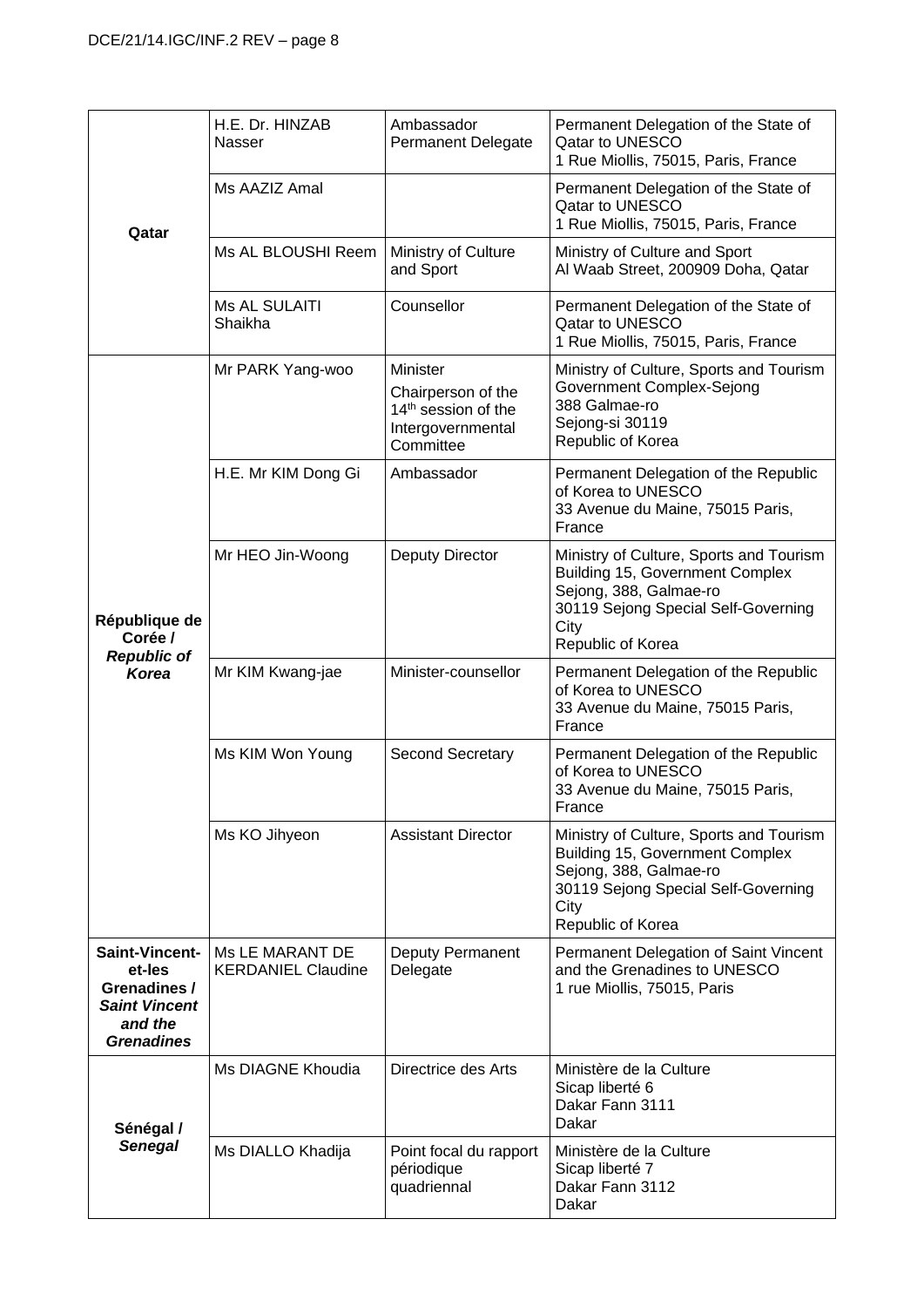| Mr KOUNDOUL<br>Abdoulaye                | Directeur de la<br>Culture | Ministère de la Culture<br>Sicap liberté 7<br>Dakar Fann 3112<br>Dakar                       |
|-----------------------------------------|----------------------------|----------------------------------------------------------------------------------------------|
| Mr SARR Mouhamadou   Premier Conseiller |                            | Délégation permanente du Sénégal<br>auprès de l'UNESCO<br>1 Rue Miollis, 75015 Paris, France |

### **II. OBSERVATEURS /** *OBSERVERS*

#### **PARTIES À LA CONVENTION NON MEMBRES DU COMITÉ /** *PARTIES TO THE CONVENTION NOT MEMBERS OF THE COMMITTEE*

| Afrique du<br>Sud / South<br><b>Africa</b> | Mr JENKINS Tauriq                     | <b>High Commissioner</b>                          | Goringhaicona Khoi Khoin Traditional<br>Indigenous Council<br>3 Duke Street, Observatory<br>7925 Cape Town                                                                                                      |
|--------------------------------------------|---------------------------------------|---------------------------------------------------|-----------------------------------------------------------------------------------------------------------------------------------------------------------------------------------------------------------------|
|                                            | Ms NOAH Cleon                         | <b>Director Multilateral</b>                      | Department of Sport, Arts and Culture<br>Private Bag X 897<br>Pretoria, South Africa                                                                                                                            |
|                                            | Mr RAHLAGA<br>Kgomotso                | Counsellor                                        | Permanent Delegation of South Africa<br>to UNESCO<br>59 Quai d'Orsay<br>75007                                                                                                                                   |
|                                            | <b>Ms TSHABALALA</b><br><b>Brenda</b> | <b>First Secretary</b>                            | South Africa Embassy<br>59 Quai d'Orsay<br>75007 Paris                                                                                                                                                          |
|                                            | H.E. Mr HOXHA Ferit                   | Ambassador<br><b>Permanent Delegate</b>           | Permanent Delegation of Albania to<br><b>UNESCO</b><br>1 rue Miollis 75015 Paris                                                                                                                                |
| Albanie /<br><b>Albania</b>                | Ms BRESHANI Silva                     | Director                                          | Ministry of Culture of Albania / National<br>Institute for Cultural Heritage<br>Registration<br>Rr. "Aleksandër Moisiu", Nr.76, ish<br>Kinostudio "Shqipëria e Re", kati 3-të<br>Tiranë, Shqipëri<br>121 Tirana |
|                                            | Mme AMOKRANE<br>Salah                 | Expert comité culture                             | Commission nationale algérienne pour<br>l'éducation, la science et la culture<br>506 rue cote blanche Kouba<br>Alger 16000 Algérie                                                                              |
|                                            | M. AYADI Saadene                      | Directeur de la<br>coopération et des<br>échanges | Ministère de la Culture<br>Plateau des Anassers, Bp 105, Kouba,<br>Alger 16000 Algérie                                                                                                                          |
| Algérie /<br><b>Algeria</b>                | M. DAHMANI Mourad                     | Sous-directeur                                    | Direction Générale des Relations<br>Multilatérales<br>Ministère des affaires étrangères<br>Cité 160 logts (coop el-hadh)<br>Alger 16006, Algérie                                                                |
|                                            | M. FETMOUCHE Omar                     | Metteur en scène et<br>dramaturge                 | Comité culturel Unesco<br>Lotissement Amrous 02<br>Bordj-menaiel 35200<br>Algérie                                                                                                                               |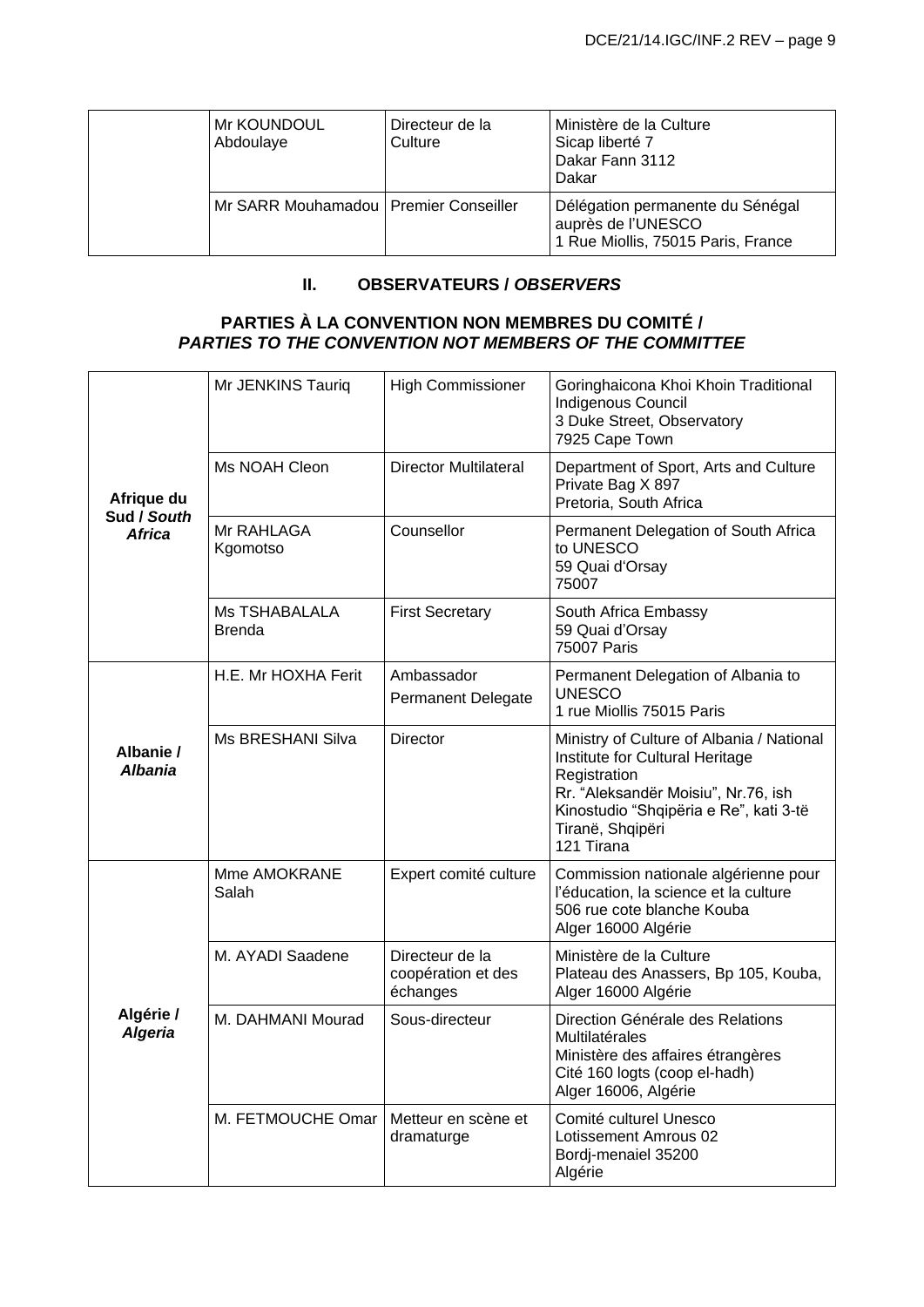|                                     | M. ISSAAD, Mourad                   | Délégué permanent<br>adjoint                                                                             | Délégation Permanente d'Algérie<br>auprès de l'UNESCO<br>1, rue Miollis 75015 Paris                                                                                     |
|-------------------------------------|-------------------------------------|----------------------------------------------------------------------------------------------------------|-------------------------------------------------------------------------------------------------------------------------------------------------------------------------|
|                                     | M. KHALFAOUI<br>Zineddine           | Sous-directeur de la<br>coopération<br>multilatérale                                                     | Ministère de la culture<br>Plateau des Anassers, Bp 105, Kouba<br>Alger 16000<br>Algérie                                                                                |
|                                     | Mme SAMAR Fatiha                    | Conseillère                                                                                              | Délégation permanente de l'Algérie<br>auprès de l'UNESCO<br>1, rue Miollis 75015 Paris                                                                                  |
|                                     | Mme ZADEM Rachida                   | Présidente du comité<br>technique culture                                                                | Commission nationale algérienne pour<br>l'éducation, la science et la culture<br>506 rue cote blanche Kouba<br>Alger 16000 Algérie                                      |
|                                     | Ms ENGELS Kristina                  | Programme Specialist<br>Culture<br>National point of<br>contact                                          | German Commission for UNESCO<br>Martin-Luther-Allee 42<br>Bonn 53175                                                                                                    |
| Allemagne /<br>Germany              | <b>Ms MERKEL Christine</b>          | Head, Division of<br>Culture,<br>Communication,<br>Memory of the World                                   | German Commission for UNESCO<br>Martin-Luther-Allee 42<br><b>Bonn 53175</b>                                                                                             |
|                                     | Mr STRECKERT Jens                   | Chargé de mission                                                                                        | Délégation permanente de l'Allemagne<br>auprès de l'Unesco<br>9, rue Maspéro, 75116, Paris                                                                              |
| Angola                              | <b>Mr MARTINS Carlos</b>            | Spécialiste,<br>Département de la<br>culture                                                             | Comissão Nacional de Angola para a<br><b>UNESCO</b><br>Rua Ferraz Mboboco Nº32 zona, Bairro<br>Maianga<br>Luanda, Angola                                                |
|                                     | Mr VERISSIMO DA<br>COSTA João       | Spécialiste,<br>Département de la<br>culture                                                             | Comissão Nacional de Angola para a<br><b>UNESCO</b><br>Rua Ferraz Mboboco Nº32 zona, Bairro<br>Maianga<br>Luanda, Angola                                                |
|                                     | Mr VON HAFF Mario                   | Conseiller                                                                                               | Délégation Permanente d'Angola<br>auprès de l'UNESCO<br>1 rue Miollis 75015 Paris                                                                                       |
| Australie /<br><b>Australia</b>     | Ms SIWICKI Anne                     | Policy Officer                                                                                           | Permanent Delegation of Australia to<br><b>UNESCO</b><br>Department of Foreign Affairs and<br>Trade<br>Ambassade de l'Australie<br>4, rue Jean Rey, 75015 Paris, France |
| <b>Barbade /</b><br><b>Barbados</b> | Ms CUMMINS<br>Alissandra            | Chairperson                                                                                              | <b>Barbados National Commission for</b><br><b>UNESCO</b><br>No 11 St Ann's Garrison, St. Michael<br>Bridgetown                                                          |
|                                     | Ms GREENE-<br><b>RUSNIGHI Donna</b> | Secretary General/<br><b>Director of Cultural</b><br>Policy and Research<br>National point of<br>contact | Division of Culture, Prime Minister's<br>Office<br>Sky Mall, Haggatt Hall<br>Bridgetown, Barbados                                                                       |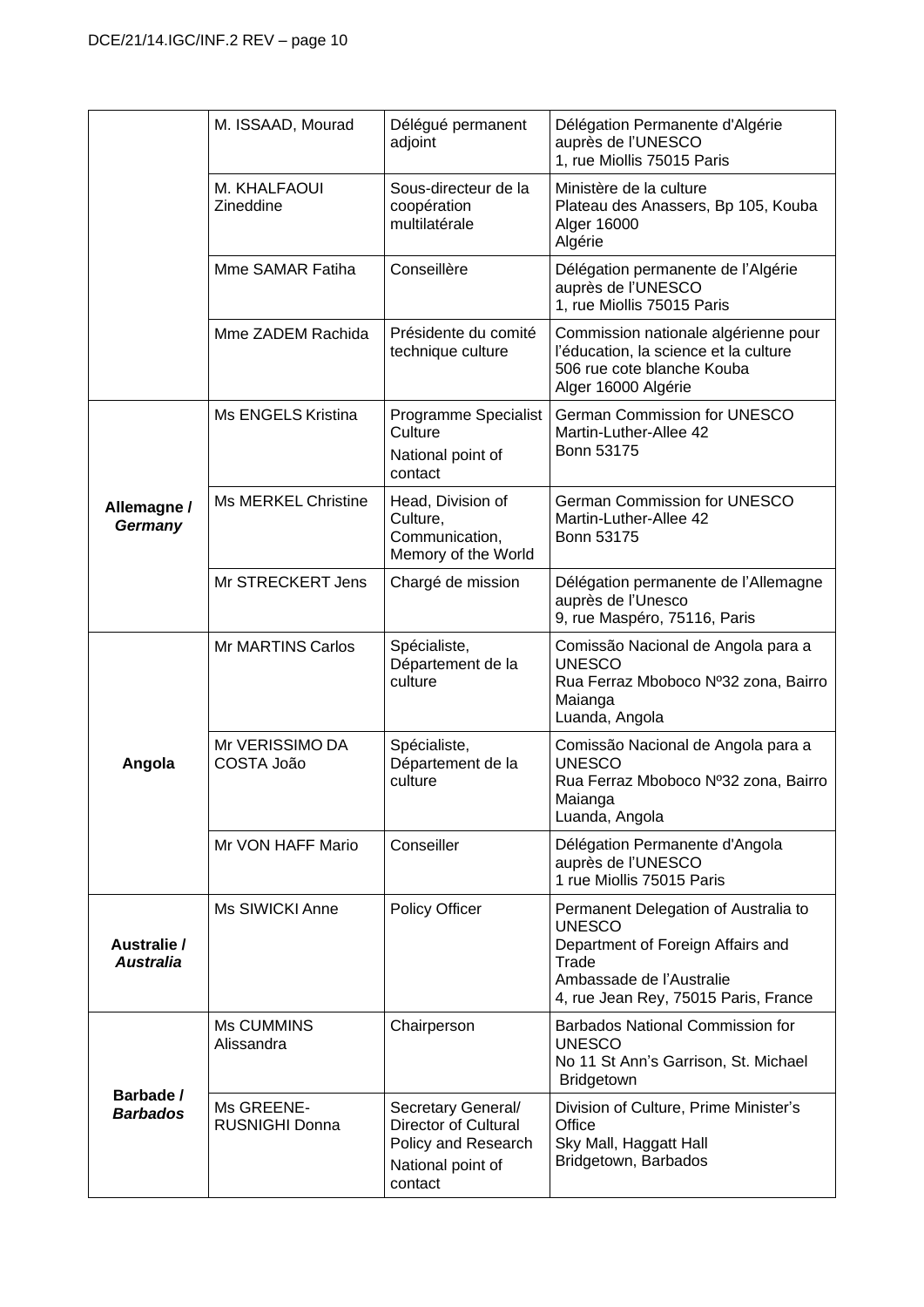| <b>Belgique /</b>                                                                     | Mr DE BACKER Tim                 | <b>Policy Officer</b><br>International<br>Cooperation | Department of Culture, Youth and<br>Media (Flanders)<br>Arenbergstraat 9, 1000 Brussels,<br>Belgium                      |
|---------------------------------------------------------------------------------------|----------------------------------|-------------------------------------------------------|--------------------------------------------------------------------------------------------------------------------------|
| <b>Belgium</b>                                                                        | Mr WOITRIN Maxime                | Délégué général<br>adjoint                            | Délégation générale Wallonie-Bruxelles<br>(BE)<br>274, boulevard Saint-Germain<br>75007 Paris                            |
| <b>Bolivie (État</b><br>plurinational<br>de) / Bolivia<br>(Plurinational<br>State of) | Ms VASQUEZ Marisol               | Deuxième Secrétaire                                   | Délégation Permanente de l'État<br>Plurinational de Bolivie auprès de<br><b>I'UNESCO</b><br>1 rue Miollis<br>75015 Paris |
|                                                                                       | H.E. Mr MOORAD<br>Mustaq         | Ambassador                                            | Embassy of Botswana<br>6 Sentier du mur du Parc<br>78170 Paris                                                           |
|                                                                                       | Ms BOLOKOE Tiny                  | <b>Principal Programme</b><br>Officer                 | Ministry of Youth Empowerment, Sport<br>and Culture Development<br>P/Bag 00514 Gaborone 267                              |
|                                                                                       | Ms GAOTHUSI Boipelo              | <b>Principal Programmes</b><br>Officer                | Ministry of Youth Empowerment, Sport<br>and Culture Development<br>P/Bag 00514 Gaborone 267                              |
|                                                                                       | <b>Ms KWALATE</b><br>Gaonyatswe  | <b>Chief Broadcasting</b><br>Officer                  | Ministry of Youth Empowerment, Sport<br>and Culture Development<br>P/Bag 00514 Gaborone 267                              |
| <b>Botswana</b>                                                                       | Mr LEMMENYANE<br>Gaokgakala      | <b>Policy Specialist-Arts</b><br>and Culture          | Ministry of Youth Empowerment, Sport<br>and Culture Development<br>P/Bag 00514 Gaborone 267                              |
|                                                                                       | Mr LESOLOBE Bathusi              | Director                                              | Phuthadikobo Museum<br>P O Box 1378, Mochudi 267                                                                         |
|                                                                                       | Ms MASOLE Tumani<br>Virginia     | <b>National Expert</b>                                | <b>National Committee</b><br>P/Bag 00514<br>Gaborone                                                                     |
|                                                                                       | Mr MODIKWA<br><b>Tshireletso</b> | <b>Acting Principal</b><br>Programmes Officer         | Ministry of Youth Empowerment, Sport<br>and Culture Development<br>P/Bag 00514 Gaborone 267                              |
|                                                                                       | Ms MOTSEWABENG<br>Purene         | <b>Culture Programme</b><br>Officer                   | Botswana National Commission for<br><b>UNESCO</b><br>P/bag 517 Gaboronec267                                              |
|                                                                                       | Ms SELLO Monicah                 | <b>Principal Curator</b>                              | Ministry of Youth Empowerment, Sport<br>and Culture Development<br>P/Bag 00514 Gaborone 267                              |
| <b>Bulgarie /</b>                                                                     | Mr GANEV Gancho                  | Deputy Permanent<br>Delegate                          | Permanent Delegation of the Republic<br>of Bulgaria to UNESCO<br>1 rue Miollis, 75015 Paris                              |
| <b>Bulgaria</b>                                                                       | Ms KANEVA Daniela                | <b>State Expert</b>                                   | Ministry of Culture<br>17, Alexander Stamboliiski Blvd. 1040<br>Sofia, Bulgaria                                          |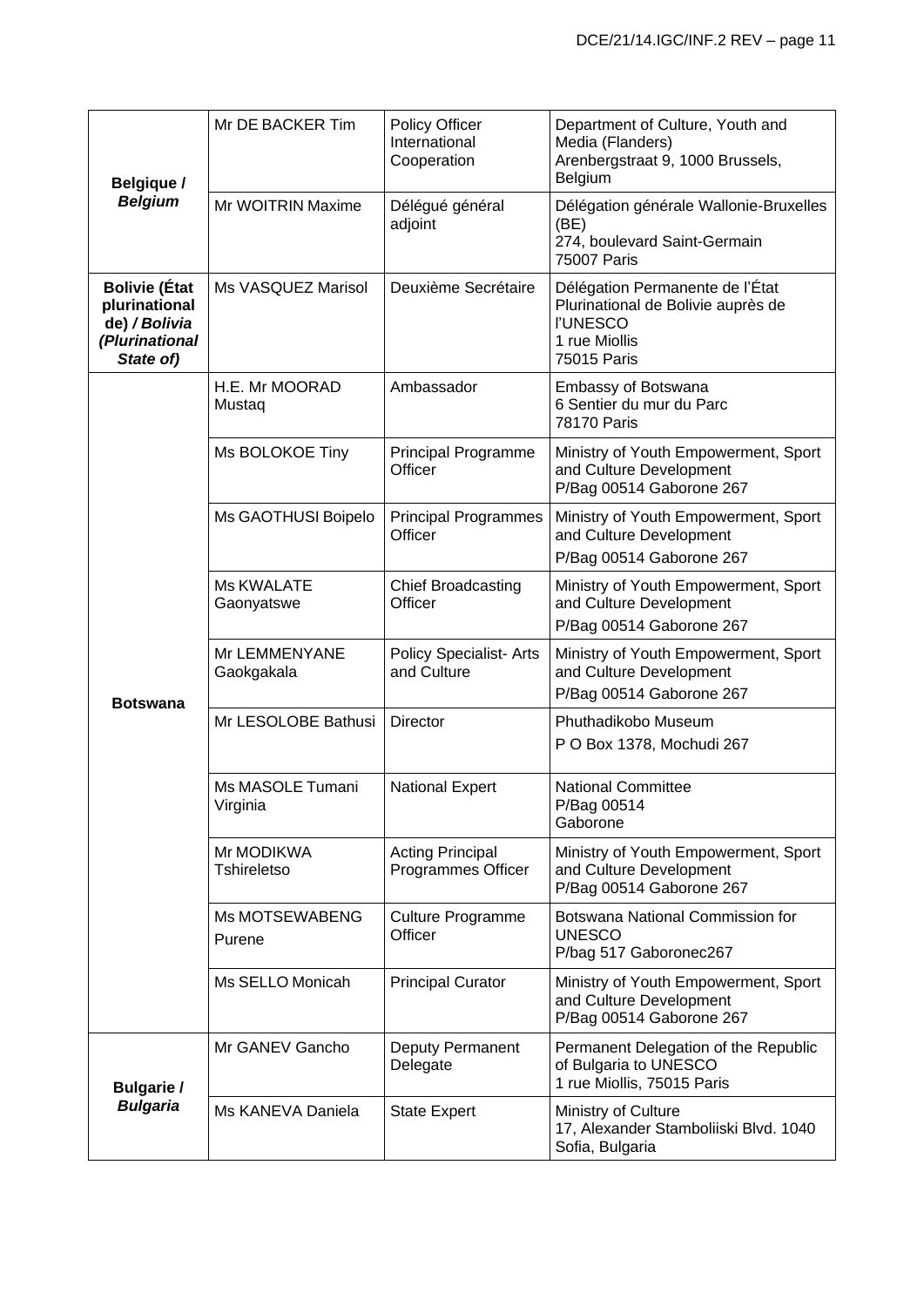| Cameroun /<br>Cameroon<br>Chili / Chile | Ms ABDOULAZIZ<br>Yaouba                       | Secrétaire général                                                                                         | Commission Nationale du Cameroun<br>pour l'UNESCO<br>Yaoundé Dragage<br>Yaoundé                                                                         |
|-----------------------------------------|-----------------------------------------------|------------------------------------------------------------------------------------------------------------|---------------------------------------------------------------------------------------------------------------------------------------------------------|
|                                         | Mr MBALLA Jean<br>Claude                      | Chargé des affaires<br>générales, des projets<br>et bourses                                                | Commission nationale du Cameroun<br>pour l'UNESCO<br>B.P. 16536, Yaoundé, Cameroun                                                                      |
|                                         | Ms FOITZICK Carla                             | Avocate<br><b>Affaires</b><br>internationales<br>Cabinet ministériel                                       | Ministerio de las Culturas, las Artes y el<br>Patrimonio, Gobierno de Chile<br>Ahumada 48, piso 7, Santiago                                             |
|                                         | Mr OCAMPO Jhon                                | Assistant du Délégué<br>adjoint                                                                            | Délégation permanente du Chili auprès<br>de l'UNESCO<br>1 rue Miollis, 75015 Paris, France                                                              |
|                                         | <b>Ms KOUASSI Lucile</b><br>Esther            | Directrice des<br><b>Industries Culturelles</b><br>et Créatives                                            | Ministère de la culture et de la<br>francophonie<br><b>BP V 39</b><br>Abidjan 225                                                                       |
| Côte d'Ivoire                           | Ms OKA Valérie                                | <b>Conseiller Technique</b><br>en charge de la<br>culture et des ICC,<br><b>Experte Convention</b><br>2005 | Ministère de l'Intégration africaine et<br>des Ivoiriens de l'extérieur<br>01 BPV 225 Abidjan 225                                                       |
|                                         | S. Exc. Ms ESQUIVEL<br>Yahima                 | Ambassadrice                                                                                               | Délégation permanente de Cuba<br>auprès de l'UNESCO<br>1 rue Miollis, 75015 Paris, France                                                               |
| Cuba                                    | Mr CABAS MAYOR<br>Lluraldi                    | Premier Secrétaire                                                                                         | Délégation permanente de Cuba<br>auprès de l'UNESCO<br>1 rue Miollis, 75015 Paris, France                                                               |
|                                         | Ms PANAYI Photini                             | Déléguée permanente<br>adjointe                                                                            | Permanent Delegation of Cyprus to<br><b>UNESCO</b><br>1 rue Miollis<br>75015 Paris                                                                      |
| Chypre /<br><b>Cyprus</b>               | <b>Ms PAPANTONIOU</b><br>Thekla               | Officer                                                                                                    | <b>Cyprus National Commission for</b><br><b>UNESCO</b><br>27, Ifigenias Street<br>Strovolos, Nicosia 2007                                               |
|                                         | Ms THEODOULOU<br><b>CHARALAMBOUS</b><br>Elena | <b>Cultural Officer</b>                                                                                    | Ministry of Education and Culture<br>27 Ifigenias Street Nicosia 2040                                                                                   |
| <b>El Salvador</b>                      | Mr CRUZ Alberto                               | Director-General of<br>Multiculturalism                                                                    | Ministerio de Cultura de El Salvador<br>Edif. A-5 Plan Maestro, Centro de<br>Gobierno, Alameda Juan Pablo II y<br>Calle Guadalupe<br>1101, San Salvador |
|                                         | <b>Ms DURLER</b><br><b>ESCOBAR Nicole</b>     | Conseillère, Chargée<br>d'affaires a.i.                                                                    | Permanent Delegation of El Salvador to<br><b>UNESCO</b><br>1, rue Miollis 75015 Paris                                                                   |
| <b>Émirats</b><br>arabes unis /         | Ms ALZAABI Ebtesam                            | Director of Cultural<br><b>Policies Department</b>                                                         | Ministry of Culture and Youth<br>Abu Dhabi 17                                                                                                           |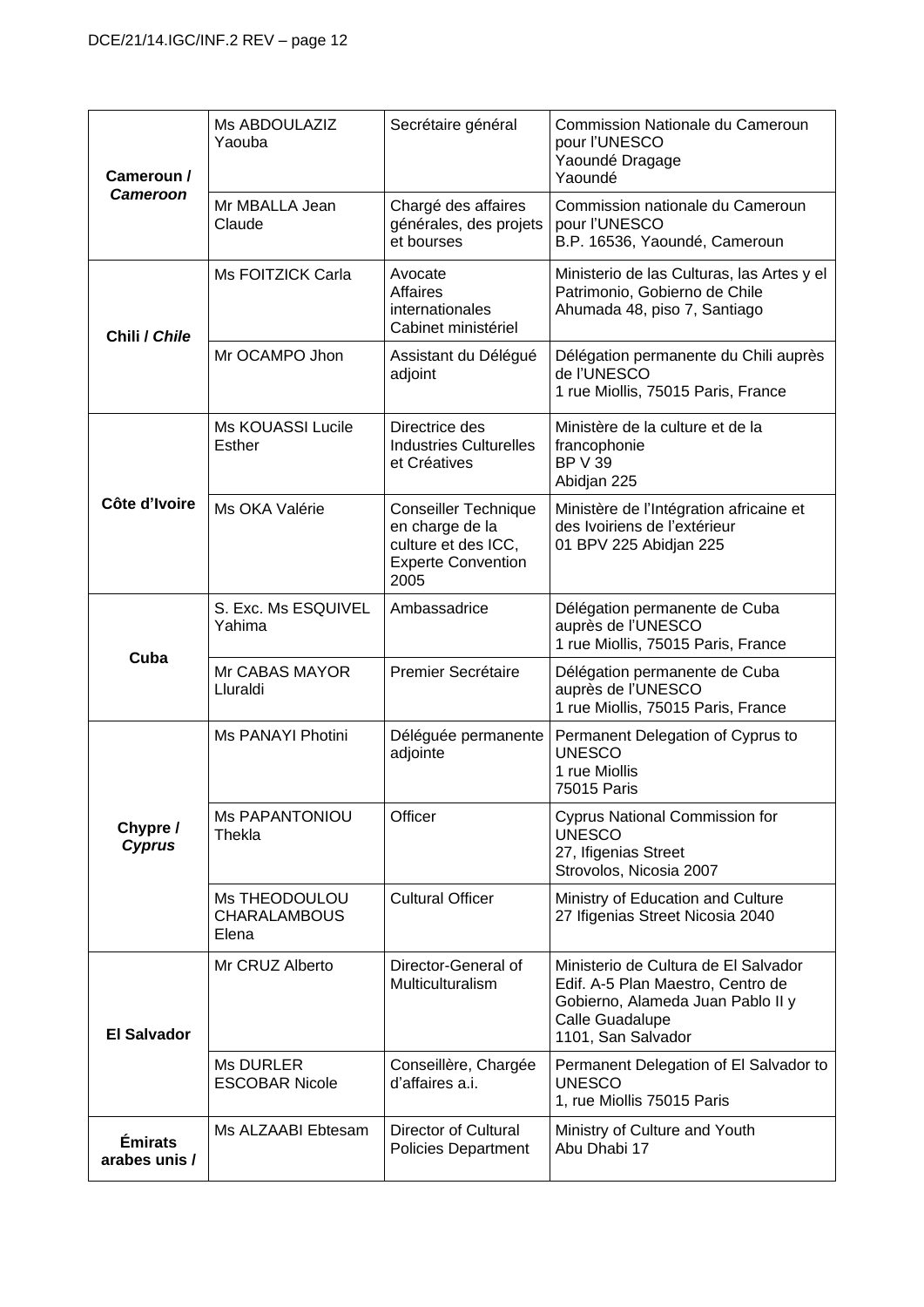| <b>United Arab</b><br><b>Emirates</b> | <b>Ms MAHBOUBI</b><br>Maryam                 | Senior Specialist                                                              | <b>UAE National Commission for</b><br>Education, Culture and Science<br>P.O Box 17, Abu Dhabi                                    |
|---------------------------------------|----------------------------------------------|--------------------------------------------------------------------------------|----------------------------------------------------------------------------------------------------------------------------------|
|                                       | Mr ALBORS Ximo                               | Head of Area                                                                   | Ministerio de Cultura y Deporte<br>Plaza del Rey, s/n<br>Madrid 28004                                                            |
| Espagne /<br><b>Spain</b>             | Mr GENTIL Alfonso                            | <b>Assistant Director-</b><br>General for<br>International<br><b>Relations</b> | Ministerio de Cultura y Deporte<br>Plaza del Rey s/n<br>Madrid 28004                                                             |
|                                       | <b>Mr BERTON Matthieu</b>                    | Chargé de mission<br>affaires multilatérales                                   | Ministère de la culture<br>182 rue Saint-Honoré<br>75001 Paris                                                                   |
|                                       | Mr FOHR Alain                                | Conseiller                                                                     | Commission française pour l'UNESCO<br>57 boulevard des Invalides<br>75007 Paris                                                  |
|                                       | Ms FORT Julie                                | Conseillère Culture et<br>Patrimoine                                           | Délégation permanente de la France<br>auprès de l'UNESCO<br>1, rue Miollis<br>75015 Paris                                        |
| <b>France</b>                         | Ms L'HOSTIS Céline                           | Rédactrice dimension<br>multilatérale de<br>l'action culturelle                | Ministère de l'Europe et des Affaires<br>étrangères<br>48 rue de Javel<br>75015 Paris                                            |
|                                       | Mr LIONNARD<br><b>Balthazar</b>              | Adjoint à la sous-<br>directrice culture et<br>média                           | Ministère de l'Europe et des Affaires<br>étrangères<br>48 rue de Javel<br>75015 Paris                                            |
|                                       | Mr NAVARRO<br>Alexandre                      | Secrétaire général                                                             | Commission française pour l'UNESCO<br>57 boulevard des Invalides<br>75007 Paris                                                  |
|                                       | H.E. Ms OGOULA<br><b>AKIKO Rachel Annick</b> | Ambassadeur                                                                    | Délégation permanente du Gabon<br>auprès de l'UNESCO<br>1 rue Miollis, 75015 Paris, France                                       |
| Gabon                                 | Ms MAMBOUNDOU<br>Joan-Dana                   | Conseiller                                                                     | Délégation permanente du Gabon<br>auprès de l'UNESCO<br>1, rue Miollis<br>75015 Paris                                            |
| Géorgie /<br>Georgia                  | Ms CHIKOBAVA<br>Ekaterine                    | Member of the<br>Secretariat                                                   | Georgian National Commission for<br><b>UNESCO</b><br>4 Chitadze str.<br>Tbilisi 118                                              |
|                                       | Mr MATCHAVARIANI<br>Paata                    | <b>First Counsellor</b>                                                        | Ambassade de Géorgie, Délégation<br>permanente de Géorgie auprès de<br><b>I'UNESCO</b><br>8 rue Brémontier<br><b>75017 Paris</b> |
|                                       | Ms TOIDZE Elene                              | <b>Head of Creative</b><br><b>Industries Division</b>                          | Creative Georgia<br>Shio Mgvimeli 8<br>Tbilisi 179                                                                               |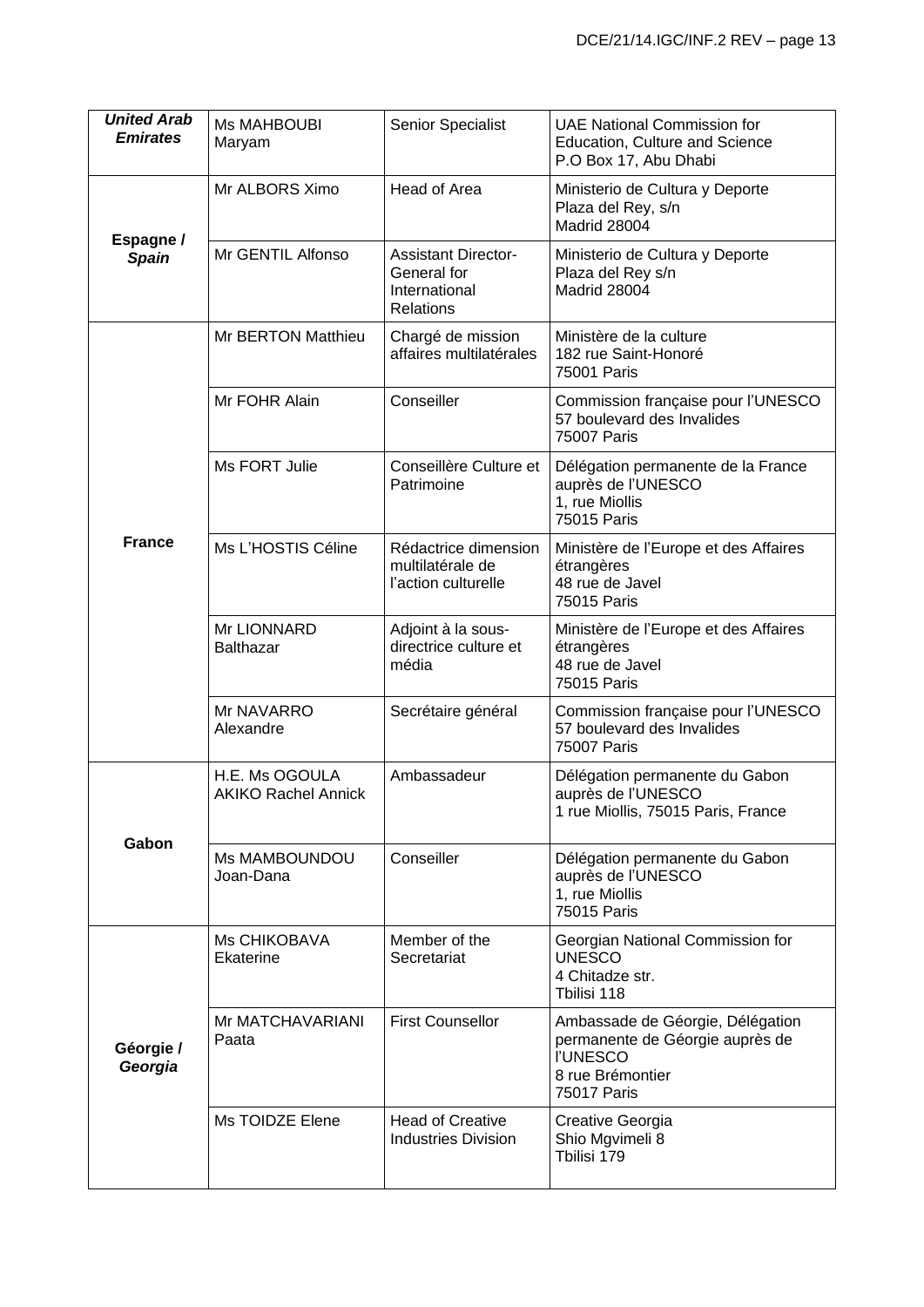|                             | Mr URUSHADZE<br>Vakhtang                     | Research Coordinator                                               | Creative Georgia<br>Politkovskaya str. 57 #30<br>Tbilisi 186                                              |
|-----------------------------|----------------------------------------------|--------------------------------------------------------------------|-----------------------------------------------------------------------------------------------------------|
| Grèce / Greece              | <b>Ms MAVROMICHALI</b><br>Elena              | Advisor on Culture                                                 | Hellenic Republic - Prime Minister's<br>Office<br>Rodon 37<br>Nea Ionia 142 35                            |
|                             | Mr STERGIOULAS<br>Nikolaos                   | Deputy Permanent<br>Delegate                                       | Permanent Delegation of Greece to<br><b>UNESCO</b><br>1, rue Miollis<br>75015 Paris                       |
| <b>Honduras</b>             | H.E. Mr RAMIREZ<br><b>ALDANA Roberto</b>     | Ambassador                                                         | Permanent Delegation of Honduras to<br><b>UNESCO</b><br>1 rue Miollis<br>75015 Paris                      |
|                             | Mr MARADIAGA Carlos                          | Deputy Permanent<br>Delegate                                       | Secretaria de Relaciones Exteriores<br>Honduras (SRECI)<br>1 rue Miollis<br>75015 Paris                   |
| Hongrie /<br><b>Hungary</b> | Mr SZÉKELY Gabor                             | Desk Officer for<br>Archaeology and<br>Hungariological<br>Research | Ministry of Human Capacities<br>Akadémia u. 3, 1054<br><b>Budapest</b>                                    |
|                             | <b>Ms UDVARHELYI</b><br><b>KATA Dorottya</b> | Second Secretary                                                   | Permanent Delegation of Hungary to<br>the OECD and UNESCO<br>140 avenue Victor Hugo<br><b>75116 Paris</b> |
| Inde / India                | Ms SUDHIR Mallika                            | Second Secretary                                                   | Permanent Delegation of India to<br><b>UNESCO</b><br>1 Rue Miollis,<br>75015 Paris, France                |
| Indonésie /                 | H.E. Mr NASIR<br>Arrmanatha                  | Ambassador of<br>Indonesia to France,<br>Permanent Delegate        | Permanent Delegation of the Republic<br>of Indonesia to UNESCO<br>47 rue Cortambert<br><b>75116 Paris</b> |
| <b>Indonesia</b>            | H.E. Mr ROSA PUTRA<br>Surya                  | Ambassador/Alternate<br><b>Permanent Delegate</b>                  | Permanent Delegation of the Republic<br>of Indonesia to UNESCO<br>47 rue Cortambert<br><b>75116 Paris</b> |
| Islande /<br><b>Iceland</b> | Ms EYJÓLFSDÓTTIR<br>Aslaug Dora              | Secretary-General                                                  | Ministry of Education, Science and<br>Culture<br>Sefgardar 4<br>170 Seltjarnarnes                         |
|                             | Mr THORVARDARSON<br>Ragnar                   | Deputy Permanent<br>Delegate                                       | Permanent Delegation of Iceland to<br><b>UNESCO</b><br>52 avenue Victor Hugo 75116 Paris                  |
| Italie / Italy              | H.E. Mr MASSIMO<br>Ricardo                   | Ambassador                                                         | Permanent Delegation of Italy to<br><b>UNESCO</b><br>1, rue Miollis 75015 Paris                           |
|                             | Ms MISITANO Marina                           | Attachée                                                           | Permanent Delegation of Italy to<br><b>UNESCO</b><br>1, rue Miollis 75015 Paris                           |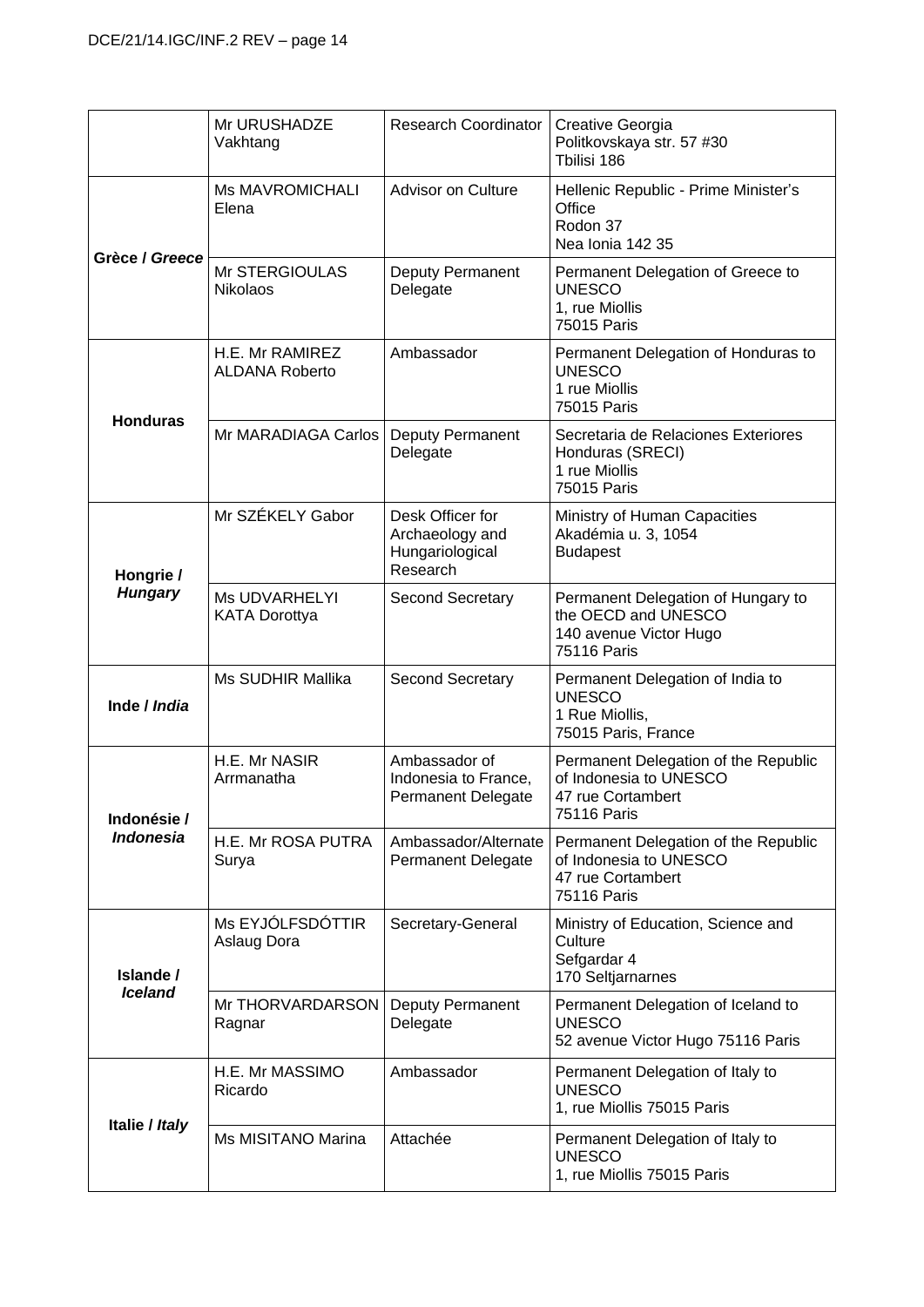|                                                  | Ms PECI Mariassunta                          | Director- UNESCO<br>Unit- General<br>Secretariat (MIBACT)                                  | Ministry of Cultural Heritage and<br>Activities and for Tourism<br>Via del Collegio Romano 27, 186<br>Rome, Italy    |
|--------------------------------------------------|----------------------------------------------|--------------------------------------------------------------------------------------------|----------------------------------------------------------------------------------------------------------------------|
|                                                  | Ms SINIBALDI Elena                           | <b>Specialist Officer-</b><br>National Point of<br>Contact                                 | Ministry of Cultural Heritage and<br>Activities and for Tourism<br>Via del Collegio Romano 27, 186<br>Rome, Italy    |
| Jamaïque /<br><b>Jamaica</b>                     | Ms BENAIN Marisa                             | National Director,<br><b>Culture and Creative</b><br>Industries                            | Ministry of Culture, Gender,<br><b>Entertainment and Sport</b><br>4-6 Trafalgar Road, Kingston 5,<br>Jamaica         |
|                                                  | Mr BROWN David                               | Director: Policy and<br>Research, Jamaica<br>Creative<br>National point of<br>contact      | Ministry of Culture, Gender,<br><b>Entertainment and Sport</b><br>4-6 Trafalgar Road, Kingston 5,<br>Jamaica         |
|                                                  | H.E. Mr ALMULLA<br>Adam                      | Ambassador,<br><b>Permanent Delegate</b>                                                   | Permanent Delegation of the State of<br>Kuwait to UNESCO<br>1 rue Miollis 75015 Paris                                |
| Koweit /<br><b>Kuwait</b>                        | Mr BOUNAMA Ouidad                            | Translator                                                                                 | Permanent Delegation of the State of<br>Kuwait to UNESCO<br>1, rue Miollis<br>75015 Paris                            |
|                                                  | Ms SEKOKOTOANA<br>Matsooana                  | Programme<br><b>Coordinator Culture</b>                                                    | Lesotho National Commission for<br><b>UNESCO</b><br>PO Box 47 Maseru, Lesotho                                        |
| Lesotho                                          | Mr TSILANE Teboho                            | Secretary-General                                                                          | Lesotho National Commission for<br><b>UNESCO</b><br>PO Box 47 Maseru, Lesotho                                        |
| Lithuanie /                                      | <b>Ms VAKARINAITE</b><br>Milda               | <b>Chief Specialist</b>                                                                    | Ministry of Culture<br>Basanaviciaus str. 5<br>Vilnius 1118                                                          |
| Lithuania                                        | Ms<br><b><i>VALANCIAUSKIENE</i></b><br>Milda | <b>Cultural Programmes</b><br>Coordinator                                                  | Lithuanian National Commission for<br><b>UNESCO</b><br>Sv. Jono 11, 1123 Vilnius, Lithuania                          |
| Libye /<br>Libya                                 | Mr AFLAK Iyad                                | Conseiller                                                                                 | Délégation permanente de la Libye<br>auprès de l'UNESCO<br>1 rue Miollis<br>75015 Paris                              |
| Luxembourg                                       | Mr COLBACH<br>Maximilien                     | Stagiaire                                                                                  | Ministère de la culture<br>4, boulevard Roosevelt<br>2450 Luxembourg                                                 |
|                                                  | Ms DECKER Catherine                          | Secrétaire général                                                                         | Commission nationale du Luxembourg<br>pour la coopération avec l'UNESCO<br>4, boulevard Roosevelt<br>2450 Luxembourg |
| Macédoine du<br>Nord / North<br><b>Macedonia</b> | Mr ALAGJOZOVSKI<br>Robert                    | National coordinator<br>for Interculturalism,<br>One society,<br>development of<br>culture | Ministry of Culture<br>Bulvd. Ilinden, 2<br>Skopje 1000                                                              |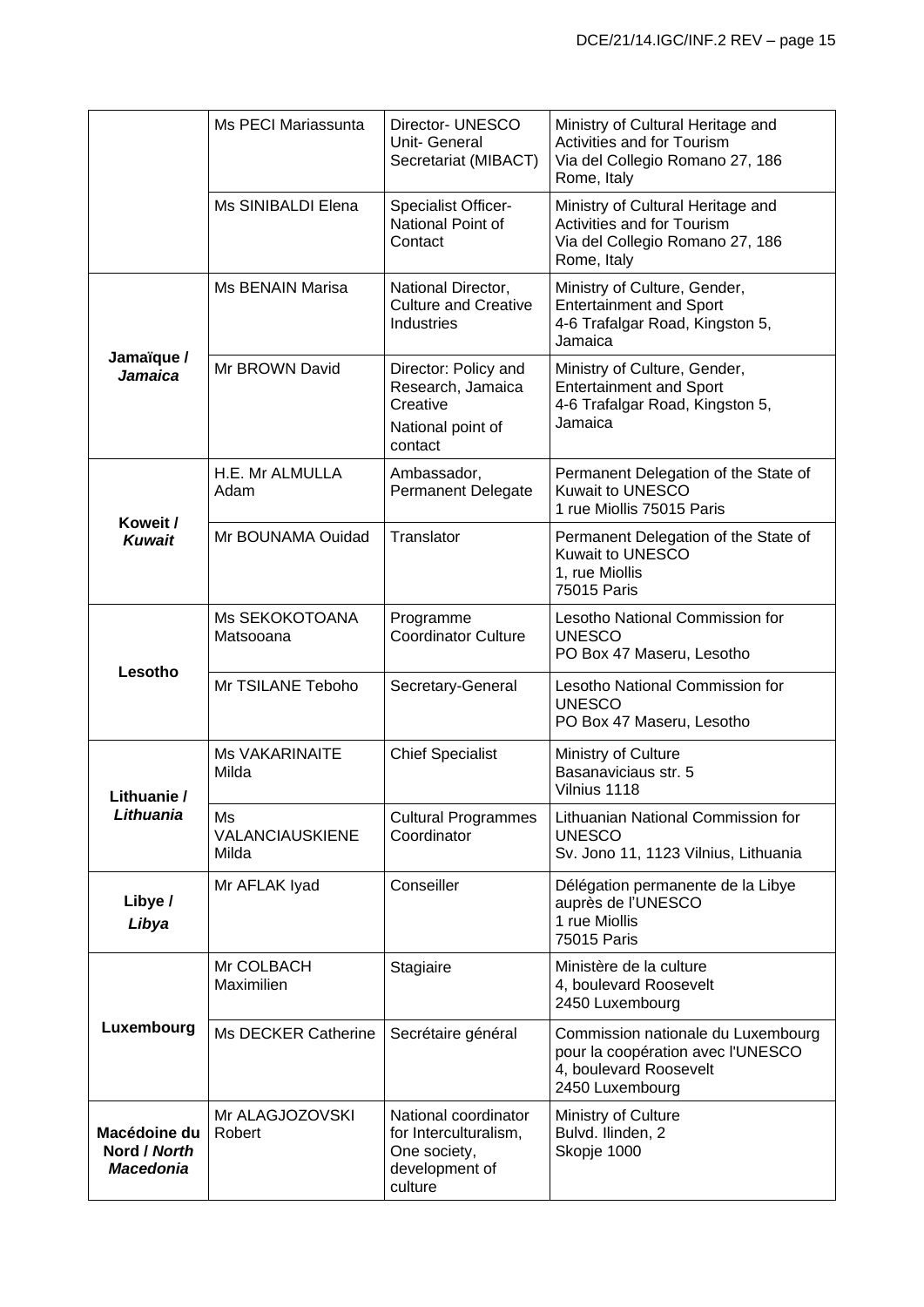|                            | Ms LAHATRA Carmen                                  | Conseiller                                                 | Délégation permanente de Madagascar<br>auprès de l'UNESCO<br>40 rue du général Foy<br>75008 Paris               |
|----------------------------|----------------------------------------------------|------------------------------------------------------------|-----------------------------------------------------------------------------------------------------------------|
| <b>Madagascar</b>          | Ms RASOYANJA Rivo<br>Voahirana                     | Chef de service                                            | Ministère de la communication et de la<br>culture<br>logt 53ter anosiala ambohidratrimo<br>Tananarivo 105       |
| Maroc /                    | H.E. Mr ADDAHRE<br>Samir                           | Ambassadeur<br>Délégué permanent                           | Délégation permanente du Royaume<br>du Maroc auprès de l'UNESCO<br>1 rue Miollis, 75015, Paris                  |
| <b>Morocco</b>             | Mr ZEHAIRI Hassan                                  | <b>Ministre</b><br>plénipotentiaire                        | Délégation permanente du Royaume<br>du Maroc auprès de l'UNESCO<br>1 rue Miollis, 75015, Paris                  |
| Mauritanie /               | <b>Ms AHMED LOULY</b><br>Mariem                    | Conseillère                                                | Délégation permanente de la<br>Mauritanie auprès du l'UNESCO<br>1 rue Miollis 75015 Paris                       |
| <b>Mauritania</b>          | Mr EL MECHRY<br>Cheikh                             | Conseiller                                                 | Délégation permanente de la<br>Mauritanie auprès du l'UNESCO<br>1 rue Miollis 75015 Paris                       |
|                            | Mr ÁLVAREZ<br><b>IBARGÜENGOITIA</b><br>José Miguel | <b>General Coordinator</b>                                 | Mexican Film Institute (IMCINE)<br>Cuicuilco 79-402<br>Mexico City 3650                                         |
| Mexique /<br><b>Mexico</b> | Mr MORALES CIRION<br>Gustavo                       | Chargé Secteur<br>Culture                                  | <b>Permanent Delegation</b><br>1 rue Miollis 75015 Paris                                                        |
|                            | Mr RAPHAEL DE LA<br><b>MADRID Pablo</b>            | <b>General Directorate</b><br>for International<br>Affairs | Ministry of Culture<br>Insurgentes Sur 1822<br>Mexico City 1030                                                 |
| <b>Monaco</b>              | Mr LABARRERE<br>Benjamin                           | Conseiller, Délégué<br>permanent aAdjoint                  | Délégation Permanente de la<br>Principauté de Monaco auprès de<br><b>I'UNESCO</b><br>1, rue Miollis 75015 Paris |
| <b>Montenegro</b>          | Ms VUJOVIC Tijana                                  | Advisor                                                    | Ministry of education, science, culture<br>and sports<br>Njegoseva 83<br>Cetinje 81250                          |
| Nicaragua                  | Ms MIRANDA Sylvia                                  | Conseillère, Déléguée<br>permanente adjointe               | Délégation du Nicaragua auprès de<br><b>I'UNESCO</b><br>1, rue Miollis 75015 Paris                              |
| Nigéria /                  | Mr EGBO Imoh                                       | Deputy Permanent<br>Delegate                               | Permanent Delegation of the Federal<br>Republic of Nigeria to UNESCO<br>1, rue Miollis 75015 Paris              |
| <b>Nigeria</b>             | Ms EMIEM Nsemo                                     | <b>Cultural Officer</b>                                    | Federal Ministry of Information and<br>Culture<br>Abuja, 900211                                                 |
| Norvège /<br><b>Norway</b> | <b>Ms KARLSEN Kristin</b>                          | Chargée de mission                                         | Permanent Delegation of Norway to<br><b>UNESCO</b><br>1, rue Miollis<br>75015 Paris                             |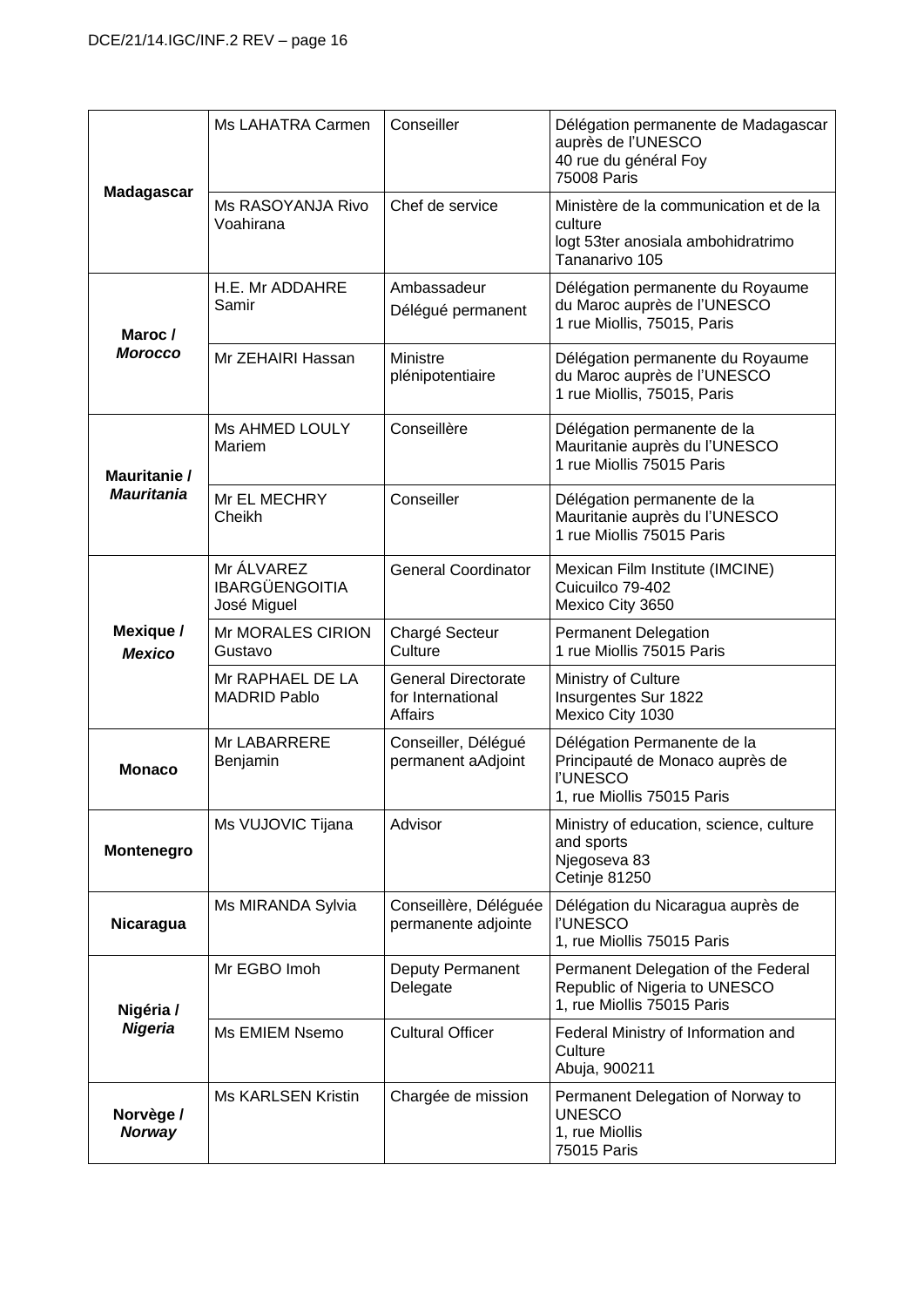|                   | Ms ALKHARBOOSHI<br>Maryam             | International<br><b>Relations Department</b>                                      | Ministry of Culture, Sports & Youth<br>Oman, Muscat 100                                                            |
|-------------------|---------------------------------------|-----------------------------------------------------------------------------------|--------------------------------------------------------------------------------------------------------------------|
| Oman              | Mr BANI URABA<br>Ibrahim              | Head of ICH                                                                       | Ministry of Culture, Sports & Youth<br>Oman Muscat, Muscat 100                                                     |
| Ouganda /         | Ms AKORYO NAUMO<br>Juliana            | <b>Commissioner Culture</b><br>and Family Affairs<br>National point of<br>contact | Ministry of Gender Labour and Social<br>Development<br>Kampala, P.O. Box 7136 Kampala,<br>Uganda                   |
| Uganda            | Mr KAWEESI Daniel                     | <b>Principal Programme</b><br>Officer-Culture                                     | Uganda National Commission for<br><b>UNESCO</b><br>2nd Floor, Embassy House, King<br>George VI Way<br>Kampala 4962 |
|                   | H.E. Mr SHADIEV<br>Umid               | Ambassador                                                                        | Permanent Delegation of Uzbekistan to<br><b>UNESCO</b><br>1 Miollis 75015 Paris                                    |
|                   | Ms AZIMOVA Saida                      | Senior expert                                                                     | National Commission of the Repubic of<br>Uzbekistan for UNESCO<br><b>Tashkent</b>                                  |
| Ouzbékistan /     | Mr FAYZILLAEV<br>Farkhod              | Deputy Permanent<br>Delegate                                                      | Permanent Delegation of Uzbekistan to<br><b>UNESCO</b><br>1 rue Miollis 75015 Paris                                |
| <b>Uzbekistan</b> | Ms SABIROVA Nasiba                    | Deputy head of<br>department                                                      | Ministry of Culture of the Republic of<br>Uzbekistan<br><b>Tashkent</b>                                            |
|                   | Mr SHUKUROV Javohir                   | Chief specialist                                                                  | Ministry of Culture of the Republic of<br>Uzbekistan<br><b>Tashkent</b>                                            |
|                   | Ms ZIGANGIROVA<br>Liliya              | Specialist on<br>International<br><b>Relations</b>                                | National Center of Archaeology,<br>Uzbekistan Academy of Sciences                                                  |
| <b>Palestine</b>  | S. Exc. Mr ANASTAS<br>Mounir          | Ambassador                                                                        | Permanent Delegation of Palestine to<br><b>UNESCO</b><br>1 rue Miollis<br>75015 Paris, France                      |
|                   | Ms AL NATOUR Manar                    | <b>Director</b>                                                                   | <b>International Relations</b><br>Ministry of Culture<br>Ramallah, Palestine                                       |
| Paraguay          | Mr BRIZUELA Jorge                     | Directorate for<br><b>Cultural Relations and</b><br>Tourism                       | Ministerio de Relaciones Exteriores<br>Ayolas 177 casi Benjamin Constant<br>Asuncion 2515                          |
|                   | Ms FARIAS Adriana                     | Director for Cultural<br>Economy                                                  | Secretaría Nacional de Cultura de<br>Paraguay<br>Barrio Colón<br>0 San Bernardino                                  |
|                   | Ms FERREIRA DA<br><b>COSTA Daiana</b> | Directorate for<br><b>Cultural Relations and</b><br>Tourism                       | Ministerio de Relaciones Exteriores<br>Ayolas 177 casi Benjamin Constant<br>Asuncion 2515                          |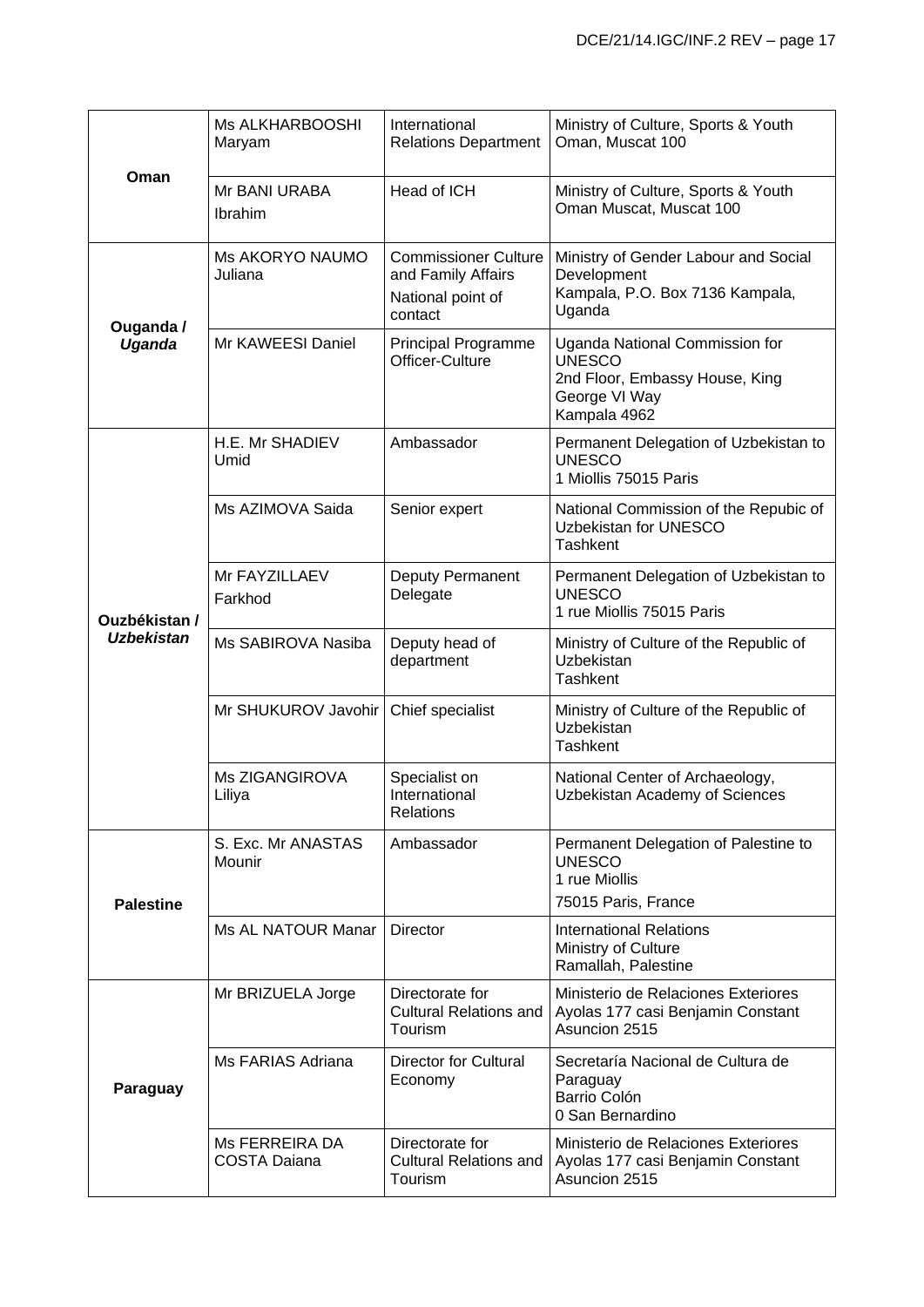|                                      | Mr LÓPEZ LABELLA<br>Humberto             | Director General for<br>Diversity, Cultural<br><b>Rights and Processes</b>                                              | Secretaría Nacional de Cultura<br>Ayolas esquina Eduardo Víctor Haedo<br>Asuncion 1012                          |
|--------------------------------------|------------------------------------------|-------------------------------------------------------------------------------------------------------------------------|-----------------------------------------------------------------------------------------------------------------|
|                                      | Ms RIVEROS Silvana                       | <b>Second Secretary</b>                                                                                                 | Permanent Delegation of Paraguay to<br><b>UNESCO</b><br>1, rue Saint Dominique<br>Paris 75007                   |
|                                      | Ms SILVERO Teresita                      | <b>Director of National</b><br>and International<br>Cooperation                                                         | Secretaría Nacional de Cultura<br>EEUU 284 esq. Mcal. Estigarribia<br>Asuncion 1514                             |
|                                      | Ms BRUGMAN Marieke                       | Deputy Secretary<br>General                                                                                             | <b>National Commission</b><br>Haverkamp 254b<br>Den Haag 2592 bm                                                |
|                                      | Ms DEN HOEDT<br>Eunice                   | Deputy Permanent<br>Delegate                                                                                            | Permanent Delegation of The<br>Netherlands to UNESCO<br>7 rue Eble<br><b>75007 Paris</b>                        |
| Pays Bas / The<br><b>Netherlands</b> | Ms DE RIDDER<br>Gonneke                  | <b>UNESCO Coordinator</b>                                                                                               | Ministry of Education, Culture and<br>Science (minOCW)<br>The Hague                                             |
|                                      | Ms VAN DER MOLEN<br>Yke                  | Policy officer<br>internship                                                                                            | Ministry of Education, Culture and<br>Science<br><b>Galvanistraat 4 BIS</b><br>Utrecht 3553 RC                  |
|                                      | Ms VAN DER PAUW<br><b>KRAAN Natascha</b> | Policy advisor                                                                                                          | Ministry of Education, Culture and<br>Science<br>Von Zesenstraat 4B3<br>Amsterdam 1093AW                        |
| Pérou<br>/ Peru                      | Mr NEYRA Alejandro                       | Ministre                                                                                                                | Ministerio de Cultura<br>Calle Venecia 198 - dpto. 302<br><b>Miraflores</b><br>Lima 15074                       |
|                                      | Mr ALFARO<br><b>ROTONDO</b><br>Santiago  | Directeur général des<br>industries culturelles<br>et des arts                                                          | Ministerio de Cultura<br>Calle Venecia 198 - dpto. 302<br><b>Miraflores</b><br>Lima 15074                       |
|                                      | Mr BUSTAMANTE<br>Romeld                  | Deuxième Secrétaire                                                                                                     | Délégation du Pérou auprès de<br><b>I'UNESCO</b><br>1 rue Miollis<br>75015 Paris                                |
|                                      | Ms CIENFUEGOS<br><b>VIERA Cynthia</b>    | Spécialiste de la<br>participation<br>citoyenne à la<br>Direction générale<br>des industries<br>culturelles et des arts | Ministerio de Cultura<br>Av. Universitaria N° 642 - Villa<br>Universitaria<br>Cajamarca 6002                    |
|                                      | Mr HIDALGO Raul                          | Ministre, Chargé<br>d'affaires a.i.                                                                                     | Délégation permanente de la<br>République du Pérou auprès de<br><b>I'UNESCO</b><br>1 rue Miollis<br>75015 Paris |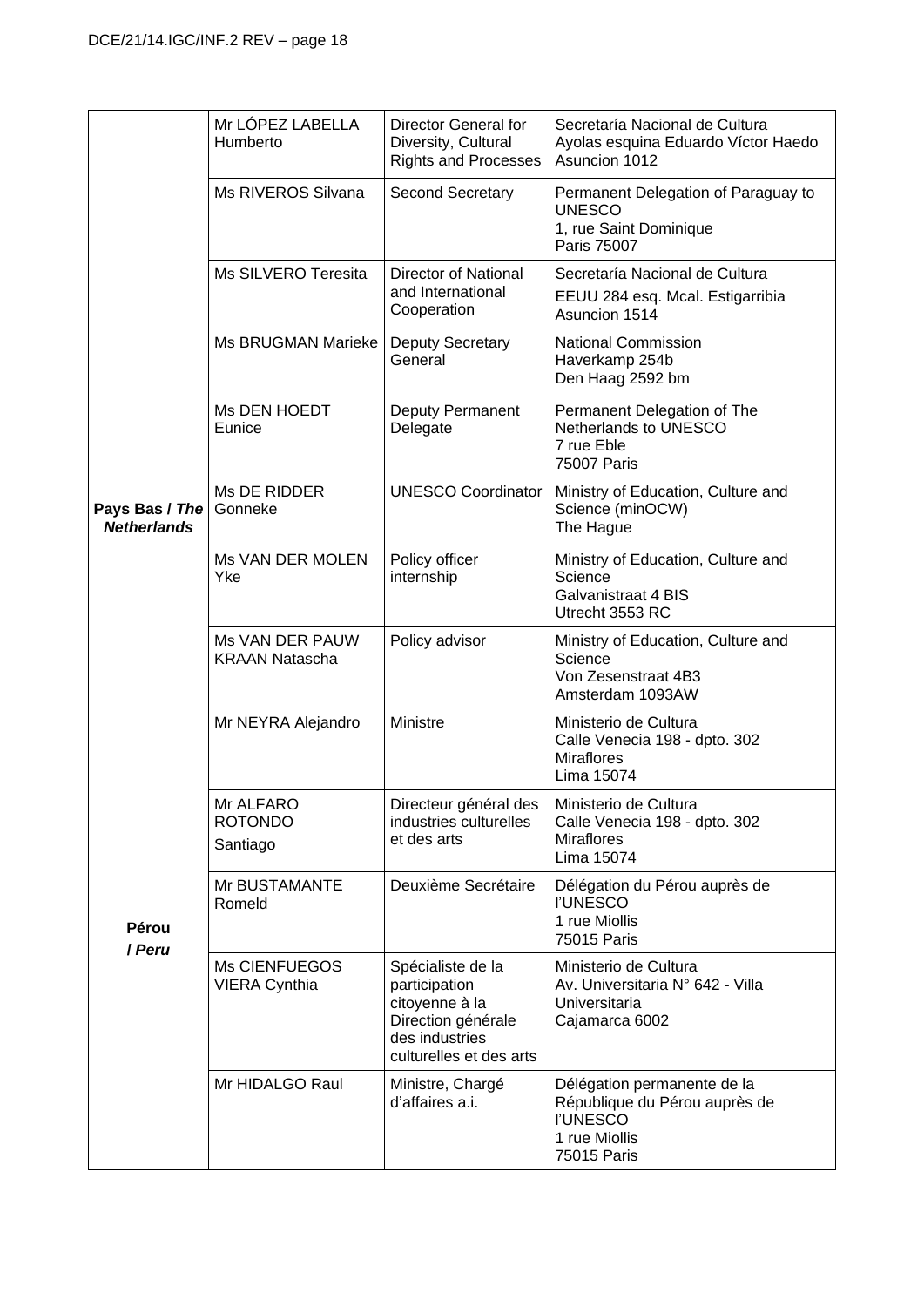|                                                                    | Ms RODRIGUEZ<br>Yoselin               | Secrétaire                                                | Délégation du Pérou auprès UNESCO<br>1 rue Miollis<br>75015 Paris                                                                               |
|--------------------------------------------------------------------|---------------------------------------|-----------------------------------------------------------|-------------------------------------------------------------------------------------------------------------------------------------------------|
|                                                                    | <b>Ms MARCINKOWSKA</b><br>Magdalena   | <b>Permanent Delegate</b>                                 | Permanent Delegation of the Republic<br>of Poland to UNESCO<br>1 rue Miollis 75015 Paris                                                        |
| Pologne /                                                          | Ms WACŁAWCZYK<br>Aleksandra           | Deputy Secretary-<br>General                              | Polish National Commission for<br><b>UNESCO</b><br>Palac Kultury i Nauki 7 p., 00-901<br>Warsaw, Poland                                         |
| <b>Poland</b>                                                      | Mr WISNIEWSKI Jakub                   | Counsellor of the<br>Minister                             | Ministry of Culture and National<br>Heritage<br>Daleka 6/20 Warszawa                                                                            |
|                                                                    | Ms WYZNIKIEWICZ-<br>MABROUK Agnieszka | Deputy Permanent<br>Delegate                              | Permanent Delegation of Poland to<br><b>UNESCO</b><br>1 rue Miollis<br>75015 Paris                                                              |
|                                                                    | Ms ALVARENGA<br>Teresa                | Counsellor                                                | Permanent Delegation to UNESCO<br>1 rue Miollis<br>75015, Paris                                                                                 |
| Portugal                                                           | Ms CAMACHO Lurdes                     | Director of<br>International<br><b>Relations Services</b> | Ministério da Cultura-Gabinete de<br>Estratégia, Planeamento e Avaliação<br>Culturais<br>R. D. Francisco Manuel de Melo, 15<br>Lisbon, 1070-085 |
|                                                                    | H.E. Ms CHAKKOUR<br>Lamia             | Ambassador<br>Permanent Delegate                          | Permanent Delegation of the Syrian<br>Arab Republic to UNESCO<br>1 rue Miollis 75015 Paris                                                      |
| République<br>arabe syrienne<br>/ Syrian Arab                      | Mr ALHAJEMAM<br><b>Tawfik</b>         | Deputy Minister                                           | Ministry of Culture<br>Syria-Damascus<br>Damascus                                                                                               |
| <b>Republic</b>                                                    | Mr HASSAN Nidal                       | Secretary-General                                         | Syrian National Commission for<br><b>UNESCO</b><br><b>AlHamraa Street</b><br>Damascus 963                                                       |
| République<br>Dominicaine /<br><b>Dominican</b><br><b>Republic</b> | Mr RAMIREZ ALDANA<br>Jhoan            | <b>First Secretary</b>                                    | Permanent Delegation of the<br>Dominican Republic to UNESCO<br>1 rue Miollis, 75015 Paris                                                       |
| République de<br>Moldova /                                         | Ms MISCHEVCA<br>Mariana               | Senior consultant                                         | Ministry of Education, Culture and<br>Research<br>Piata Marii Adunari Nationale, 1<br>MD-2033 Chisinau                                          |
| <b>Republic of</b><br><b>Moldova</b>                               | Ms MIAUN Iulia                        | Deputy Permanent<br>Delegate                              | Permanent Delegation of the Republic<br>of Moldova to UNESCO<br>95 bd. Berthier 75017 Paris                                                     |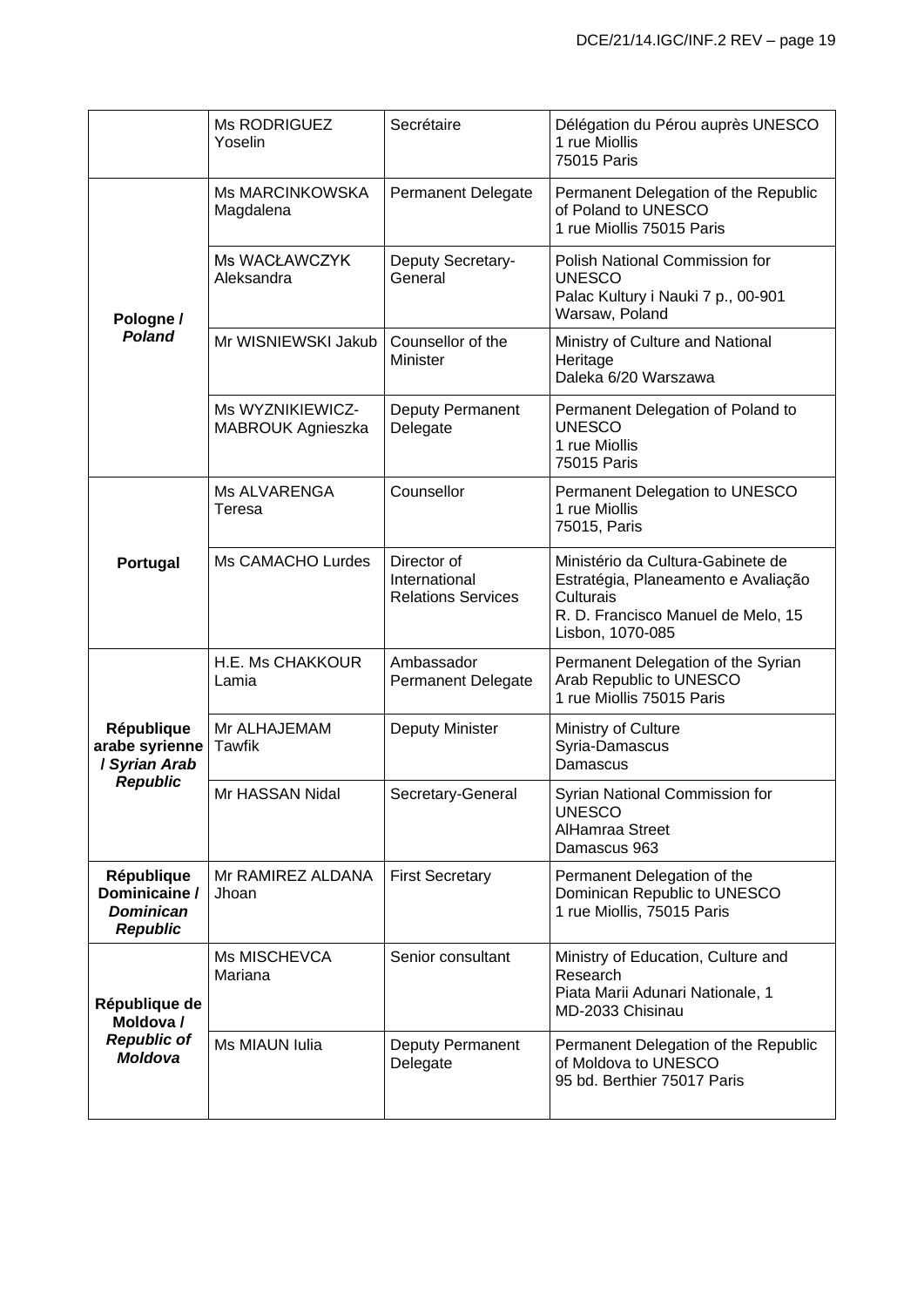| République-<br>Unie de<br>Tanzanie /<br><b>United</b><br><b>Republic of</b><br><b>Tanzania</b> | Mr NYONI Mussa                         | <b>Senior Cultural Officer</b>                  | Ministry of Information, Culture, Arts<br>and Sports<br>25 Dodoma Tanzania 255                                                |
|------------------------------------------------------------------------------------------------|----------------------------------------|-------------------------------------------------|-------------------------------------------------------------------------------------------------------------------------------|
|                                                                                                | Mr CIUNTEREI Iosif                     | Counsellor to the<br><b>State Secretary</b>     | Ministry of Culture<br>22, Uniri Blvd,<br>Bucharest 30833                                                                     |
| Roumanie /<br>Romania                                                                          | Ms COTENESCU<br>Cristina               | Public manager/<br>National point of<br>contact | Ministry of Culture<br>22, Uniri Blvd,<br>Bucharest 30833                                                                     |
|                                                                                                | Mr PIRONEA Flavio                      | Deputy Permanent<br>Delegate                    | Permanent Delegation of Romania<br>1 rue Miollis<br>75015 Paris                                                               |
| Royaume-Uni /<br><b>United</b><br>Kingdom                                                      | Mr WILLIAMS Enid                       | <b>Culture Diplomacy</b><br>Policy Adviser      | Department for Digital, Culture, Media<br>and Sport<br>100 Parliament Street<br>SW1A 2BQ London                               |
| Sainte Lucie /<br><b>Saint Lucia</b>                                                           | Ms LACOEUILHE EL<br><b>KHOURY Vera</b> | Deputy Permanent<br>Delegate                    | Delegation of Saint Lucia to UNESCO<br>1 rue Miollis, 75015 Paris                                                             |
|                                                                                                | <b>Ms MILANKOV</b><br>Marijana         | Researcher                                      | Centre for study in cultural development<br>Rige od Fere 4<br>Belgrade 11000                                                  |
| Serbie / Serbia                                                                                | Ms SUBASIC Bojana                      | <b>Cultural Development</b><br>Researcher       | Centre for Study in Cultural<br>Development<br>Omladinskih brigada 45<br>Belgrade 11000                                       |
| <b>Seychelles</b>                                                                              | <b>Ms KALEBI Cecille</b>               | <b>Principal Secretary</b>                      | Department of Culture<br>4th Floor Maison Esplanade<br>Mahe 485                                                               |
|                                                                                                | Ms SAVY Miera                          | Advisor International<br>Cooperation            | Department of Culture<br>Al-Nahyan Complex<br>Victoria BP 590                                                                 |
| Slovaquie /                                                                                    | Ms FREAUD Jarmila                      | Chargée de mission                              | Délégation permanente de la<br>République slovaque auprès de<br><b>I'UNESCO</b><br>1 rue Miollis<br>75015 Paris               |
| <b>Slovakia</b>                                                                                | Mr KAŇA Miroslav                       | <b>Chief Counsellor</b>                         | Department of International<br>Cooperation and Protocol<br>Ministry of Culture<br>Nám. SNP 33, 813 31<br>Bratislava, Slovakia |
| Slovénie /                                                                                     | Ms BERGOČ Simona                       | Secretary                                       | Ministry of Culture<br>Maistrova 10<br>Ljubljana 1000                                                                         |
| <b>Slovenia</b>                                                                                | <b>Ms POTOCNIK Urska</b>               | Minister<br>plenipotentiary                     | Ministry of Foreign Affairs Slovenia<br>Presernova 25<br>Ljubljana 1000                                                       |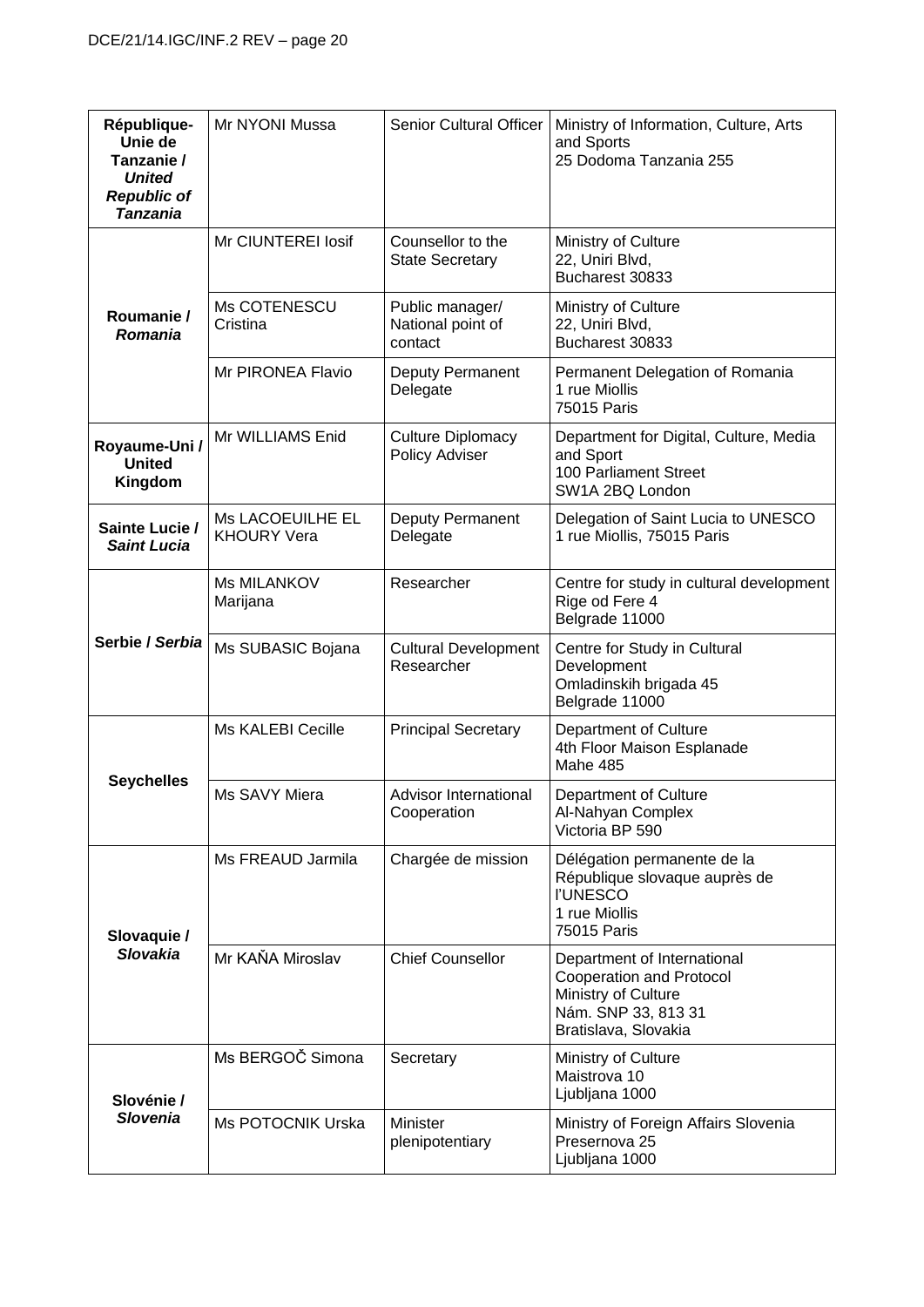| Sri Lanka                     | Ms GOONEWARDENA  <br>Dilum         | <b>Liaison Officer</b>                                       | Permanent Delegation of Sri Lanka<br>1 rue Miollis<br>75015 Paris                                                                              |
|-------------------------------|------------------------------------|--------------------------------------------------------------|------------------------------------------------------------------------------------------------------------------------------------------------|
|                               | Mr LARKNER<br>Christoffer          | Desk Officer                                                 | Ministry of Culture<br>Stockholm                                                                                                               |
| Suède /<br><b>Sweden</b>      | Ms ROSENSTRÖM<br>Elin              | Senior Advisor<br><b>International Affairs</b>               | <b>Swedish Arts Council</b><br>Borgvägen 1, 102 53<br>Stockholm, Sweden                                                                        |
|                               | <b>Ms VON MALMBORG</b><br>Marianne | Programme Specialist                                         | Swedish International Development<br>Cooperation Agency (SIDA)<br>125 00 Stockholm                                                             |
|                               | Ms BERTHOUD<br>Jeanne              | Collaboratrice<br>scientifique                               | Département fédéral des affaires<br>étrangères DFAE<br>Direction politique DP<br>Bundesgasse 28, 3003<br>Berne, Suisse                         |
| Suisse/<br><b>Switzerland</b> | Ms TOSSOUKPE<br>Kossiwa            | Collaboratrice<br>spécialisée                                | Délégation permanente de la Suisse<br>auprès de l'UNESCO<br>Maison de l'UNESCO,<br>1, rue Miollis,<br>75015, Paris                             |
|                               | Mr VUILLEUMIER<br>Julien           | Collaborateur<br>scientifique                                | Office fédéral de la culture OFC,<br>Hallwylstrasse 15<br>Berne, CH-3003                                                                       |
| Tchéquie /<br><b>Czechia</b>  | Ms LIMOVÁ Dita                     | Head of Section of<br><b>Relations with</b><br><b>UNESCO</b> | Ministry of Culture<br>Maltézské nám. 471/1<br>Praha 11811                                                                                     |
|                               | Mr PILIP Jiří                      | National point of<br>contact                                 | Ministry of Culture<br>Maltézské náměstí 1<br>Praha, 11811                                                                                     |
|                               | Mr RIBEIRO Abrão<br>Mendonça       | <b>Culture Coordinator</b>                                   | <b>Timor-Leste National Commission for</b><br><b>UNESCO</b><br>Dili Timor-Leste<br><b>Dili 670</b>                                             |
| <b>Timor Leste</b>            | Mr SALSINHA Augusto                | Resource<br>Development<br>Coordinator                       | <b>Timor-Leste National Commission for</b><br><b>UNESCO</b><br>Dili Timor-Leste<br><b>Dili 670</b>                                             |
|                               | Mr SANTOS Francisco<br>Urbano      | National Point of<br>Contact                                 | State Secretary for Art and Culture<br>Dili Timor-Leste<br>Dili, 670                                                                           |
| Tunisie /<br><b>Tunisia</b>   | Ms KHLEIFIA Refka                  | Conseiller                                                   | Délégation de Tunisie auprès de<br><b>I'UNESCO</b><br>1 rue Miollis 75015 Paris                                                                |
| Turquie /<br><b>Turkey</b>    | Ms ASLAN Belgin                    | Coordinator                                                  | Ministry of Culture and Tourism-<br>Directorate General for Copyright<br>Atatürk Bulvarı Derman Sk. No: 29<br>06050 Opera/Ulus,<br>Ankara 6050 |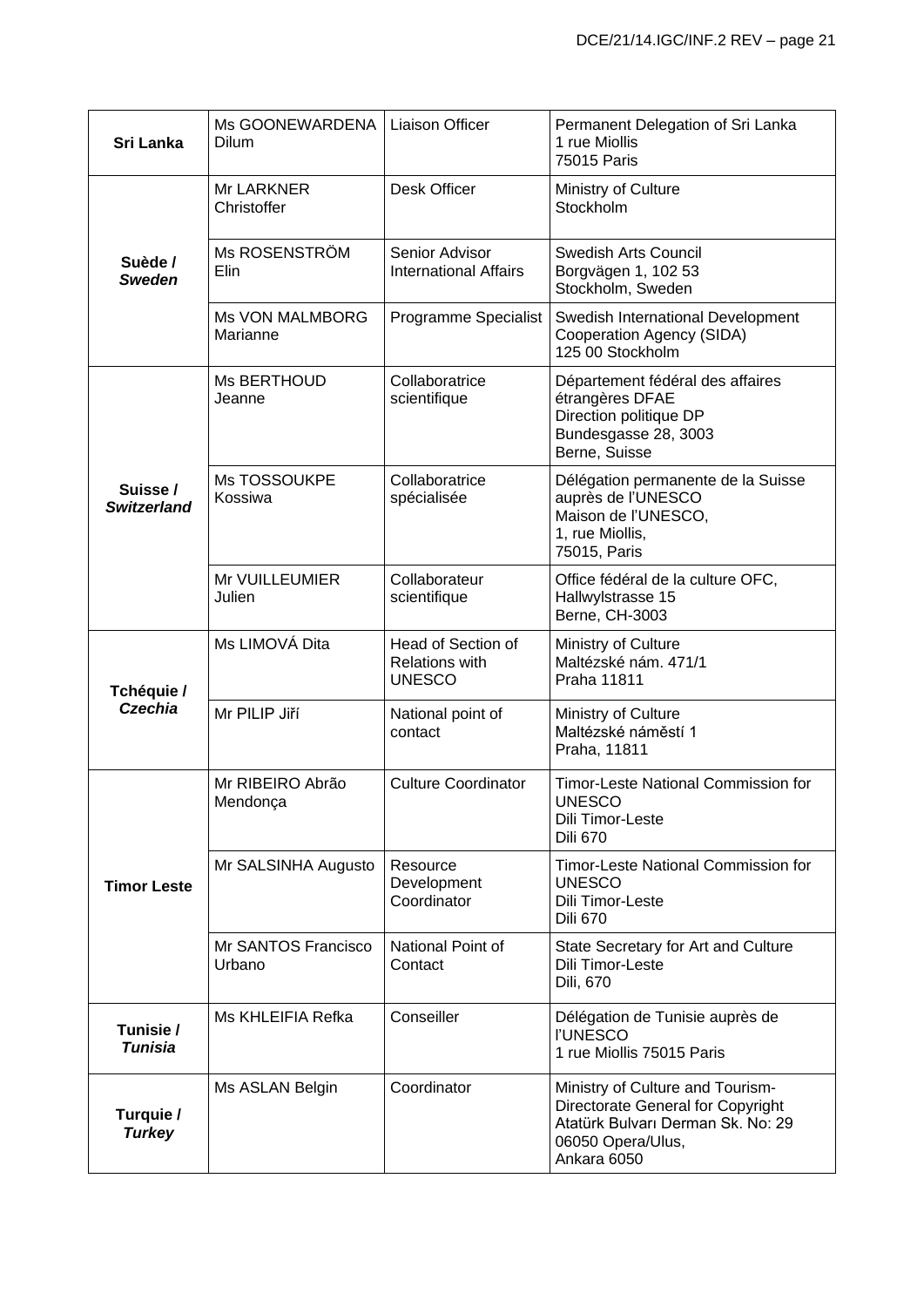|                 | Ms TIMISI<br><b>NALCAOGLU Nilüfer</b> | Professor                                                                                         | UNESCO Turkey, Committee for the<br>Protection and Promotion of the<br>Diversity of Cultural Expressions<br>Bahçeler sokak 14/14 Ekmekçioğlu Apt.<br>Feneryolu Mahallesi, Kadıköy, İstanbul<br>KADIKÖY 34724 |
|-----------------|---------------------------------------|---------------------------------------------------------------------------------------------------|--------------------------------------------------------------------------------------------------------------------------------------------------------------------------------------------------------------|
| <b>Ukraine</b>  | Ms FOMENKO Svitlana                   | Deputy Minister of<br>Culture and<br>Information Policy of<br>Ukraine for European<br>Integration | Ministry of Culture and Informational<br>Policy of Ukraine<br>19 I. Franko str, Kyiv, 1601                                                                                                                   |
|                 | H.E. Ms DE BELLIS<br>Alejandra        | Ambassador<br>Permanent Delegate                                                                  | Permanent Delegation of Uruguay to<br><b>UNESCO</b><br>1, rue Miollis 75015 Paris                                                                                                                            |
| <b>Uruguay</b>  | Ms MANSILLA Cristina                  | Counsellor                                                                                        | Permanent Delegation of Uruguay to<br><b>UNESCO</b><br>1, rue Miollis 75015 Paris                                                                                                                            |
|                 | H.E. Ms LE Thi Hong<br>Van            | Ambassador                                                                                        | Permanent Delegation of the Socialist<br>Republic of Viet Nam to UNESCO<br>61 rue de Miromesnil, 75009, Paris                                                                                                |
|                 | Ms CAO Vu Moc Lan                     | <b>Second Secretary</b>                                                                           | Permanent Delegation of the Socialist<br>Republic of Viet Nam to UNESCO<br>62 rue de Miromesnil,<br>75009 Paris                                                                                              |
|                 | <b>CUNG Duc Han</b>                   | Deputy Director                                                                                   | Viet Nam National Commission for<br><b>UNESCO</b><br>No 2 Le Quang Dao, Nam Tu Liem, Ha<br>Noi<br>Ha Noi 100000                                                                                              |
| <b>Viet Nam</b> | <b>NGHIEM Thai Hanh</b>               | Official                                                                                          | Viet Nam National Commission for<br><b>UNESCO</b><br>No 2 Le Quang Dao, Nam Tu Liem, Ha<br>Noi<br>Ha Noi, 100000                                                                                             |
|                 | NGUYẾN Phương Hòa                     | Director-General                                                                                  | International Cooperation Department,<br>Ministry of Culture, Sports and Tourism<br>51 Ngo Quyen, Hoan Kiem<br>Ha Noi 100000                                                                                 |
|                 | TRINH Quốc Anh                        | Deputy Head of<br><b>European Division</b>                                                        | International Cooperation Department,<br>Ministry of Culture, Sports and Tourism<br>51 Ngo Quyen, Hoan Kiem<br>Ha Noi, 100000                                                                                |
|                 | Ms COVENTRY Kirsty                    | Minister                                                                                          | Ministry of Youth, Sport, Arts and<br>Recreation<br>95 Mashayamombe BUilding, Corner N.<br>Mandela/S. Muzenda, Harare 263                                                                                    |
| Zimbabwe        | Ms CHITEPO Thokozile                  | Secretary                                                                                         | Ministry of Youth, Sport, Arts and<br>Recreation, 95 Mashayamombe<br>Building, Corner N. Mandela/S.<br>Muzenda. Harare 26                                                                                    |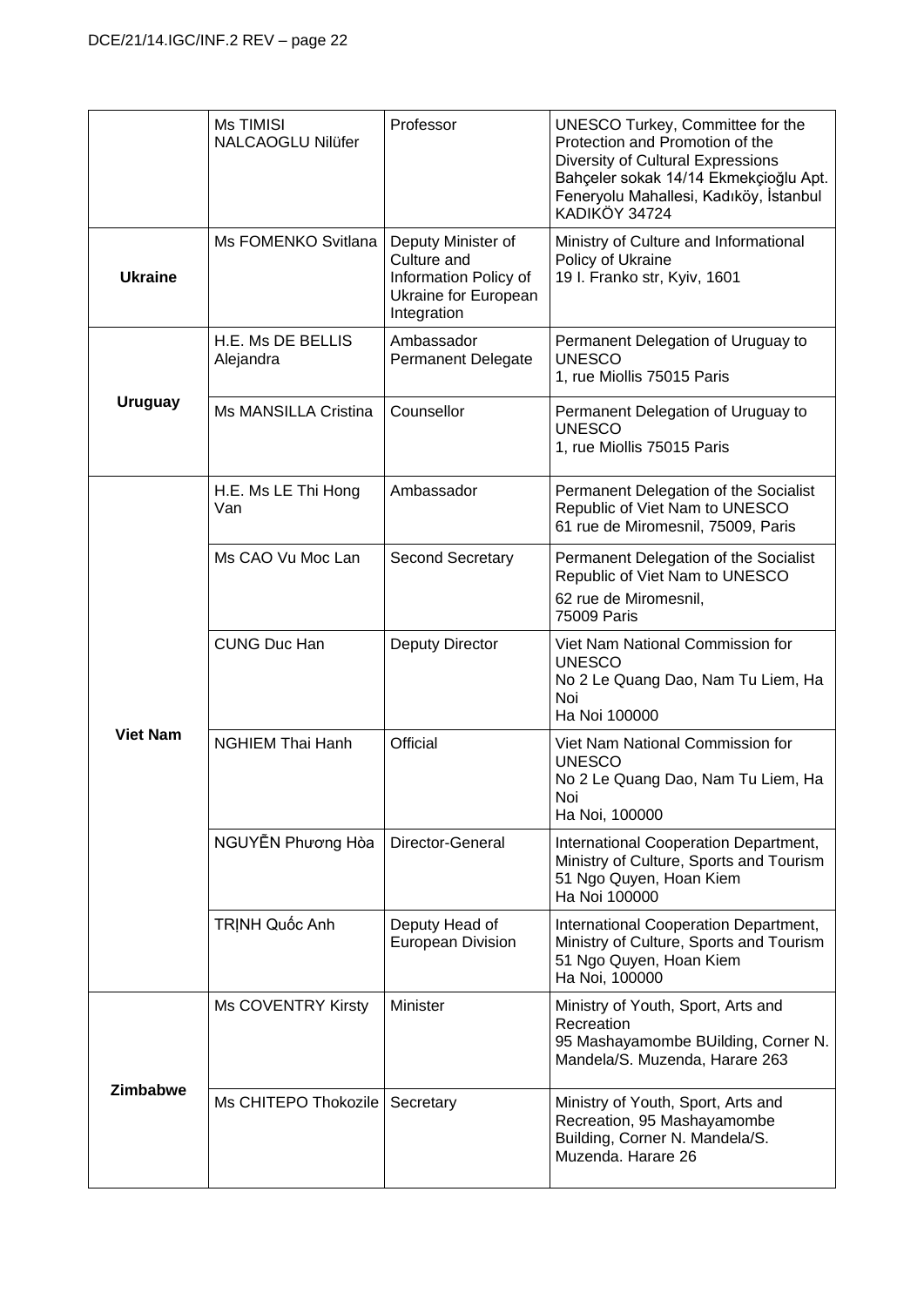|                                 | Mr MOYO Nicholas   | Executive Director                                               | National Arts Council of Zimbabwe<br><b>Education Service Centre, Mt Pleasant</b><br>Harare                                            |
|---------------------------------|--------------------|------------------------------------------------------------------|----------------------------------------------------------------------------------------------------------------------------------------|
|                                 | Mr SAMWANDA Biggie | Director Arts and<br><b>Culture Promotion</b><br>and Development | Ministry of Youth, Sport, Arts and<br>Recreation<br>95 Mashayamombe Building, Corner N.<br>Mandela/S. Muzenda<br>263 Harare            |
| <b>Union</b><br>européenne /    | Mr BUTUM Radu      | Délégué permanent<br>adjoint                                     | Délégation de l'Union européenne<br>auprès de l'OCDE et de l'UNESCO à<br>Paris<br>12 Avenue d'Eylau,<br><b>B.P. 75116 Paris</b>        |
| <b>European</b><br><b>Union</b> | Ms ROBINSON Nicola | Policy Officer -<br>Culture / External<br>dimension              | Directorate-General for Education,<br>Youth, Sport and Culture<br>European Commission<br>Rue Joseph II 70, 1000 Bruxelles,<br>Belgique |

## **ÉTATS MEMBRES DE L'UNESCO NON-PARTIES À LA CONVENTION /** *MEMBER STATES OF UNESCO NOT PARTIES TO THE CONVENTION*

| Biélorussie /<br><b>Belarus</b>                                 | Ms VALCHUK Viktoria                     | Advisor                                        | Ministry of Culture of the Republic of<br><b>Belarus</b><br>pr. Pobeditelej 11<br>Minsk 280004                             |
|-----------------------------------------------------------------|-----------------------------------------|------------------------------------------------|----------------------------------------------------------------------------------------------------------------------------|
| Fédération de<br>Russie/<br><b>Russian</b><br><b>Federation</b> | Mr ROMAN Oleynikov                      | <b>First Secretary</b>                         | Permanent Delegation of the Russian<br>Federation to UNESCO<br>135 rue de la Tour, 75116 Paris                             |
| Japon / Japan                                                   | MAEJIMA Michiko                         | Advisor                                        | Permanent Delegation of Japan to<br><b>UNESCO</b><br>1, rue Miollis 75015 Paris                                            |
|                                                                 | Mr MAT YUSOP<br>Hassan                  | <b>Assistant Director</b>                      | National Film Development Corporation<br>Malaysia (FINAS)<br>Kompleks Studio Merdeka, Jalan Hulu<br>Kelang<br>Ampang 68000 |
|                                                                 | <b>SAMSUDIN Hasnida</b>                 | <b>Principal Assistant</b><br>Secretary        | Ministry of Communications and<br>Multimedia Malaysia<br>Putrajaya 62100                                                   |
| Malaisie/<br><b>Malaysia</b>                                    | Mr SHAHNIZA AZREN<br>Mohamed Shah       | <b>Information Officer</b>                     | Information Department of Malaysia<br>Level 10, Kompleks Kementerian<br>Komunikasi dan Multimedia<br>Putrajaya 62100       |
|                                                                 | <b>SURYA KUMAR</b><br>Subramaniam       | Senior Principal<br><b>Assistant Secretary</b> | Ministry of Tourism, Arts and Culture<br>Malaysia<br>No.2, Jalan P5/6, Presint 5<br>Putrajaya, 62100                       |
|                                                                 | <b>Ms ZAINAL ABIDIN</b><br>Nurul Izzati | <b>Assistant Secretary</b>                     | Ministry of Communications and<br>Multimedia Malaysia<br>Putrajaya 62100                                                   |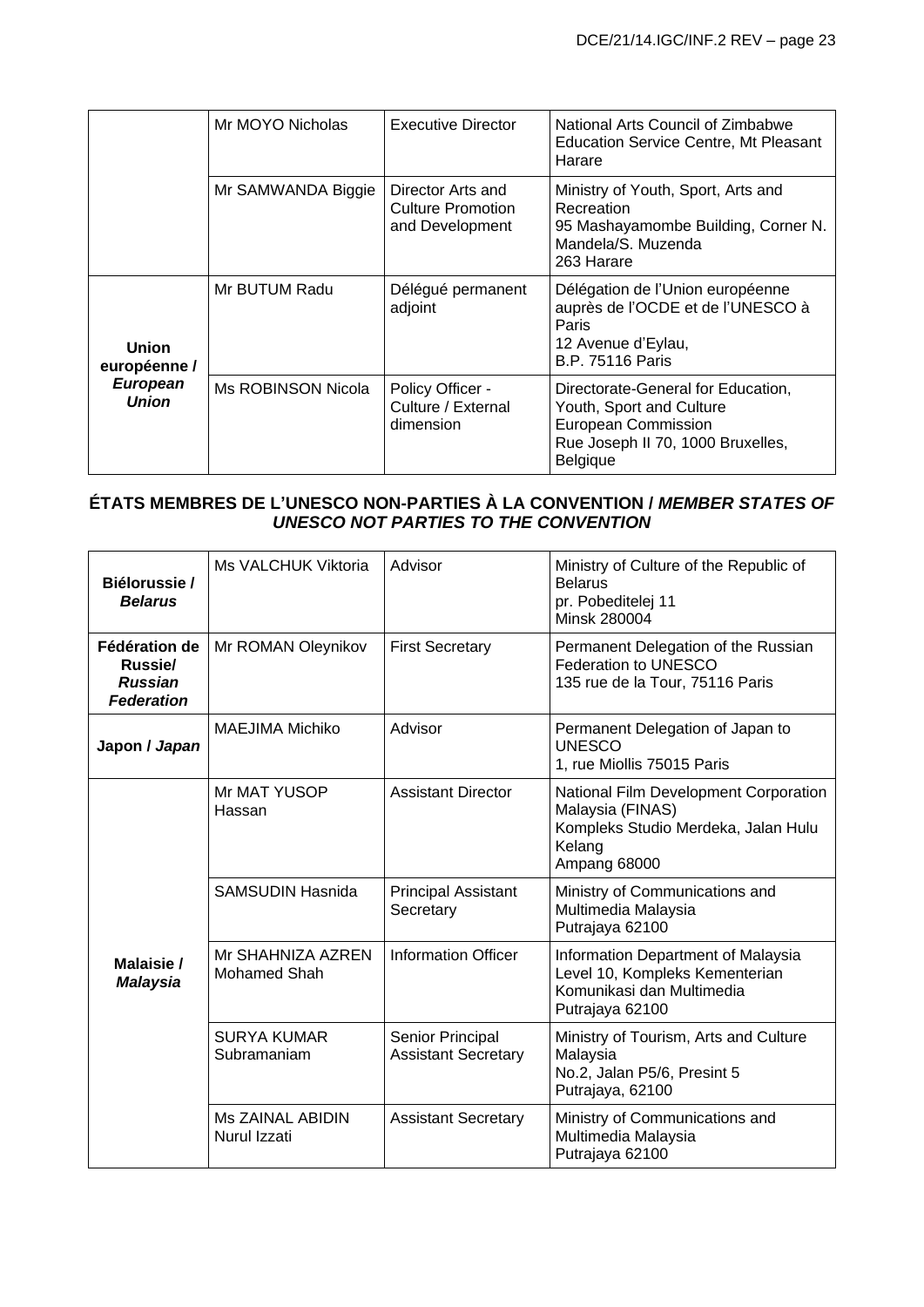| <b>Pakistan</b>                | Ms SHAHZAD Nilofer                            | Deputy Permanent<br>Delegate                                                                | Permanent Delegation of Pakistan to<br><b>UNESCO</b><br>1 rue Miollis<br>75015 Paris |
|--------------------------------|-----------------------------------------------|---------------------------------------------------------------------------------------------|--------------------------------------------------------------------------------------|
| Thaïlande /<br><b>Thailand</b> | <b>Ms AMORNWANICHS</b><br><b>ARN Pariyapa</b> | Cultural Officer,<br><b>Professional Level</b>                                              | Ministry of Culture of Thailand<br>Bangkok 10310                                     |
|                                | <b>Ms INTRASUKSRI</b><br>Urusaya              | Director of Multi-<br>cooperation Group,<br><b>International Affairs</b><br><b>Division</b> | Ministry of Culture of Thailand<br>Bangkok                                           |
|                                | <b>Ms THAMAPODOL</b><br>Darunee               | Advisor to the Ministry<br>of Culture of Thailand                                           | Ministry of Culture of Thailand<br>Bangkok                                           |

#### **ORGANISATIONS INTERGOUVERNEMENTALES ET INTERNATIONALES** */ INTERGOVERNMENTAL AND INTERNATIONAL ORGANIZATIONS*

| <b>Asia-Europe Foundation</b>                                                          |                                                                         |                                                                                                         |
|----------------------------------------------------------------------------------------|-------------------------------------------------------------------------|---------------------------------------------------------------------------------------------------------|
| Ms SEKHAR Anupama                                                                      | Director, Culture                                                       | 292 Pasir Panjang Road<br>Singapore 118633<br>Singapore                                                 |
|                                                                                        | International Federation of Arts Councils and Culture Agencies (IFACCA) |                                                                                                         |
| Ms MORENO MUJICA<br>Magdalena                                                          | <b>Executive Director</b>                                               | <b>IFACCA</b><br>50 Holt Street<br>Surry Hills, 2010<br>Australia                                       |
| Organisation internationale du Travail (OIT) / International Labour Organisation (ILO) |                                                                         |                                                                                                         |
| Ms LICATA Margherita                                                                   | <b>Private Services Technical</b><br>Specialist                         | International Labour Organisation<br>Rue du Mont-Blanc 15<br>Genève 1201<br><b>Suisse</b>               |
| Organisation internationale de la Francophonie (OIF)                                   |                                                                         |                                                                                                         |
| Ms BA Marie Isabelle                                                                   | Attachée de programme                                                   | Direction langue française, culture et<br>diversités<br>19-21, avenue Bosquet,<br>75007 Paris<br>France |

### **ORGANISATIONS NON GOUVERNEMENTALES /** *NON-GOVERNMENTAL ORGANISATIONS*

| <b>Africalia</b>         |                    |                                                                 |
|--------------------------|--------------------|-----------------------------------------------------------------|
| Mr JACQUEMIN Frédéric    | Directeur          | Rue des déportés anderlechtois 32<br>Bruxelles 1070<br>Belgique |
| <b>Arterial Network</b>  |                    |                                                                 |
| Mr MABIALA Pierre Claver | President          | Pointe-Noire, quartier Loandjili<br>Pointe-Noire 242            |
| <b>Attac Togo</b>        |                    |                                                                 |
| Mr LEMOU Alo             | Secrétaire général | 33, Rue des Pruniers<br>Lomé 2029, Togo                         |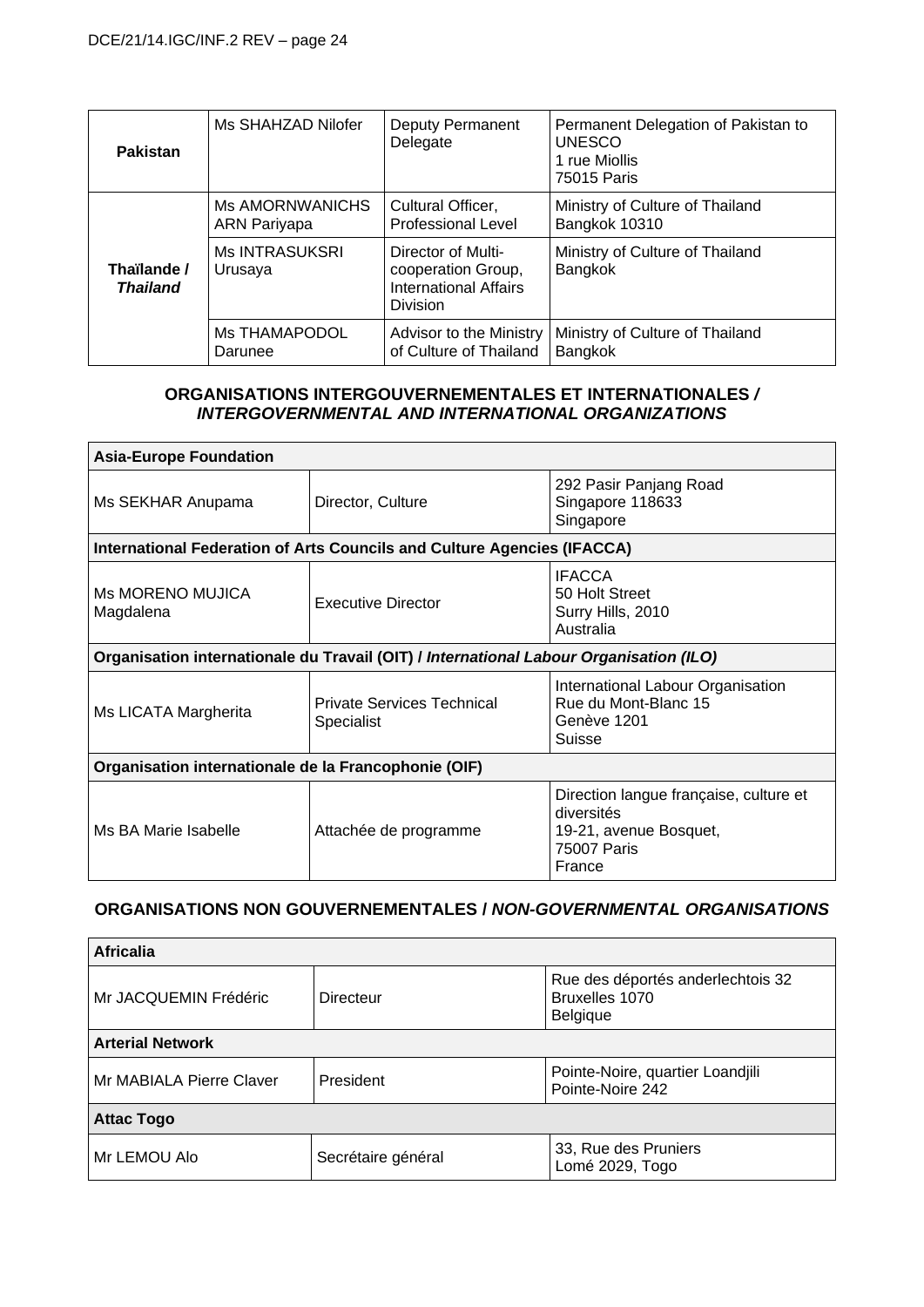| <b>Avant-Garde Lawyers</b>                                                                       |                                                                                                  |                                                                                                 |  |
|--------------------------------------------------------------------------------------------------|--------------------------------------------------------------------------------------------------|-------------------------------------------------------------------------------------------------|--|
| Ms MATEI Andra                                                                                   | Director                                                                                         | 40 Rue de Poitou,<br>75003 Paris, France                                                        |  |
| Ms ERILMI Federica                                                                               | Project officer                                                                                  | 40 Rue de Poitou,<br>75003 Paris, France                                                        |  |
| <b>Diversity of Cultural Expressions</b>                                                         |                                                                                                  | Coalition canadienne pour la diversité des expressions culturelles / Canadian Coalition for the |  |
| Mr SKOLNIK Bill                                                                                  | Co-Chair/Copresident                                                                             | 63 Fernwood Park Avenue<br>Toronto M4E 3E9                                                      |  |
|                                                                                                  | Coalition chilienne pour la diversité culturelle / Chilean Coalition for Cultural Diversity      |                                                                                                 |  |
| Ms NETT S., Mane                                                                                 | President                                                                                        | Avenida santa maria 1790 dept 111<br>Santiago 7500000<br>Chile                                  |  |
| Coalition malienne pour la diversité culturelle                                                  |                                                                                                  |                                                                                                 |  |
| Mr DIAKITÉ Mohamed                                                                               | Administrateur                                                                                   | Hamdallaye Aci 2000 Rue 390 P 1214<br>Bamako,<br>Mali                                           |  |
| Coalition nigérienne pour la diversité culturelle                                                |                                                                                                  |                                                                                                 |  |
| Mr ADAMOU Mahamadou                                                                              | Président                                                                                        | <b>BP 170</b><br>92000 Niamey,<br>Niger                                                         |  |
|                                                                                                  | Coalition portugaise pour la diversité culturelle / Portuguese Coalition for Cultural Diversity  |                                                                                                 |  |
| Ms VASQUES DE<br><b>CARVALHO Helena</b>                                                          | President                                                                                        | Rua Almeida E Sousa, 41 - 1.º Esq<br>1350-008 Lisboa,<br>Portugal                               |  |
|                                                                                                  | Comité de Liaison ONG UNESCO / NGO UNESCO Liaison Committee                                      |                                                                                                 |  |
| Mr GROSSO Davide                                                                                 | President                                                                                        | 1, Rue Miollis<br>75015, Paris<br>France                                                        |  |
|                                                                                                  | Confédération Internationale des Sociétés d'Auteurs et Compositeurs (CISAC)                      |                                                                                                 |  |
| Mr DE TERLIZZI Leonardo                                                                          | Legal Advisor                                                                                    | 20-26 boulevard du Parc<br>92200 Neuilly-sur-Seine<br>France                                    |  |
|                                                                                                  | Conseil international des organisations de festivals de folklore et d'arts traditionnels (CIOFF) |                                                                                                 |  |
| Mr BEAUSSANT Philippe                                                                            | Président                                                                                        | 201 avenue de Versailles<br>75016 Paris, France                                                 |  |
| Conseil international de la musique / International Music Council                                |                                                                                                  |                                                                                                 |  |
| Ms FISCHER Silja                                                                                 | Secrétaire générale                                                                              | 1, Rue Miollis,<br>75015, Paris<br>France                                                       |  |
| Mr KING Samuel                                                                                   | Policy assistant                                                                                 | 1, Rue Miollis,<br>75015, Paris<br>France                                                       |  |
| Conseil International du Cinéma, de la Télévision et de la communication Audiovisuelle CICT/ICFT |                                                                                                  |                                                                                                 |  |
| Mr DUPONT Georges                                                                                | Directeur général                                                                                | 1, rue Miollis<br>75015, Paris<br>France                                                        |  |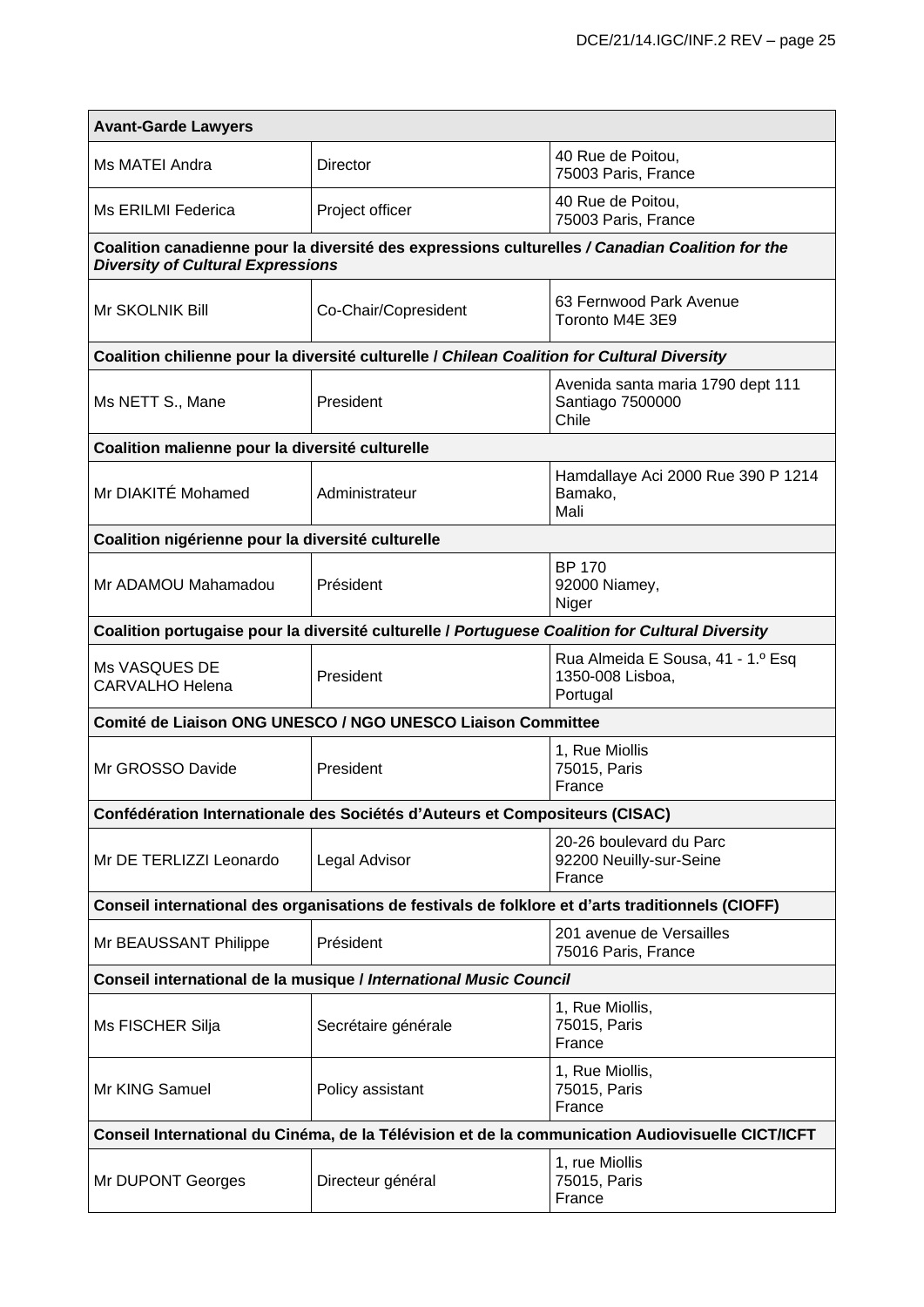| <b>HUN Xueyuan</b>                                                                                                                                              | Responsable de Projets                                       | 1, rue Miollis<br>75015, Paris<br>France                          |
|-----------------------------------------------------------------------------------------------------------------------------------------------------------------|--------------------------------------------------------------|-------------------------------------------------------------------|
| <b>Contact Base</b>                                                                                                                                             |                                                              |                                                                   |
| Ms BHATTACHARYA Ananya                                                                                                                                          | Secretary                                                    | 188/89 Prince Anwar Shah Road<br>Kolkata 700045 India             |
| <b>Creatividad y Cultura Glocal A.C.</b>                                                                                                                        |                                                              |                                                                   |
| Ms SMITH Luanda                                                                                                                                                 | Founder/CEO                                                  | Calle Coyotepec #17 Fracc. Los<br>Cántaros<br>Xalapa 91184 Mexico |
| <b>Cultura Contra Conflict</b>                                                                                                                                  |                                                              |                                                                   |
| Ms BARSAN Oana                                                                                                                                                  | Présidente                                                   | 7 Rue Ricaut.<br>75013 Paris, France                              |
| <b>Culture Fund of Zimbabwe Trust</b>                                                                                                                           |                                                              |                                                                   |
| Mr MPFUNYA Farai                                                                                                                                                | Executive Director / UNESCO<br><b>Expert Facility Member</b> | 51 Harvey Brown Avenue, Milton Park<br>Harare, Zimbabwe           |
| <b>Culture Funding Watch</b>                                                                                                                                    |                                                              |                                                                   |
| Ms BELGACEM Ouafa                                                                                                                                               | <b>CEO</b>                                                   | 5 rue Burkina Faso<br>1100 La Marsa                               |
| <b>Culture et Développement</b>                                                                                                                                 |                                                              |                                                                   |
| Ms MARCOLIN Valeria                                                                                                                                             | Co-Directrice                                                | 3 Passage du Palais de Justice<br>38000 Grenoble<br>France        |
| <b>Culture Resource (AI-Mawred AI-Thaqafi)</b>                                                                                                                  |                                                              |                                                                   |
| Ms ABOU HARB Areej                                                                                                                                              | Programs Manager                                             | Beirut, Lebanon                                                   |
| <b>EUROCINEMA</b>                                                                                                                                               |                                                              |                                                                   |
| Ms PRISSARD Juliette                                                                                                                                            | Déléguée générale                                            | 19 rue des Chartreux, Bte 12, Bruxelles<br>1000, Belgique         |
| <b>EUROVISIONI</b>                                                                                                                                              |                                                              |                                                                   |
| Mr MAZZONE Giacomo                                                                                                                                              | <b>Secretary General</b>                                     | via C. Colombo 454 Rome Italy                                     |
| Fédération internationale des coalitions pour la diversité Culturelle (FICDC) / International<br><b>Federation of Coalitions for Cultural Diversity (IFCCD)</b> |                                                              |                                                                   |
| Mr SANTSCHI Beat                                                                                                                                                | President                                                    | Kasinostrasse 10<br>Zürich 8032 Switzerland                       |
| <b>Ms GUAY Nathalie</b>                                                                                                                                         | Secrétaire générale                                          | 33 Milton bureau 500<br>Montréal H2X 1V1 Canada                   |
| Fédération Internationale des Musiciens / International Federation of Musicians                                                                                 |                                                              |                                                                   |
| Mr DAYAN Thomas                                                                                                                                                 | Secrétaire general adjoint                                   | 21 bis rue Victor Massé<br>75014 Paris, France                    |
| Fédération internationale des associations et institutions de bibliothèques / International<br>Federation of Library Associations and Institutions (IFLA)       |                                                              |                                                                   |
| <b>Ms MCGUIRE Claire</b>                                                                                                                                        | Policy and Research Officer                                  | Prins Willem-Alexanderhof 5<br>The Hague 2595 BE, The Netherlands |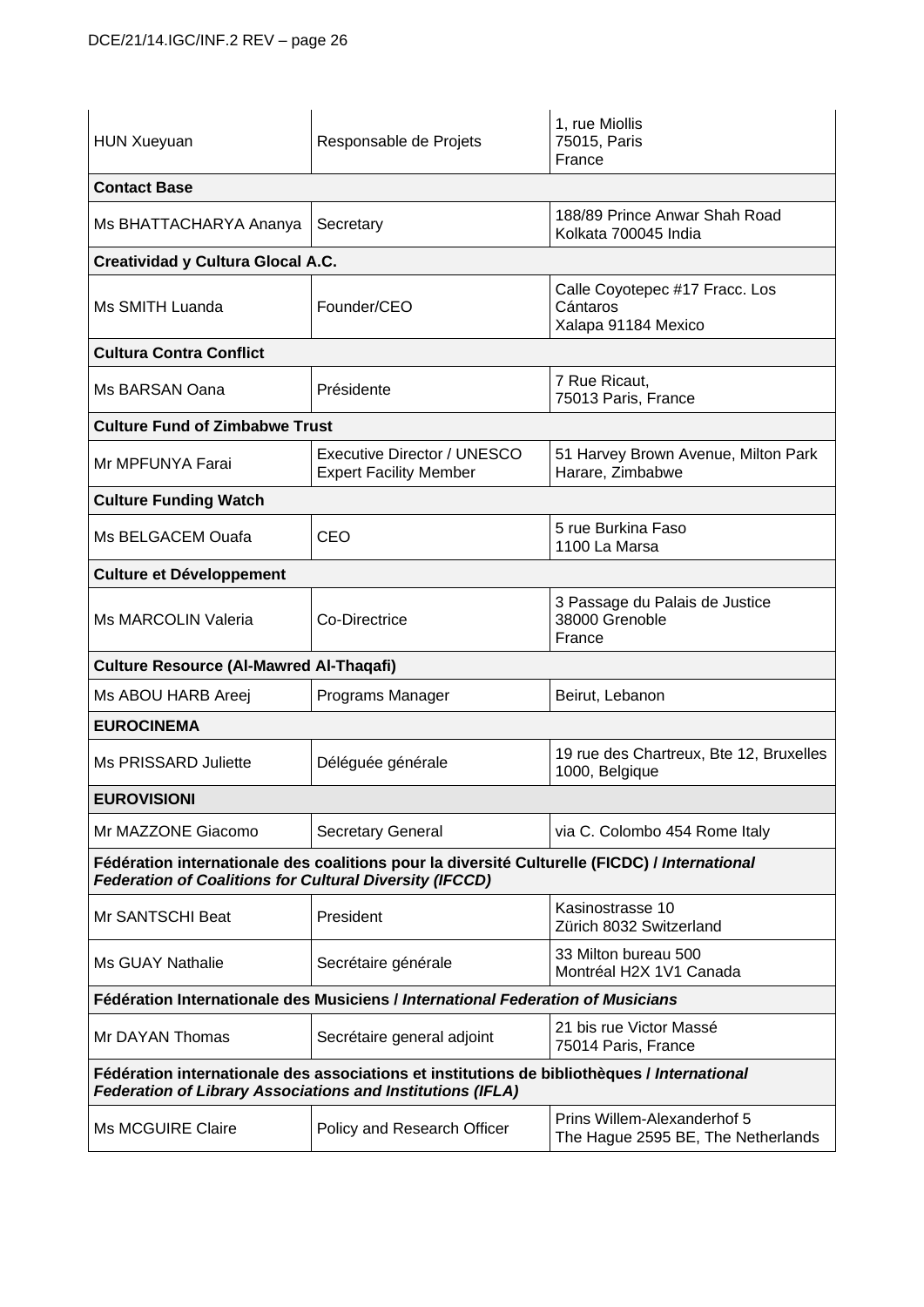| <b>Freemuse</b>                                                |                                                                                      |                                                                                               |  |
|----------------------------------------------------------------|--------------------------------------------------------------------------------------|-----------------------------------------------------------------------------------------------|--|
| Ms COLLINGS Paige                                              | Global Advocacy and Protection<br>Coordinator                                        | Jagtvej 223<br>Copenhagen 2100 Denmark                                                        |  |
| <b>International Publishers Association</b>                    |                                                                                      |                                                                                               |  |
| Mr BORGHINO Jose                                               | <b>Secretary General</b>                                                             | <b>International Publishers Association</b><br>23 avenue de France<br>1202 Geneva, Switzeland |  |
| <b>International Theatre Institute ITI</b>                     |                                                                                      |                                                                                               |  |
| Mr BIANCONE Tobias                                             | <b>Director General</b>                                                              | 1 rue Miollis<br>75015 Paris<br>France                                                        |  |
| Ms DÜMCKE Cornelia                                             | Director of Culture Concepts,<br>Observer for the International<br>Theatre Institute | Moosdorfstraße 7-9<br><b>Berlin 12435</b><br>Germany                                          |  |
| <b>International Alliance of Independent Publishers</b>        |                                                                                      |                                                                                               |  |
| <b>Ms HUGUES Laurence</b>                                      | <b>Directrice</b>                                                                    | 38, rue Saint-Sabin<br><b>75011 Paris</b><br>France                                           |  |
| Maison de la culture yiddish - Bibliothèque Medem              |                                                                                      |                                                                                               |  |
| Ms. BLANK Marion                                               | Membre du conseil<br>d'administration                                                | 95, avenue de Choisy<br>75013 Paris,<br>France                                                |  |
| <b>Nhimbe Trust</b>                                            |                                                                                      |                                                                                               |  |
| Mr NYAPIMBI Josh                                               | <b>Executive Director</b>                                                            | 97A Lobengula Street 8th Avenue<br>Extension<br>Bulawayo,<br>Zimbabwe                         |  |
|                                                                | Réseau Culturel Européen de Coopération au Développement                             |                                                                                               |  |
| Mr GJONI Kastriot                                              | Chargé de mission Balkans                                                            | 93 Rue Oberkampf,<br>75011 Paris,<br>France                                                   |  |
| Ms SKARVELI Lila                                               | Secrétaire générale                                                                  | 8 rue Gandon,<br>75013 Paris,<br>France                                                       |  |
| Société de gestion collective des droits d'auteur (SACEM)      |                                                                                      |                                                                                               |  |
| Ms GICQUEL Laure                                               | Secrétariat                                                                          | 11bis rue Ballu<br>Paris<br>France                                                            |  |
| Syndicat national de l'édition / French Publishers Association |                                                                                      |                                                                                               |  |
| Ms BLACHE Catherine                                            | Senior Counsellor, International<br>Policy                                           | 115, Bd St Germain,<br>75006 Paris,<br>France                                                 |  |
| <b>United Kingdom Coalition for Cultural Diversity</b>         |                                                                                      |                                                                                               |  |
| Ms AYLETT Holly                                                | Director                                                                             | 59 Oakfield Road<br>London, N44LD                                                             |  |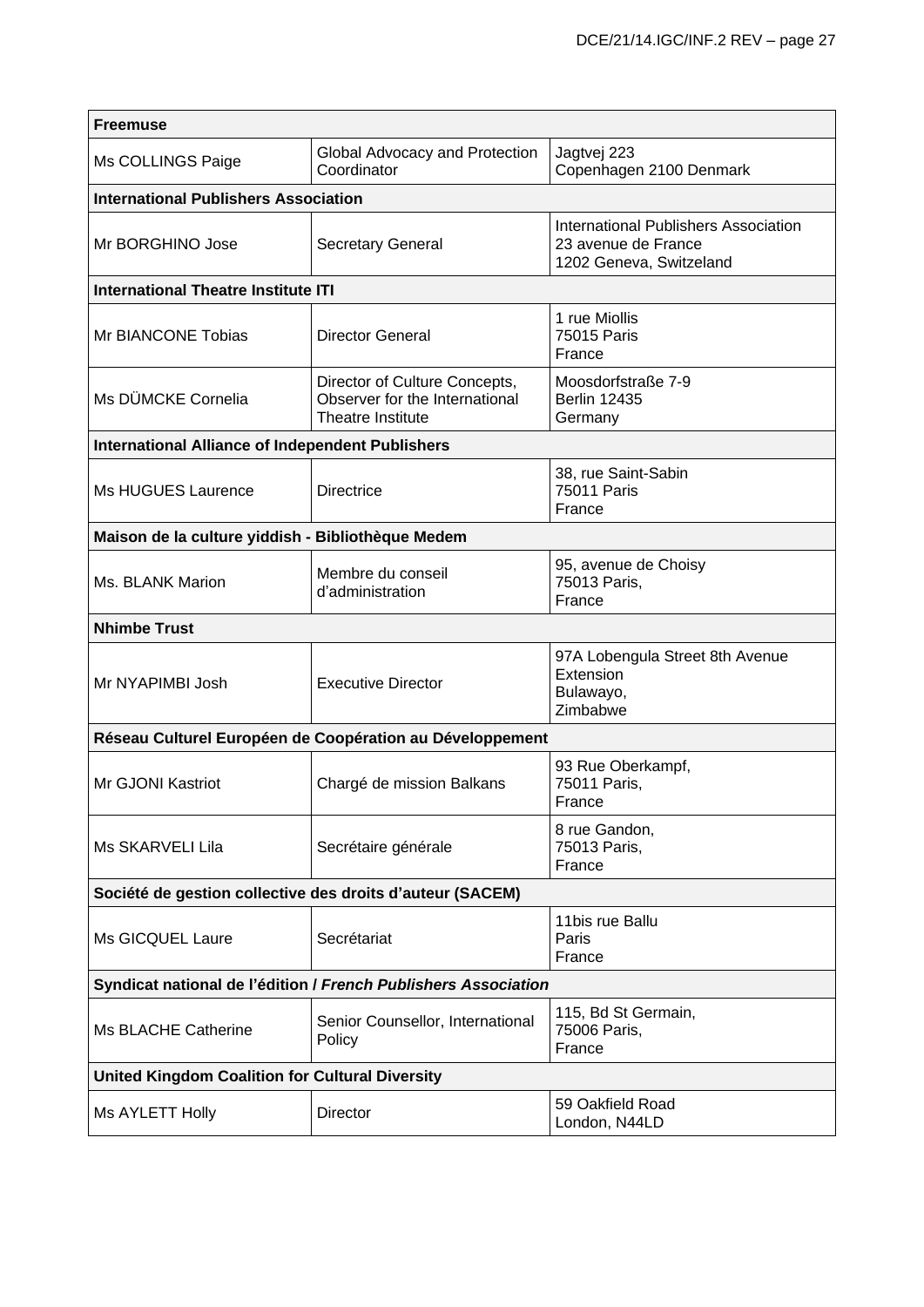| <b>World Leisure Organisation</b> |                                |                                                |
|-----------------------------------|--------------------------------|------------------------------------------------|
| Ms ORTEGA NUERE Cristina          | <b>Chief Operating Officer</b> | Arenal 1 Bilbao<br>48005<br>Spain              |
| <b>Zhu Culture</b>                |                                |                                                |
| Mr MAYITOUKOU Luc                 | Directeur                      | B.P.15528 Dakar Fann<br>Dakar 10700<br>Sénégal |

### **CHAIRES UNESCO /** *UNESCO CHAIRS*

| Chaire de l'UNESCO sur la diversité des expressions culturelles / UNESCO Chair on the Diversity of<br><b>Cultural Expressions</b>                                              |                            |                                                                                                               |  |
|--------------------------------------------------------------------------------------------------------------------------------------------------------------------------------|----------------------------|---------------------------------------------------------------------------------------------------------------|--|
| Ms GUÈVREMONT Véronique Titulaire                                                                                                                                              |                            | Faculté de Droit, Université Laval<br>Pavillon de Koninck, Bureau 7181<br>G1V 0A6 Québec, Canada              |  |
| <b>Ms RICHER Iris</b>                                                                                                                                                          | Candidate au Doctorat      | Faculté de Droit, Université Laval<br>Pavillon de Koninck, Bureau 7181<br>G1V 0A6 Québec, Canada              |  |
| Ms VARIN Clémence                                                                                                                                                              | Doctorante                 | Faculté de Droit, Université Laval<br>Pavillon de Koninck, Bureau 7181<br>G1V 0A6 Québec, Canada              |  |
| Chaire de l'UNESCO sur la diversité Culturelle, la créativité et les politiques culturelles / Cátedra<br><b>UNESCO Diversidad Cultural, Creatividad y Políticas culturales</b> |                            |                                                                                                               |  |
| Ms GUARIGLIO Mónica                                                                                                                                                            | <b>Chair Director</b>      | Universidad Nacional de Avellaneda<br>Pte. LUIS SAENZ PEÑA 105 3 A<br>C.A.B.A. 1110 Argentina                 |  |
| Chaire de l'UNESCO en droits d'auteurs et droits voisins / UNESCO Chair on Copyrights and<br><b>Neighboring rights</b>                                                         |                            |                                                                                                               |  |
| Mr LI Chen                                                                                                                                                                     | Professor                  | Renmin University of China<br>59 Zhongguancun Avenue<br>Haidian District, Beijing, 11 100872<br>China         |  |
| <b>ZENG Jun</b>                                                                                                                                                                | <b>Associate Professor</b> | Renmin University of China<br>59 Zhongguancun Avenue<br>Haidian District, Beijing, 11 100872<br>China         |  |
| Chaire de l'UNESCO sur les politiques culturelles et la diplomatie culturelle / UNESCO Chair on<br>cultural policy and cultural diplomacy                                      |                            |                                                                                                               |  |
| Mr ADA Serhan                                                                                                                                                                  | <b>Chair Holder</b>        | <b>Istanbul Bilgi University</b><br>Kazim Karabekir Cad, 2/13 Eyupsultan,<br>34060 Istanbul,<br><b>Turkey</b> |  |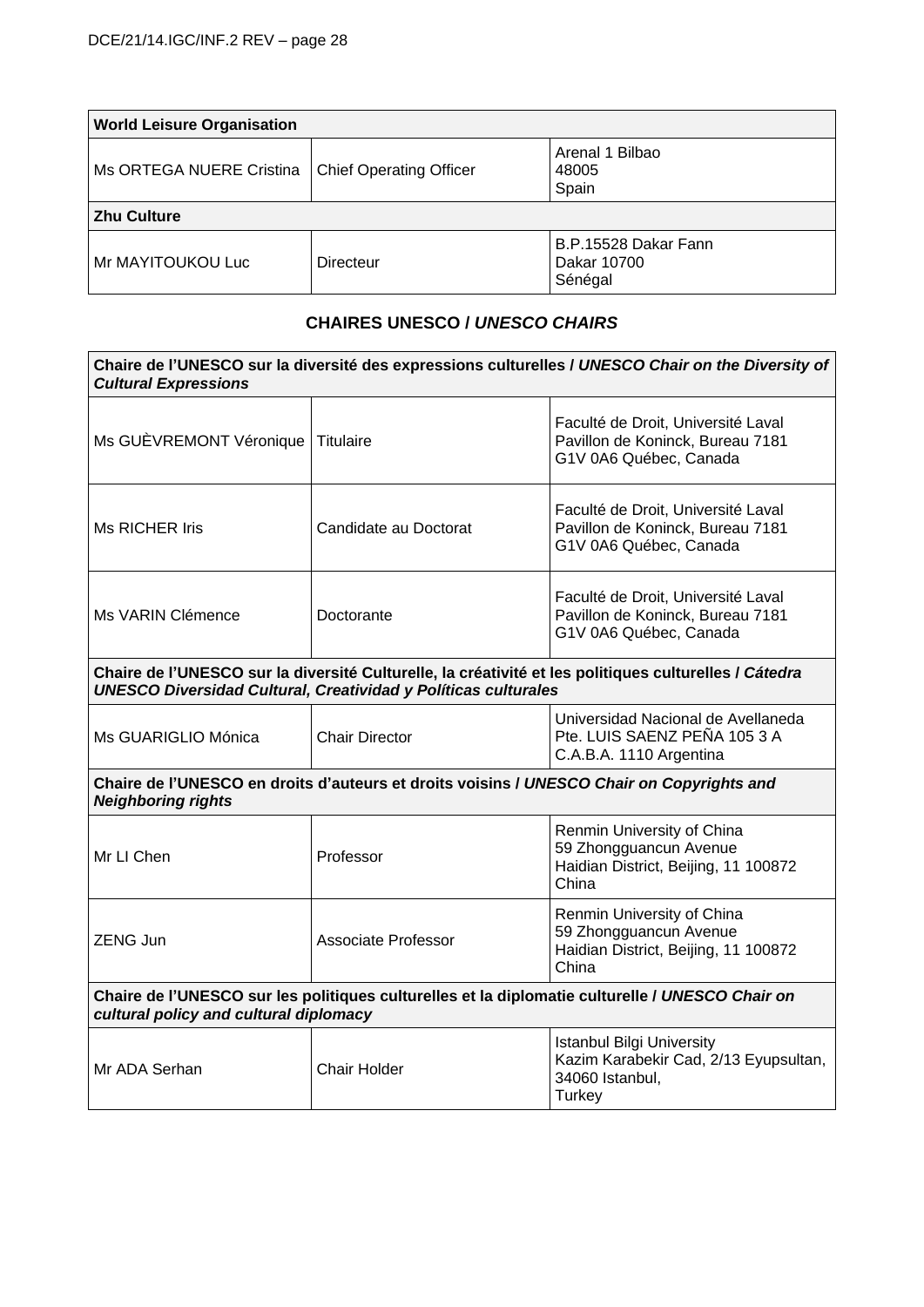| Chaire de l'UNESCO en politiques culturelles pour les arts en développement / UNESCO Chair in<br><b>Cultural Policy for the Arts in Development</b>   |                                                                   |                                                                                                                                           |
|-------------------------------------------------------------------------------------------------------------------------------------------------------|-------------------------------------------------------------------|-------------------------------------------------------------------------------------------------------------------------------------------|
| Mr HEINICKE Julius                                                                                                                                    | Professor                                                         | Universität Hildesheim<br>Universitätsplatz 1<br>Hildesheim D-31141<br>Germany                                                            |
|                                                                                                                                                       | Chair on Copyright, Neighbouring, Cultural and Information Rights | Chaire de l'UNESCO sur le droit d'auteur, les droits voisins, culturels et de l'information / UNESCO                                      |
| Mr FEDOTOV Mikhail                                                                                                                                    | Director                                                          | International Research and Educational<br>Centre<br>B. Trekhsvyatitelsky lane, 3, room 436<br>Moscow, 109028<br><b>Russian Federation</b> |
| Mr BUDNIK Ruslan                                                                                                                                      | Deputy Director                                                   | International Research and Educational<br>Centre<br>B. Trekhsvyatitelsky lane, 3, room 436<br>Moscow, 109028<br><b>Russian Federation</b> |
| Chaire de l'UNESCO sur les politiques culturelles et le développement durable / UNESCO Chair on<br><b>Cultural Policy and Sustainable Development</b> |                                                                   |                                                                                                                                           |
| Mr SIRAYI Henderson                                                                                                                                   | Chair Holder                                                      | <b>Tshwane University of Technology</b><br>19 Addsion Road Orkney 2619,<br>Pretoria,<br>South Africa                                      |
| Chaire de l'UNESCO en études interculturelles / UNESCO Chair in Interculturalism                                                                      |                                                                   |                                                                                                                                           |
| <b>Ms DRAGICEVIC SESIC</b><br>Milena                                                                                                                  | Professor                                                         | University of Arts Belgrade<br>Otona Zupancica 6<br>11 070 Belgrade<br>Serbia                                                             |

## **CENTRES DE CATÉGORIE 2 SOUS LES AUSPICES DE L'UNESCO /** *CATEGORY 2 CENTRES UNDER THE AUSPICES OF UNESCO*

| Centre régional pour la promotion du livre en Amérique latine et dans les Caraïbes / Regional Centre<br>for Book Development in Latin America and the Caribbean (CERLALC) |                                                                       |                                                                      |  |
|---------------------------------------------------------------------------------------------------------------------------------------------------------------------------|-----------------------------------------------------------------------|----------------------------------------------------------------------|--|
| Mr LOPEZ Oscar                                                                                                                                                            | Coordinador de Relaciones<br>Interinstitucionales y de<br>Cooperación | C Car45a # 118-16, 111111, Bogotá,<br>Colombia                       |  |
| Centre régional pour les arts vivants en Afrique                                                                                                                          |                                                                       |                                                                      |  |
| Mr SABA Michel                                                                                                                                                            | Délégué général                                                       | Bobo-Dioulasso BO 104<br><b>Burkina Faso</b>                         |  |
| Institute for African Culture and International Understanding                                                                                                             |                                                                       |                                                                      |  |
| Mr OKEBUKOLA Peter                                                                                                                                                        | Director                                                              | Olusegun Obasanjo Presidential Library<br>112102 Abeokuta<br>Nigeria |  |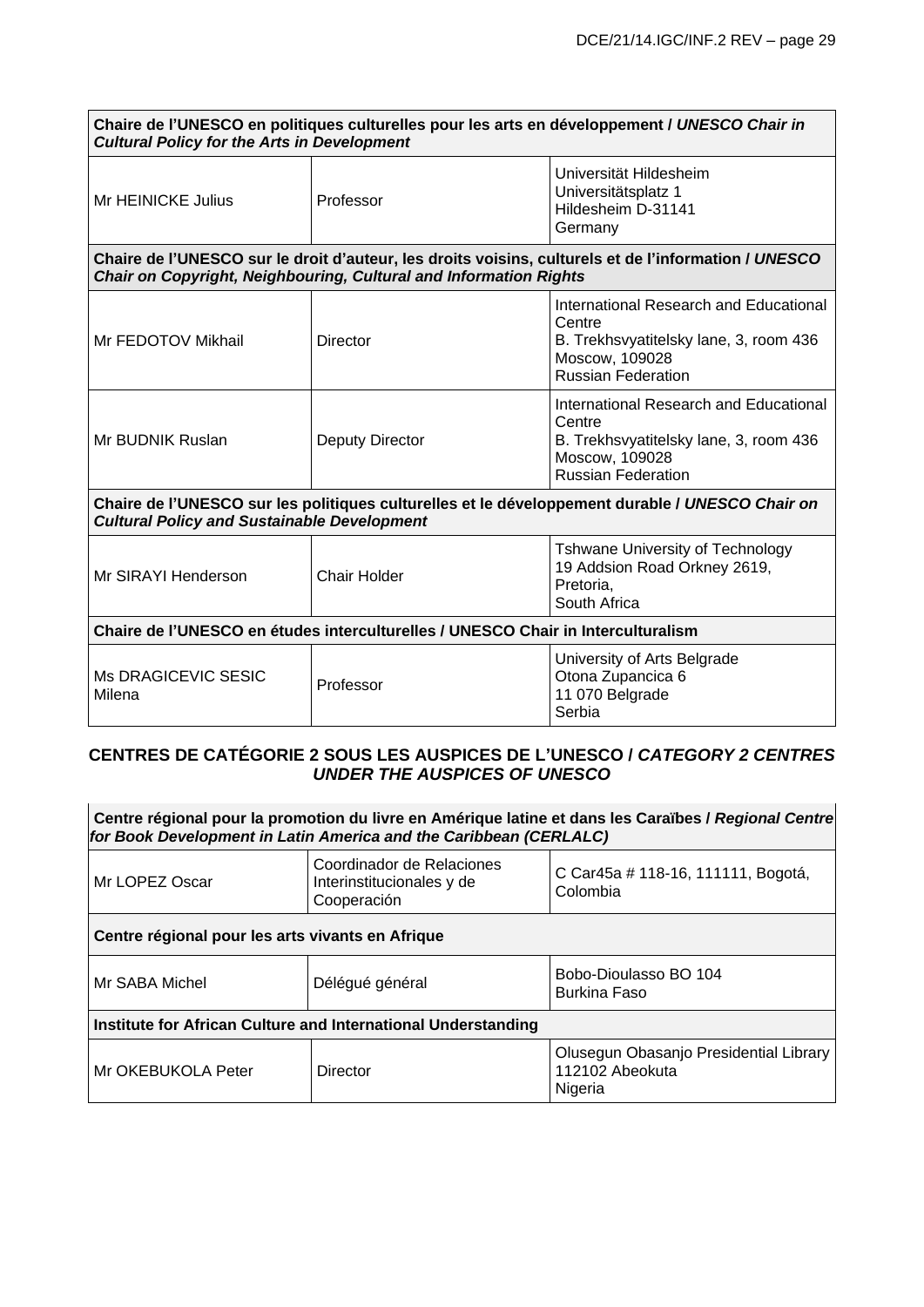#### **AUTRES /** *OTHERS*

| Mr BALTA PORTOLES Jordi             | Researcher<br>UNESCO 2005 Convention<br><b>Expert Facility Member</b>                                                      | <b>Transit Projectes</b><br>Av. Fabregada 22, 3a<br>L'Hospitalet de Llobregat, Barcelona<br>8907 Spain |
|-------------------------------------|----------------------------------------------------------------------------------------------------------------------------|--------------------------------------------------------------------------------------------------------|
| Ms HANANIA Lilian                   | <b>Attorney and Mediator</b>                                                                                               | Hanania Consult<br>9 rue de Lota<br><b>75116 Paris</b><br>France                                       |
| Ms IGARZABAL Belén                  | Director Communication and<br>Culture Area                                                                                 | FLACSO Argentina<br>Araoz 1174 San Isidro 1607<br>Argentina                                            |
| Ms GARDNER Sarah                    | <b>Advisor and Secretary</b><br>Coordinator of the Panel of<br>Experts of the International Fund<br>for Cultural Diversity | <b>Sydney Culture Network</b><br>2 Hillcrest Road, NSW, 2515<br>Austinmer<br>Sydney 2515<br>Australia  |
| Ms SOUYRI-DESROSIER<br>atherine     | Chef du département exportation<br>et négociations commerciales<br>internationales                                         | Centre national du cinéma et de l'image<br>animée<br>291 boulevard Raspail<br>75014 Paris, France      |
| <b>Ms TSUBOI-FRIEDMAN</b><br>Hiroko | UNESCO 2005 Convention<br><b>Expert Facility Member</b>                                                                    | Odawara, Kanagawa, 250 0045,<br>Japan                                                                  |
| Ms WHYATT Sara                      | UNESCO 2005 Convention<br><b>Expert Facility Member</b>                                                                    | 65 Priolo Road<br>London SE7 7PX                                                                       |

# **III. SECRÉTARIAT DE L'UNESCO /** *UNESCO SECRETARIAT*

| Mr OTTONE R., Ernesto          | <b>Assistant Director-General for Culture</b>                                                                                                             |
|--------------------------------|-----------------------------------------------------------------------------------------------------------------------------------------------------------|
| Mr TIENDREBEOGO<br>Toussaint   | Chief, Diversity of Cultural Expressions Entity<br>Secretary, 2005 Convention on the Protection and Promotion of the<br>Diversity of Cultural Expressions |
| Ms JEAVONS Jessica             | Chief, Section for Strategic Partnerships and Donor Relations<br><b>Bureau of Strategic Planning</b>                                                      |
| Mr SARR Ebrima                 | Chief, Section for Grants and Resource Management<br><b>Bureau of Strategic Planning</b>                                                                  |
| Mr TRASANCOS Guillermo         | Senior Legal Officer, Chief of Section<br><b>Conventions and Recommendations Section</b>                                                                  |
| Ms AKPAKI Ghislaine            | Intern, Statutory Meetings and Research Unit, Diversity of Cultural<br><b>Expressions Entity</b>                                                          |
| Ms CAUCINO MEDICI Melika       | Programme Specialist, Programme and Stakeholders Outreach Unit,<br>Diversity of Cultural Expressions Entity                                               |
| Ms CASAS-CASTRILLON<br>Juanita | Associate Project Officer, Programme and Stakeholders Outreach Unit,<br>Diversity of Cultural Expressions Entity                                          |
| Ms COTTON Lindsay              | Project Officer, Diversity of Cultural Expressions Entity                                                                                                 |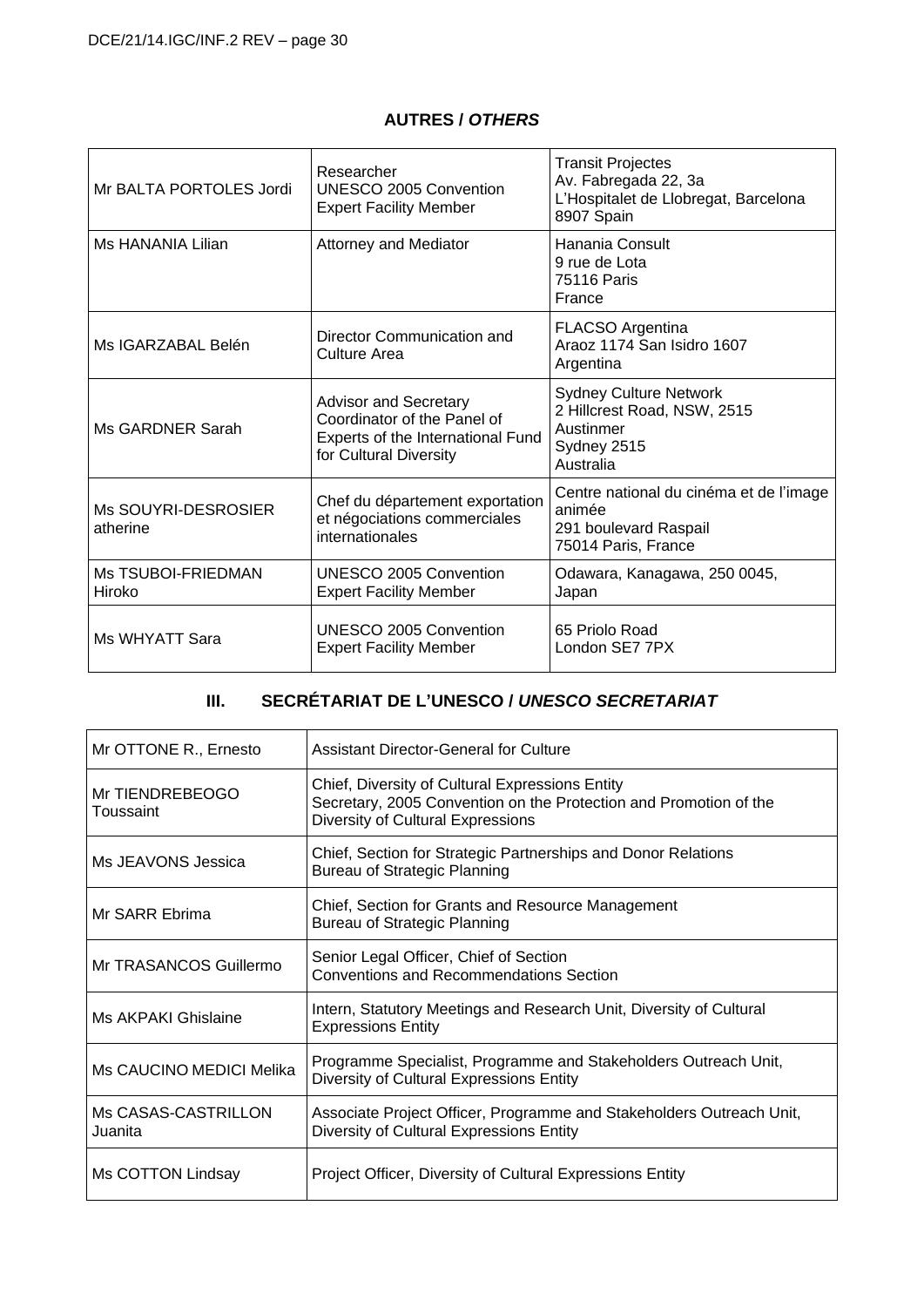| Ms DUAN Xiaoyang                   | Consultant, Programme and Stakeholders Outreach Unit, Diversity of<br><b>Cultural Expressions Entity</b>           |
|------------------------------------|--------------------------------------------------------------------------------------------------------------------|
| Mr GOMEZ DE CEDRON<br>Raphaël      | <b>Help Desk</b>                                                                                                   |
| Ms HENDSCHEL Florisse              | Consultant, Statutory Meetings and Research Unit, Diversity of Cultural<br><b>Expressions Entity</b>               |
| Ms IVANKEVYCH Yuliya               | Team Assistant, Communication, Cities and Events Unit                                                              |
| Ms LEE Hyerim                      | Senior Programme Specialist, Programme and Stakeholders Outreach<br>Unit, Diversity of Cultural Expressions Entity |
| Ms MACHIMURA Matilda               | Communication Officer, Diversity of Cultural Expressions Entity                                                    |
| Mr MARTEL-PINTADO David            | Senior Logistics Assistant, Communication, Cities and Events Unit                                                  |
| Ms MAYER-ROBITAILLE<br>Laurence    | Programme Specialist, Statutory Meetings and Research Unit, Diversity of<br><b>Cultural Expressions Entity</b>     |
| Ms NONN Laura                      | Associate Project Officer, Statutory Meetings and Research Unit, Diversity<br>of Cultural Expressions Entity       |
| Ms OUDENDIJK Floor                 | Associate Project Officer, Programme and Stakeholders Outreach Unit,<br>Diversity of Cultural Expressions Entity   |
| Ms PILATO Julie                    | Programme Assistant, Statutory Meetings and Research Unit, Diversity of<br><b>Cultural Expressions Entity</b>      |
| Ms RAMAROHETRA Diana               | Programme Specialist, Programme and Stakeholders Outreach Unit,<br>Diversity of Cultural Expressions Entity        |
| Ms ROMERO Lilia                    | Intern, Diversity of Cultural Expressions Entity                                                                   |
| <b>Ms DE SANCRISTOBAL</b><br>Berta | Head, Statutory Meetings and Research Unit, Diversity of Cultural<br><b>Expressions Entity</b>                     |
| Ms SARR Oulimata                   | Assistant Statutory Documents, Communication, Cities and Events Unit,<br><b>Culture Sector</b>                     |
| Ms SHABANAJ Adelaida               | Consultant, Statutory Meetings and Research Unit, Diversity of Cultural<br><b>Expressions Entity</b>               |
| Ms TAMAS Ioana-Maria               | Associate Project Officer, Statutory Meetings and Research Unit, Diversity<br>of Cultural Expressions Entity       |
| Mr TANON Djorogo Christian         | Senior Finance and Administrative Office, Culture Sector                                                           |
| <b>Ms THIBOUTOT Gabrielle</b>      | Associate Programme Specialist, Statutory Meetings and Research Unit,<br>Diversity of Cultural Expressions Entity  |
| Ms ULLERUP Caroline                | Associate Project Officer, Programme and Stakeholders Outreach Unit,<br>Diversity of Cultural Expressions Entity   |
| <b>Ms VARNET Caroline</b>          | Programme Assistant, Communication, Cities and Events Unit, Culture<br>Sector                                      |